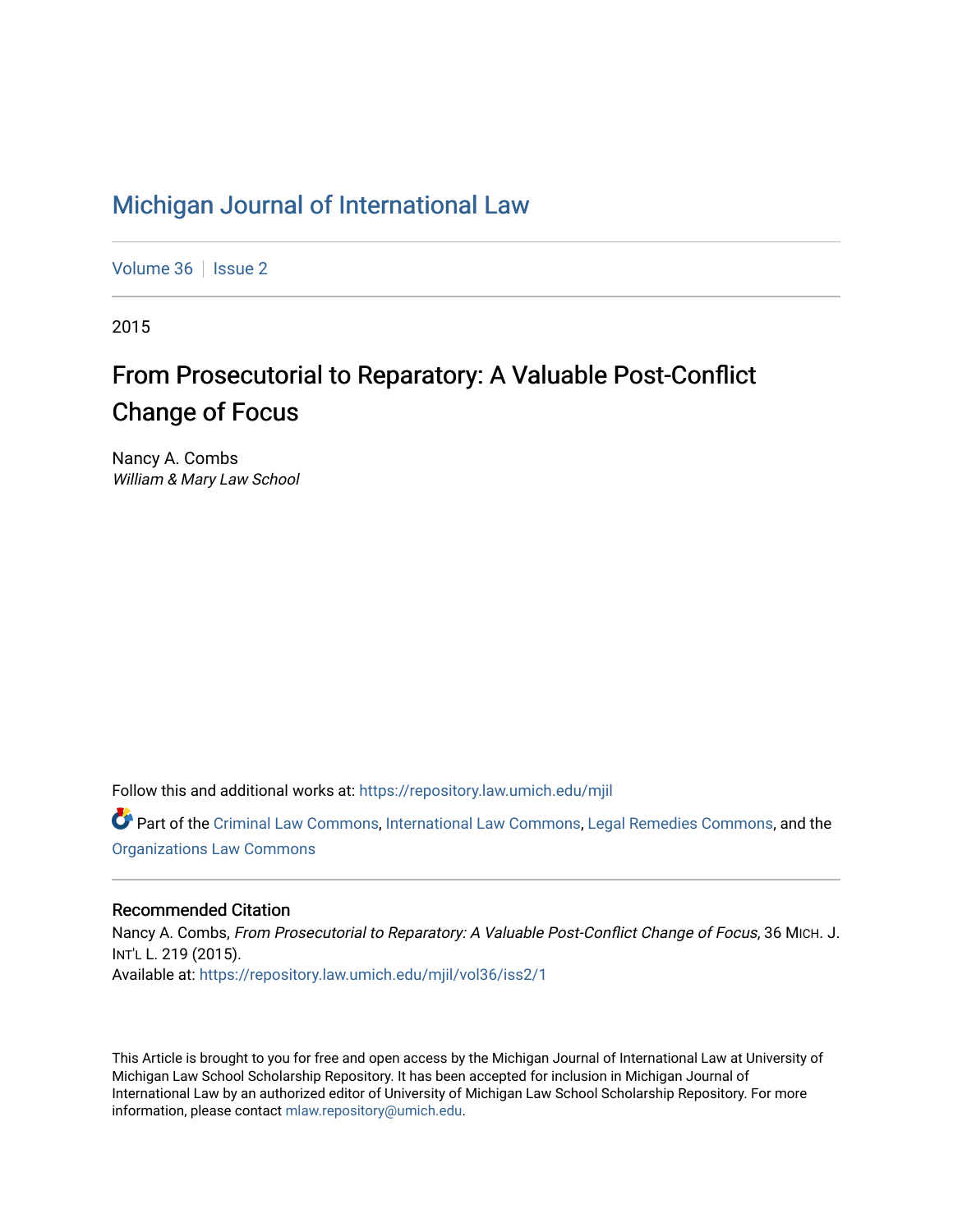# **ARTICLES**

# **FROM PROSECUTORIAL TO REPARATORY: A VALUABLE POST-CONFLICT CHANGE OF FOCUS**

*Nancy Amoury Combs\**

|  |                                                          | 219 |
|--|----------------------------------------------------------|-----|
|  | <b>I. INTERNATIONAL CRIMINAL PROSECUTIONS: THREE KEY</b> |     |
|  |                                                          | 226 |
|  | A. Obtaining Custody Over Defendants                     | 227 |
|  |                                                          | 234 |
|  |                                                          | 238 |
|  |                                                          | 239 |
|  | II. REPARATIONS AS A VIABLE ALTERNATIVE                  | 239 |
|  | A. Obtaining Funds for Reparations                       | 243 |
|  |                                                          | 257 |
|  | III. THE NORMATIVE CASE FOR SHIFTING FOCUS FROM THE      |     |
|  | PROSECUTORIAL TO THE REPARATORY                          | 262 |
|  | A. The Benefits of Reparations: Victims' Perspective     | 263 |
|  | B. Reducing Conflict Through Reparations                 | 266 |
|  | C. Shifting to Save: The Precarious Present Position of  |     |
|  | International Criminal Justice                           | 267 |
|  |                                                          | 275 |

#### **INTRODUCTION**

The ICC is well known in international legal circles. Indeed, everyone who knows anything about international law knows that the ICC is the acronym for the International Criminal Court, the body charged with prosecuting international crimes around the globe. Created in 2002, the ICC was intended to "put an end to impunity" for the perpetrators of international crimes" and to affirm "that the most serious crimes of concern to the international community as a whole must not go unpunished."<sup>1</sup> Imagine, however, a world where the "ICC" instead was an acronym for the International Compensation Court. That is, what if the ICC were a body charged with providing financial reparations to victims of mass violence? What if, instead of devoting millions upon millions of dollars to

Cabell Professor of Law & Director, Human Security Law Center, William & Mary Law School. I am grateful to Laura Appleman, Bruce Combs, Evan Criddle, Caroline Davidson, Paul Diller, Jeffrey Dobbins, and Eric Kades for their comments on an earlier draft.

<sup>1.</sup> Rome Statute of the International Criminal Court preamble, July 17, 1998, 2187 U.N.T.S. 38544 [hereinafter Rome Statute].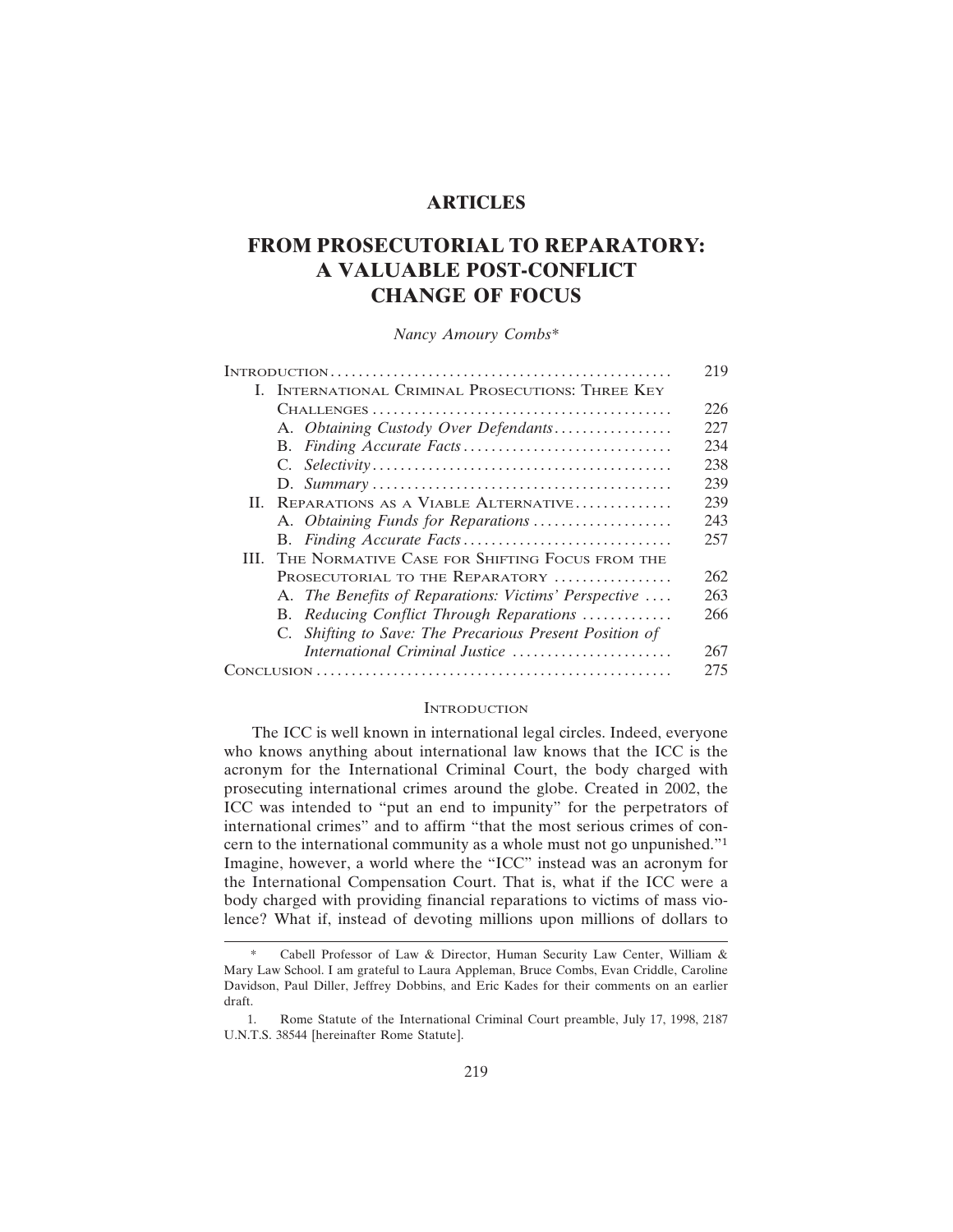prosecuting those who commit international crimes, the international community used those resources to compensate victims of international crimes?

Such a thought experiment probably seems fanciful largely because, for the last two decades, criminal trials have occupied center stage in the international community's panoply of responses to mass atrocities. Certainly, it is well understood that a variety of transitional justice measures serve a variety of valuable ends. Indeed, individuals and societies emerging from widespread repression and violence have so many needs that no single post-conflict mechanism can address all of them; thus, it has become customary to consider various transitional justice mechanisms to complement one another and to provide different but equally crucial benefits to societies seeking to heal following mass atrocities.<sup>2</sup>

However, despite the recognition that a multipronged and holistic approach to post-conflict transitions offers optimal benefits, most international law scholars and policy makers nonetheless view criminal trials as the centerpiece response to mass atrocities, the gold standard, if you will, of transitional justice mechanisms.3 Yes, truth commissions may disseminate a richer, more nuanced history than that which emerges from a criminal trial.4 Yes, financial compensation may provide victims with tangible

3. *See* MARK A. DRUMBL, ATROCITY, PUNISHMENT, AND INTERNATIONAL LAW 3–6 (2007); Laurel Fletcher & Harvey Weinstein, *Violence and Social Repair*, 24 HUM. RTS. Q. 573, 577-79 (2002); Tom Syring, *Truth Versus Justice: A Tale of Two Cities?*, 12 INT'L LEGAL THEORY 143, 208–09 (2006). *See also* Luc Huyse, *Justice After Transition: On the Choices Successor Elites Make in Dealing with the Past*, *in* 1 TRANSITIONAL JUSTICE: HOW EMERGING DEMOCRACIES RECKON WITH FORMER REGIMES, GENERAL CONSIDERATIONS 337, 339–41 (Neil J. Kritz ed., 1995) (describing the need for post-transition trials).

4. Martha Minow observes:

The task of making a full account of what happened, in light of the evidence obtained, requires a process of sifting and drafting that usually does not accompany a trial. Putting narratives of distinct events together with the actions of different actors demands materials and the charge to look across cases and to connect the stories of victims and offenders. Truth commissions undertake to write the history of what happened as a central task. For judges at trials, such histories are the byproduct of particular moments of examining and cross-examining witnesses and reviewing evidence about the responsibility of particular individuals.

MARTHA MINOW, BETWEEN VENGEANCE AND FORGIVENESS: FACING HISTORY AFTER GE-NOCIDE AND MASS VIOLENCE 59–60 (1998). *See also* PRISCILLA B. HAYNER, UNSPEAKABLE TRUTHS: FACING THE CHALLENGE OF TRUTH COMMISSIONS 29–30 (2002). *But see* Jaime E. Malamud-Goti & Lucas Sebastián Grosman, *Reparations and Civil Litigation: Compensation for Human Rights Violations in Transitional Democracies*, *in* THE HANDBOOK OF REPARA-

<sup>2.</sup> *See* CHRISTINE EVANS, THE RIGHT TO REPARATION IN INTERNATIONAL LAW FOR VICTIMS OF ARMED CONFLICT 135–37 (2012); Pablo de Greiff, *Introduction* to THE HAND-BOOK OF REPARATIONS 11 (Pablo de Greiff ed., 2006) [hereinafter de Greiff's Introduction]; Pablo de Greiff, *Justice and Reparations*, *in* THE HANDBOOK OF REPARATIONS, *supra* at 451, 461; Naomi Roht-Arriaza, *The New Landscape of Transitional Justice*, *in* TRANSITIONAL JUS-TICE IN THE TWENTY-FIRST CENTURY 1, 8 (Naomi Roht-Arriaza & Javier Mariezcurrena eds., 2006); Jane E. Stromseth, *Pursuing Accountability for Atrocities After Conflict: What Impact on Building the Rule of Law?* 38 GEO. J. INT'L L. 251, 259-60 (2007); Anja Seibert-Fohr, *Reconciliation Through Accountability*, 9 MAX PLANCK Y.B. U.N. L. 555, 569 (2005).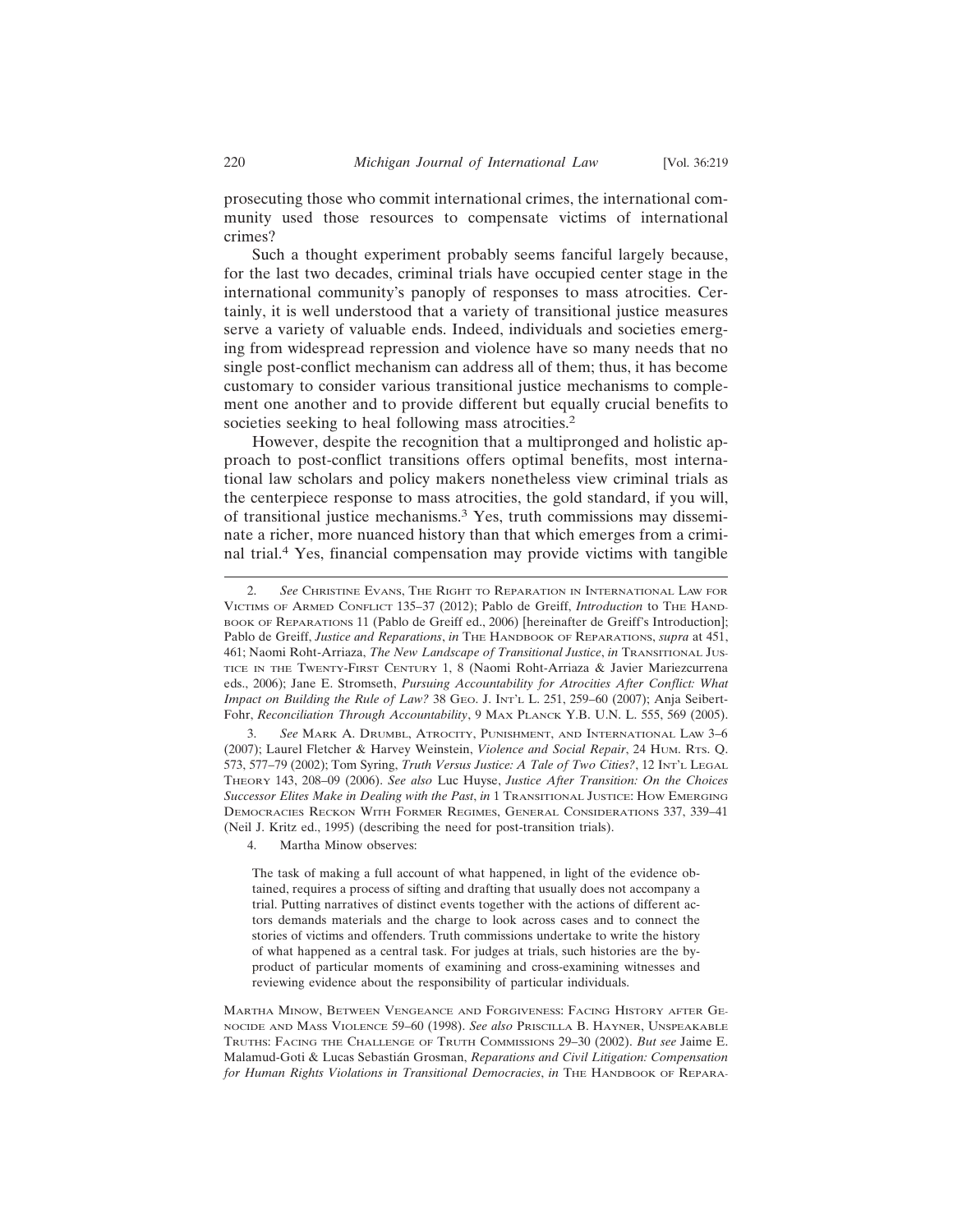assistance crucial to rebuilding their shattered lives. But despite the established benefits of these measures, each of them, separately or together, are considered to fall considerably short if they are not coupled with criminal trials.5 When non-prosecutorial mechanisms are the only response, it is believed, many important goals will not be attained,<sup>6</sup> and there will exist

an untenable justice gap.<sup>7</sup> It is largely for this reason that criminal prosecutions have become the main focus of the international community—politically, ideologically, and financially—following mass atrocities, and other responses, including reparations, occupy a less-important place. To be sure, modern international criminal law emerged only two decades ago with the somewhat surprising creation of the International Criminal Tribunal for the former Yugoslavia (ICTY) and the International Criminal Tribunal for Rwanda (ICTR). Other tribunals soon followed, however. The Special Court for Sierra Leone (SCSL) prosecuted atrocities occurring during that country's brutal civil war. The Special Panels for Serious Crimes in East Timor (Special Panels) prosecuted crimes committed in the aftermath of East Timor's independence referendum. The Special Tribunal for Lebanon (STL) recently began prosecuting those allegedly responsible for the assassination of Lebanese President Hariri and nearly two dozen others, and the call for criminal justice is so strong that it persists nearly forty years following the brutal reign of the Khmer Rouge, as the Extraordinary Chambers in the Courts of Cambodia (ECCC) race to prosecute the Khmer Rouge's octogenarian leaders before they die of old age. Finally and most importantly—as noted at the outset—the international community looked to the

5. *See* AFGHANISTAN INDEP. HUMAN RIGHTS COMM'N, A CALL FOR JUSTICE: A NA-TIONAL CONSULTATION ON PAST HUMAN RIGHTS VIOLATIONS IN AFGHANISTAN 18 (2005), *available at* http://www.refworld.org/pdfid/47fdfad50.pdf (explaining that for many victims "a transitional justice strategy without a criminal justice component is likely to be viewed as unsatisfactory") [hereinafter A CALL FOR JUSTICE].

6. Yael Danieli, *Massive Trauma and the Healing Role of Reparative Justice*, *in* REPA-RATIONS FOR VICTIMS OF GENOCIDE, WAR CRIMES AND CRIMES AGAINST HUMANITY: SYS-TEMS IN PLACE AND SYSTEMS IN THE MAKING 41, 45 (Carla Ferstman et al. eds., 2009) (citing studies showing that victims' wounds are not as likely to heal if their perpetrators are not identified and punished for their crimes); Richard Goldstone, *Living History Interview with Judge Richard Goldstone*, 5 TRANSNAT'L L. & CONTEMP. PROBS. 373, 376 (1995) ("If there is not justice, there is no hope of reconciliation or forgiveness . . . ."); Hassan B. Jallow, *Justice and the Rule of Law: A Global Perspective*, 43 INT'L LAW. 77, 79 (2009) ("The consolidation and maintenance of peace could not be achieved without judicially addressing the grievances arising from the genocide."). *See generally* Timothy William Waters, *A Kind of Judgment: Searching for Judicial Narratives After Death*, 42 GEO. WASH. INT'L L. REV. 279, 285–87 (2010) (discussing the importance of post-conflict justice).

7. *See* Amnesty Int'l, *Amnesty International Report 2010: State of the World's Human Rights* 11, 37 (2010) (bemoaning the continued failure to prosecute many atrocities), *available at* http://reliefweb.int/report/world/amnesty-international-report-2010-state-worlds-hu man-rights.

TIONS, *supra* note 2, at 539, 552 (contending that judicial fact-finding can be more reliable than truth-commission fact-finding because at trial "witnesses render their testimony under oath and can be cross-examined," and because trials are conducted pursuant to "a vast array of procedural institutions devised to guarantee the fairness of the fact-finding process").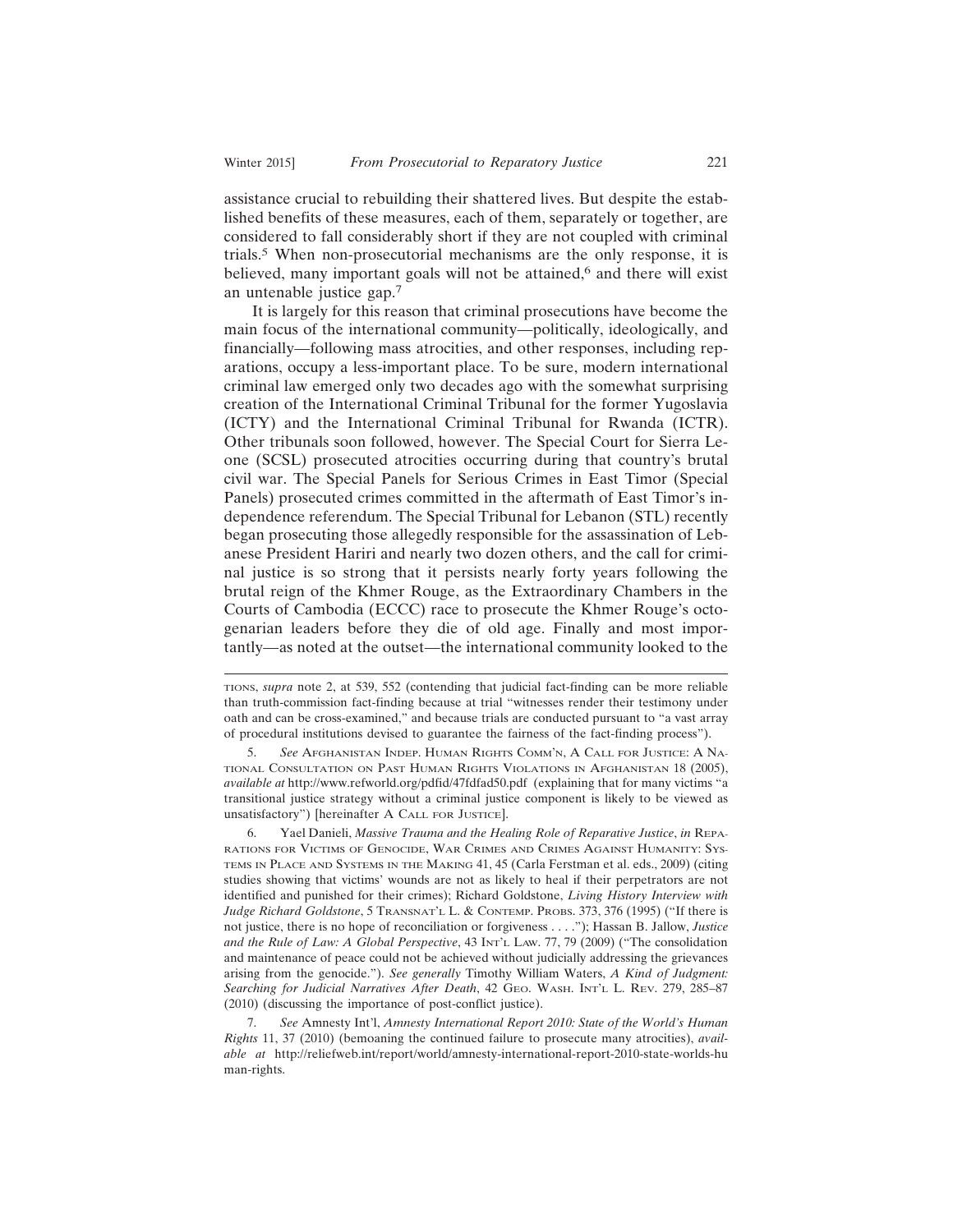future in 2002 to establish a permanent international criminal court with prospective jurisdiction to prosecute those who commit international crimes all over the globe.

Domestic courts likewise have become a locus for the prosecution of international crimes. Courts throughout Europe and beyond have prosecuted Rwandans accused of participating in that country's 1994 genocide,<sup>8</sup> as well as alleged offenders from the states of the former Yugoslavia.9 Indeed, although recent efforts to expand the reach of universal jurisdiction have largely been unsuccessful,<sup>10</sup> human rights organizations continue to initiate proceedings where they can<sup>11</sup> and they continue to steadfastly pressure governments to undertake prosecutions.12 In short, prosecutions for international crimes now take place in more locations than ever before,

11. *See, e.g.*, Oberlandesgericht [OLGST] [Regional Appeal Court] Center for Constitutional Rights et al. v. Donald Rumsfeld et al., Apr. 21, 2009 (Ger.).

<sup>8.</sup> *See, e.g.*, R. v. Munyaneza, [2009] Q.C.C.S. 4865 (Can.); *German Court Sentences Rwandan Ex-mayor on Genocide Charges*, DEUTSCHE WELLE, Feb. 18, 2014, *available at* http://www.dw.de/german-court-sentences-rwandan-ex-mayor-on-genocide-charges/a-174395 54; *Norway Jails Rwandan for 21 Years over Role in 1994 Genocide*, THE GUARDIAN, Feb. 14, 2013, *available at* http://www.theguardian.com/world/2013/feb/14/norway-jails-rwandan-geno cide.

<sup>9.</sup> *See* Entscheidungen Des Hundesgerichtshofes in Strafsachen [BGHST] [Federal Court of Justice] Prosecutor v. Nikola Jorgić, April 30, 1999 (Ger.), *available at* http://www .asser.nl/upload/documents/20120611T032623-Jorgic\_Urteil\_30-4-1999.pdf; Bayerisches Oberstes Landesgericht [BayObLG] (Bavarian Higher Regional Court) Prosecutor v. Djajic, May 23, 1997 (Ger.); Tribunal Militaire de Division 1 [Military Court Division] In re G, April 18, 1997 (Switz.).

<sup>10.</sup> Spain enacted far-reaching legislation authorizing the exercise of universal jurisdiction over defendants with little connection to Spain. A. Hays Butler, *The Growing Support for Universal Jurisdiction in National Legislation*, *in* UNIVERSAL JURISDICTION: NATIONAL COURTS AND THE PROSECUTION OF SERIOUS CRIMES UNDER INTERNATIONAL LAW 67, 73 (Stephen Macedo ed., 2004). On this basis, it initiated cases against approximately 100 suspects in Chile and Argentina, including Chilean General Augusto Pinochet. In addition, it investigated the conduct of Chinese, American, Salvadoran, Congolese, Israeli, and Guatemalan defendants. BETH VAN SCHAACK & RONALD SLYE, INTERNATIONAL CRIMINAL LAW AND ITS ENFORCEMENT 137 (2d ed. 2010), and thereby provoked great controversy. Consequently, in 2009, Spain sharply limited its universal jurisdiction law. *See* Máximo Langer, *The Diplomacy of Universal Jurisdiction: The Political Branches and the Transnational Prosecution of International Crimes*, 105 AM. J. INT'L L. 1, 26 (2011). It introduced further restrictions in January 2014. Ashifa Kassam, *'Superjudge' Condemns International Justice Curbs*, THE GUARDIAN, Feb. 15, 2014, *available at* https://listserv.buffalo.edu/cgi-bin/wa?A2=ind14 02&L=JUSTWATCH-L&F=&S=&P=99939; *cf.* Steven R. Ratner, *Belgium's War Crimes Statute: A Postmortem*, 97 AM. J. INT'L L. 888 (2003) (describing Belgium's unsuccessful foray into expansive universal jurisdiction); Franck Petit, *Genocide: Electric Shock in Denmark*, INT'L JUST. TRIB. June 6, 2011, *available at* http://www.rnw.nl/international-justice/article/gen ocide-electric-shock-denmark.

<sup>12.</sup> *See, e.g., Senegal War Crimes Court Starts Work on Habré Trial, AGENCE FRANCE-*PRESSE, Feb. 8, 2013 (noting that human rights activists pressured Senegal for many years before it agreed to prosecute Hissene Habré, the former dictator of Chad who had resided in Senegal for more than two decades).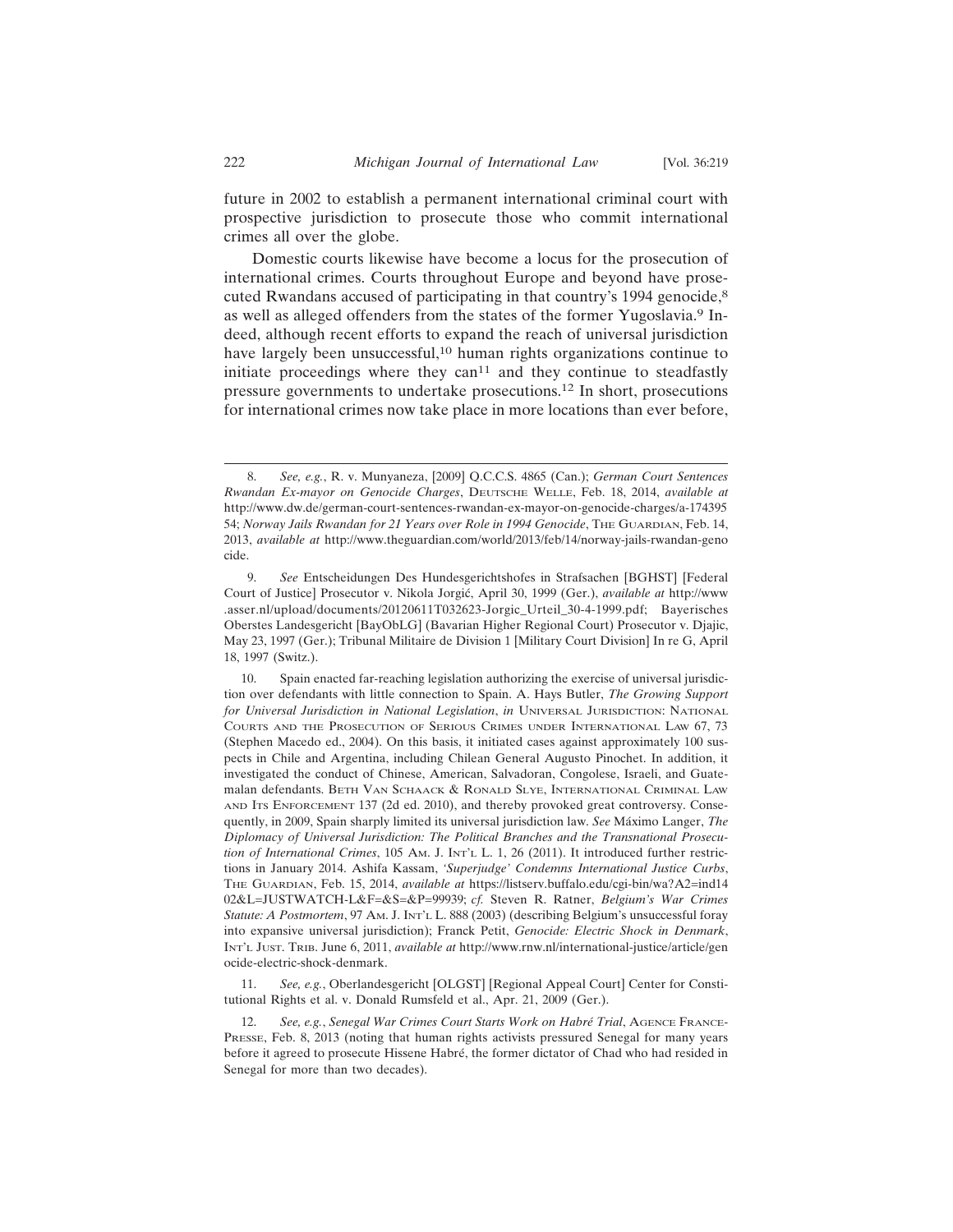and international crimes are now routinely met by swift and insistent calls for criminal prosecutions.<sup>13</sup>

On the one hand, it is easy to understand—indeed to celebrate—the international community's desire for criminal justice. As a retributive matter, perpetrators of mass atrocities unquestionably deserve criminal sanctions. Genocide, war crimes, and crimes against humanity visit extraordinary harms on victims and their families—harms that destroy lives and rupture communities, often for generations. The scope and sadistic brutality of many of these crimes scream out for the imposition of severe punishment. Thus, it is understandable that a post-conflict package that does not include criminal trials might be seen to be woefully inadequate, a package that lacks a key ingredient.<sup>14</sup>

At the same time, recent scholarship has compellingly questioned the ability of international trials to attain the long-term goals frequently attributed to them. Consequently, it is now a matter for debate whether criminal trials are capable of deterring future atrocities,15 satisfying victims,16 or advancing peace-building efforts following large-scale violence.17 Indeed, as a result of this newfound skepticism, some scholars have called for a diversification of transitional justice mechanisms.18 This Article makes a significant contribution to that literature by suggesting that the international community consider shifting its focus to one particularly tangible post-conflict response–financial reparations for victims.

What sort of change-of-focus should we consider? Certainly, if I were to limit myself to suggesting that individuals and societies emerging from

14. Malamud-Goti & Grosman, *supra* note 4, at 557.

15. *See, e.g.*, Martti Koskenniemi, *Between Impunity and Show Trials*, 6 MAX PLANCK Y.B. U.N. L. 1, 8–11 (2002); Julian Ku & Jide Nzelibe, *Do International Criminal Tribunals Deter or Exacerbate Humanitarian Atrocities?*, 84 WASH. U. L. REV. 777 (2006).

16. DRUMBL, *supra* note 3, at 13, 42–44; ERIC STOVER, THE WITNESSES: WAR CRIMES AND THE PROMISE OF JUSTICE IN THE HAGUE (2005).

17. Fletcher & Weinstein, *supra* note 3, at 580; Marie-Bénéedicte Dembour & Emily Haslam, *Silencing Hearings? Victim-Witnesses at War Crimes Trials*, 15 EUR. J. INT'L L. 151 (2004).

<sup>13.</sup> *See, e.g.*, Vanessa Allen, *UN Wants Leaders Brought to Justice for Atrocities*, DAILY MAIL, Feb. 17, 2014, *available at* http://www.dailymail.co.uk/news/article-2561201/ North-Korea-categorically-totally-rejects-U-N-human-rights-report-details-starved-prisoncamp-mothers-forced-drown-newborn-children.html; Peter Clottey, *ICC Could Investigate South Sudan Conflict After UN Resolution*, VOICE OF AMERICA, Feb. 5, 2014, *available at* http://www.voanews.com/content/icc-could-investigate-south-sudan-conflict-after-un-resolution/1845325.html; Nick Cumming-Bruce, *New Inquiry on Sri Lanka Points to Possible War Crimes*, N.Y. TIMES, Feb. 4, 2014, *available at* http://www.nytimes.com/2014/02/05/world/asia/ new-inquiry-on-sri-lanka-points-to-possible-war-crimes.html?\_r=0; Paul Richter, *U.N. Report on Syria Gas Attack Fuels Calls for Assad's Prosecution*, L.A. TIMES, Sept. 17, 2013, *available at* http://articles.latimes.com/2013/sep/17/world/la-fg-syria-accountability-20130918.

<sup>18.</sup> Mark Drumbl, for instance, advocates a shift from measures that are "narrowly oriented to incarceration following liberal criminal trials" toward the inclusion of "meaningful restorative initiatives, indigenous values, qualified amnesties, reintegrative shaming, the needs of victims, reparations, collective or foreign responsibilities, distributive justice or pointed questions regarding the structural nature of violence." DRUMBL, *supra* note 3, at 147. *See also* Fletcher & Weinstein, *supra* note 3, at 625.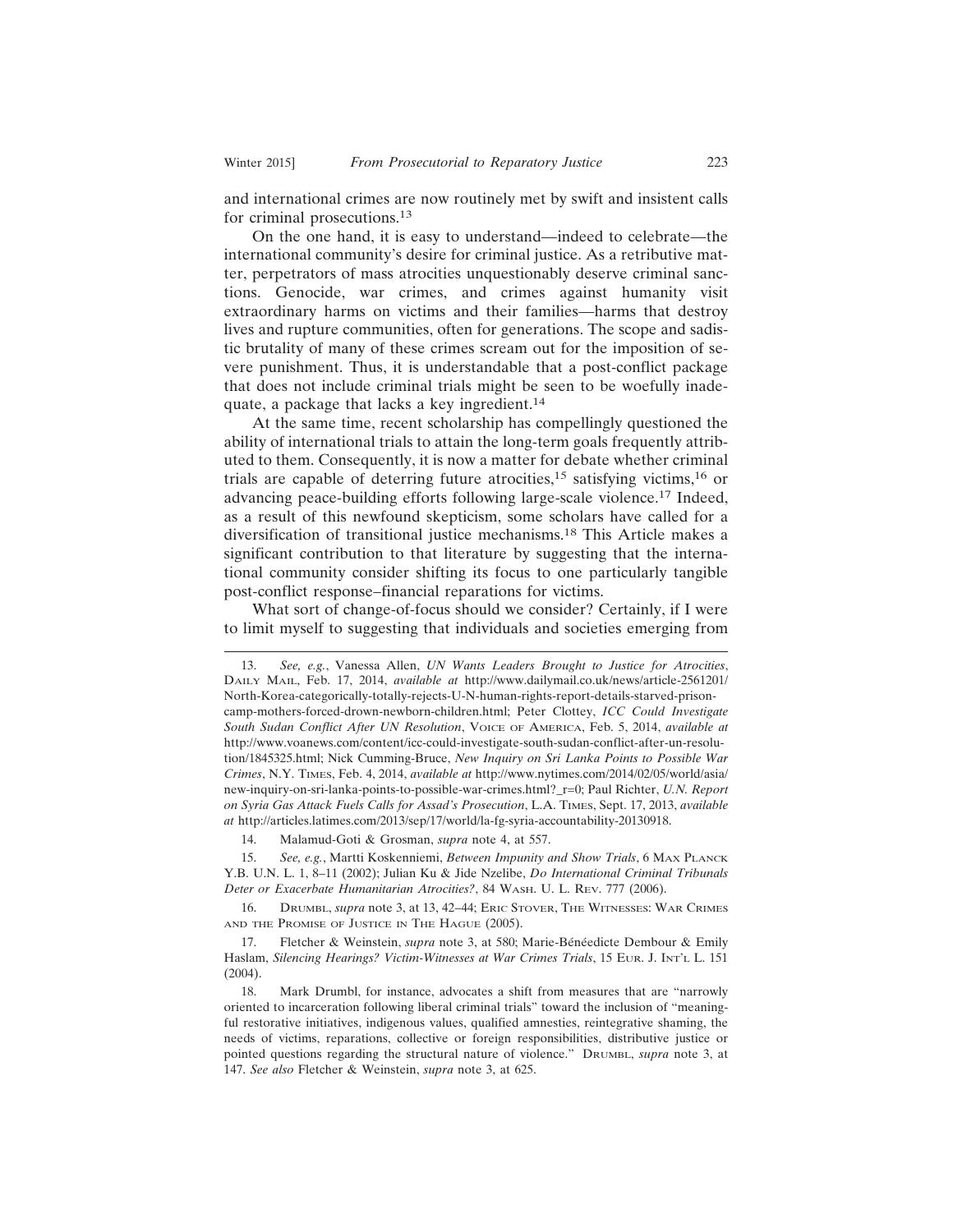violent conflict would benefit from a greater quantity and range of financial reparations, I would be making a patently uncontroversial suggestion. Ideally, a host of mechanisms would be employed following an episode of mass atrocity: offenders would be prosecuted, victims would be compensated, truth would be told, and a variety of other symbolic and tangible measures would be undertaken to right to the maximum degree possible the many wrongs that victims suffered. Consequently, my thesis would be self-evident if I advanced only the obvious proposition that the international community should make greater efforts to compensate victims of international crimes. Of course it should, and even the more empirically grounded question of whether international community *could* do a better job of compensating victims can almost certainly be answered in the affirmative.

The problem, of course, is that the resources that the international community can devote to transitional justice measures are necessarily limited, so some form of prioritization is required. Currently, as discussed above, the international community prioritizes the prosecution of those who commit international crimes. Prioritizing criminal justice may well be normatively appropriate theoretically, and I am willing to postulate for purposes of this Article that criminal trials are both normatively required as a retributive matter and better able than other transitional justice mechanisms to advance the goals that the international community considers most important. But even if we assume that prioritizing criminal justice is normatively appropriate as a theoretical matter, it is appropriate as a *practical* matter only if the international tribunals can do a plausibly good job of carrying out their day-to-day business: prosecuting offenders.<sup>19</sup>

Whether they can is a question that Part I explores. It does so by considering three grave challenges confronting international tribunals. First, international tribunals often find it tremendously difficult, if not impossible, to obtain custody over their indictees. Second, even when a tribunal does get its defendants in the dock, it will often have considerable difficulty finding accurate facts about the crimes those defendants are alleged to have committed. Both of these obstacles are in some sense prosaic; however, each has the capacity to fundamentally undermine the tribunals' ability to carry out their primary functions. Finally, even if we assume (contrary to considerable evidence) that the international tribunals can gain custody over a sufficient proportion of their indictees and can find sufficiently accurate facts about the crimes in question, the cost of international trials is so high that only a small proportion of offenders can be prosecuted. This necessary selectivity has the potential to further reduce both the retributive and consequentialist benefits provided by international criminal trials.

The challenges facing international criminal tribunals are sufficiently grave that one might wonder if the international community has been too

<sup>19.</sup> I focus on international tribunals, but my analysis applies in very similar ways to domestic courts that prosecute international crimes pursuant to universal jurisdiction.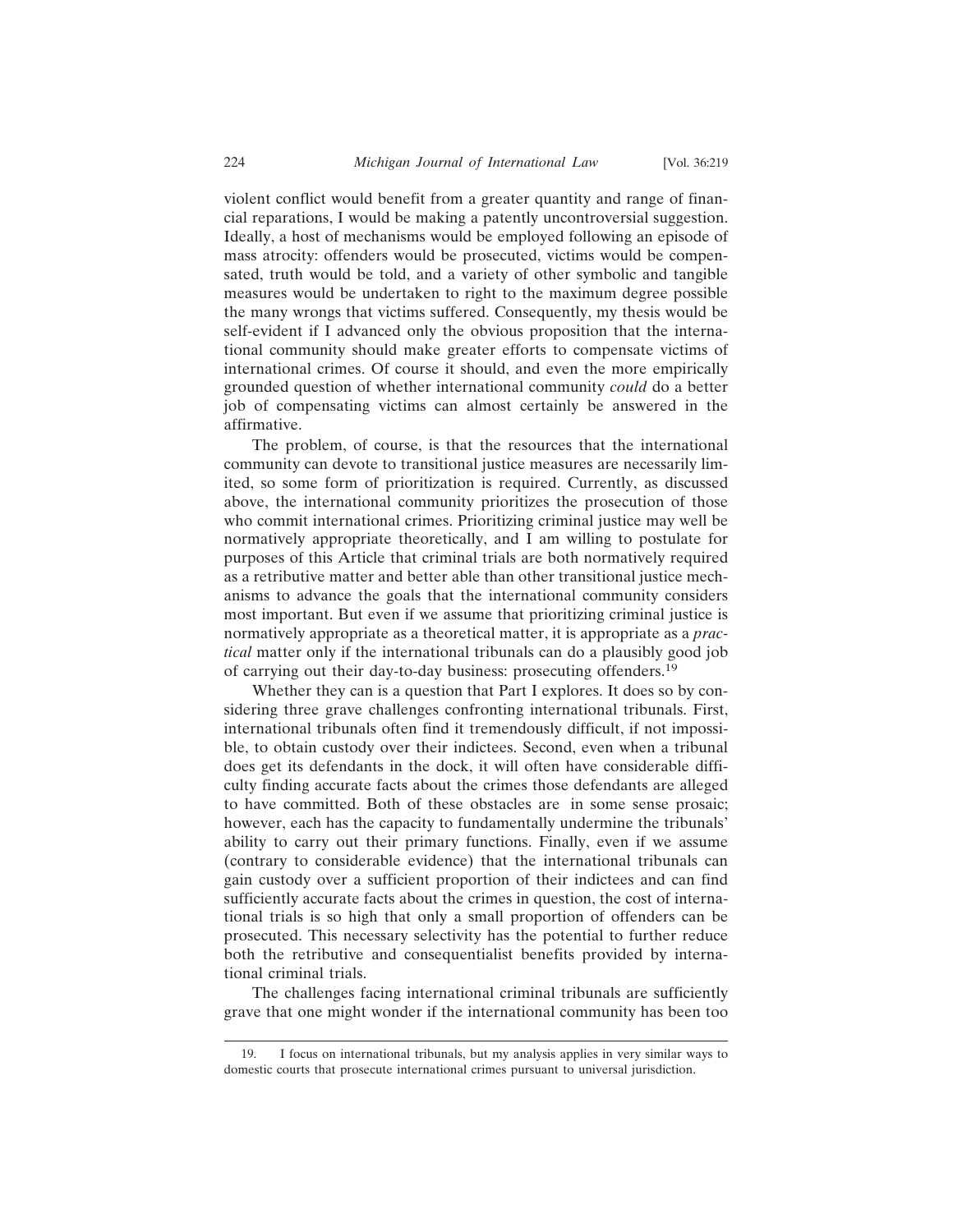ambitious in its ostensible quest for international criminal justice. This question is difficult to answer without assessing the international community's ability to implement other post-conflict measures.

To that end, Part II considers one important and respected transitional justice mechanism–financial reparations–and it evaluates the international community's capacity to provide them to victims. One thing we know without further investigation is that obtaining the resources necessary to *adequately* compensate victims would be impossible. Mass atrocities typically give rise to massive numbers of victims who sustain massive physical and emotional injuries. Many such injuries cannot be "repaired" in any meaningful sense of that term, and even providing non-trivial aid often will be prohibitively expensive given the number of victims and the scale of the losses. Reparatory efforts, therefore, necessarily will be inadequate in an absolute sense.20 Part II's primary focus, by contrast, is on relative adequacy; in particular, it asks whether the international community can more effectively compensate victims than it has been able to criminally prosecute offenders. Although no one can answer this question with certainty, Part II generates a cautious and qualified "yes."

Part III considers the implications of that conclusion. One possibility is that there are no useful implications because the comparison itself is not useful. That is, the fact that one post-conflict mechanism can be implemented more efficaciously than another is relevant only if the two mechanisms are equally valuable. But if, as we have postulated, prosecutions are more valuable than other post-conflict mechanisms, then our only task is to figure out how to improve prosecutions so as to overcome the neardisabling challenges that they currently confront.

The above analysis is valid, however, only if it is possible to substantially improve prosecutions at this point in time. An alternative conclusion, and one that Part III presents, is that the challenges confronting international prosecutions are sufficiently grave, and the short-term prospects for substantial improvement are sufficiently grim, that we should consider temporarily shifting focus to another highly beneficial post-conflict mechanism that we are more capable of implementing. In Part III, I cautiously suggest that, for the immediate future, we may be better off pursuing less ambitious goals, such as reparations, that we are more likely to achieve rather than continuing to aim for the gold standard of prosecutions, knowing that our current capacity to carry out prosecutions satisfactorily is quite limited. In doing so, I detail both the benefits of the less-ambitious goals as well as the corrosive effects of continuing to aim for–and failing to achieve–the more ambitious agenda.

<sup>20.</sup> Lisa J. Laplante & Kimberly Theidon, *Truth with Consequences: Justice and Reparations in Post-Truth Commission Peru*, 29 HUM. RTS. Q. 228, 245 (2007) (noting that "economic reparations in the case of massive human rights violations can usually at most be a modest amount that cannot truly indemnify the personal harm suffered from political violence," but that reparations may have at least symbolic value to victims).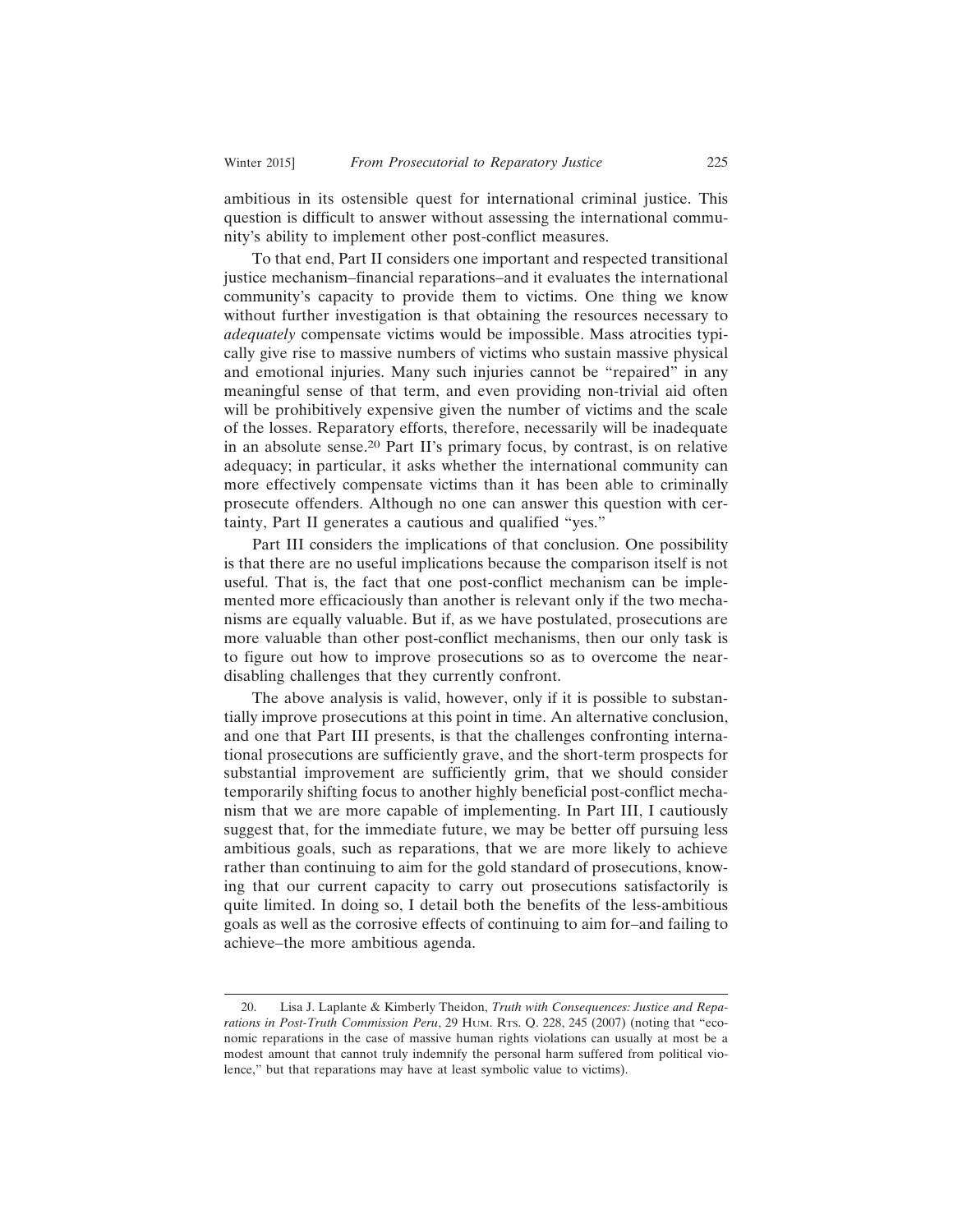#### I. INTERNATIONAL CRIMINAL PROSECUTIONS: THREE KEY CHALLENGES

The international community's first foray into criminal trials–at Nuremberg and Tokyo following World War II–raised expectations that the promulgation of international prohibitions could deter the kinds of atrocities perpetrated during World War II and that international criminal prosecutions were a potent response to such conduct when it did occur. Consequently, states came together to conclude the Genocide Convention and the Geneva Conventions,<sup>21</sup> and the International Law Commission began drafting both a comprehensive code of international crimes<sup>22</sup> and a statute establishing a permanent international criminal court.<sup>23</sup> The Cold War derailed these codification efforts,<sup>24</sup> and so it was not until the Cold War ended that modern international criminal law emerged. When it did–with the creation of the ICTY and the ICTR–it was greeted with intense enthusiasm. Richard Goldstone, the first prosecutor of the ICTY and ICTR, deemed those tribunals "a tremendous and exciting step forward,"25 while Payam Akhavan lauded them for radically departing from "the traditional realpolitik paradigm which has so often and for so long ignored the victims of mass murder and legitimized the rule of tyrants in the name of promoting the purported *summum bonum* of stability."<sup>26</sup> Other commentators expressed similarly effusive views.<sup>27</sup>

23. Rep. of the Comm'n on Int'l Criminal Court Jurisdiction, 3rd Sess., Aug. 1–Aug. 31, 1951, U.N. Doc. A/2136; GAOR Supp. No. 11, ¶¶ 21–25 (1952).

24. *See* M. Cherif Bassiouni, *The Time Has Come for an International Criminal Court*, 1 IND. INT'L & COMP. L. REV. 1, 12–13 (1991).

25. Richard Goldstone, *Conference Luncheon Address*, 7 TRANSNAT'L L. & CONTEMP. PROBS. 1, 2 (1997).

<sup>21.</sup> *See* Geneva Convention for the Amelioration of the Condition of the Wounded and Sick in Armed Forces in the Field, Aug. 12, 1949, 6 U.S.T. 3114, 75 U.N.T.S. 31; Geneva Convention for the Amelioration of the Condition of the Wounded, Sick and Shipwrecked Members of Armed Forces at Sea, Aug. 12, 1949, 6 U.S.T. 3217, 75 U.N.T.S. 85; Geneva Convention Relative to the Treatment of Prisoners of War, Aug. 12, 1949, 6 U.S.T. 3316, 75 U.N.T.S. 135; Geneva Convention Relative to the Protection of Civilian Persons in Time of War, Aug. 12, 1949, 6 U.S.T. 3516, 75 U.N.T.S. 287; Convention on the Prevention and Punishment of the Crime of Genocide, Dec. 9, 1948, 102 Stat. 3045, 78 U.N.T.S. 277.

<sup>22.</sup> Rep. of the Int'l Law Comm'n, 6th Sess., June 3–July 28, 1954, U.N. Doc. A/2693; GAOR, 9th Sess., Supp. No. 9 (1954), *reprinted in* [1954] 2 Y.B. INT'L L. COMM'N 140.

<sup>26.</sup> Payam Akhavan, *Justice and Reconciliation in the Great Lakes Region of Africa: The Contribution of the International Criminal Tribunal for Rwanda*, 7 DUKE J. COMP. & INT'L L. 325, 327 (1997).

<sup>27.</sup> *See e.g.*, The Secretary General, *The Rule of Law and Transitional Justice in Conflict and Post-Conflict Societies, delivered to the Security Council*, ¶ 39, U.N. Doc. S/2004/616 (Aug. 23, 2004); Richard J. Goldstone, *50 Years after Nuremberg: A New International Criminal Tribunal for Human Rights Criminals, in* CONTEMPORARY GENOCIDES: CAUSES, CASES, CONSEQUENCES 215, 215–16 (Albert J. Jongman ed., 1996); Richard May & Marieke Wierda, *Evidence Before the ICTY*, *in* ESSAYS ON ICTY PROCEDURE AND EVIDENCE IN HONOUR OF GABRIELLE KIRK MCDONALD 249, 252–53 (Richard May et al. eds., 2001); MINOW, *supra* note 4, at 40; RUTI G. TEITEL, TRANSITIONAL JUSTICE 56 (2000); Antonio Cassese, *On the Current Trends Towards Criminal Prosecution and Punishment of Breaches of International Humanitarian Law*, 9 EUR. J. INT'L L. 2, 9–10 (1998); Antonio Cassese, *Reflections on Inter-*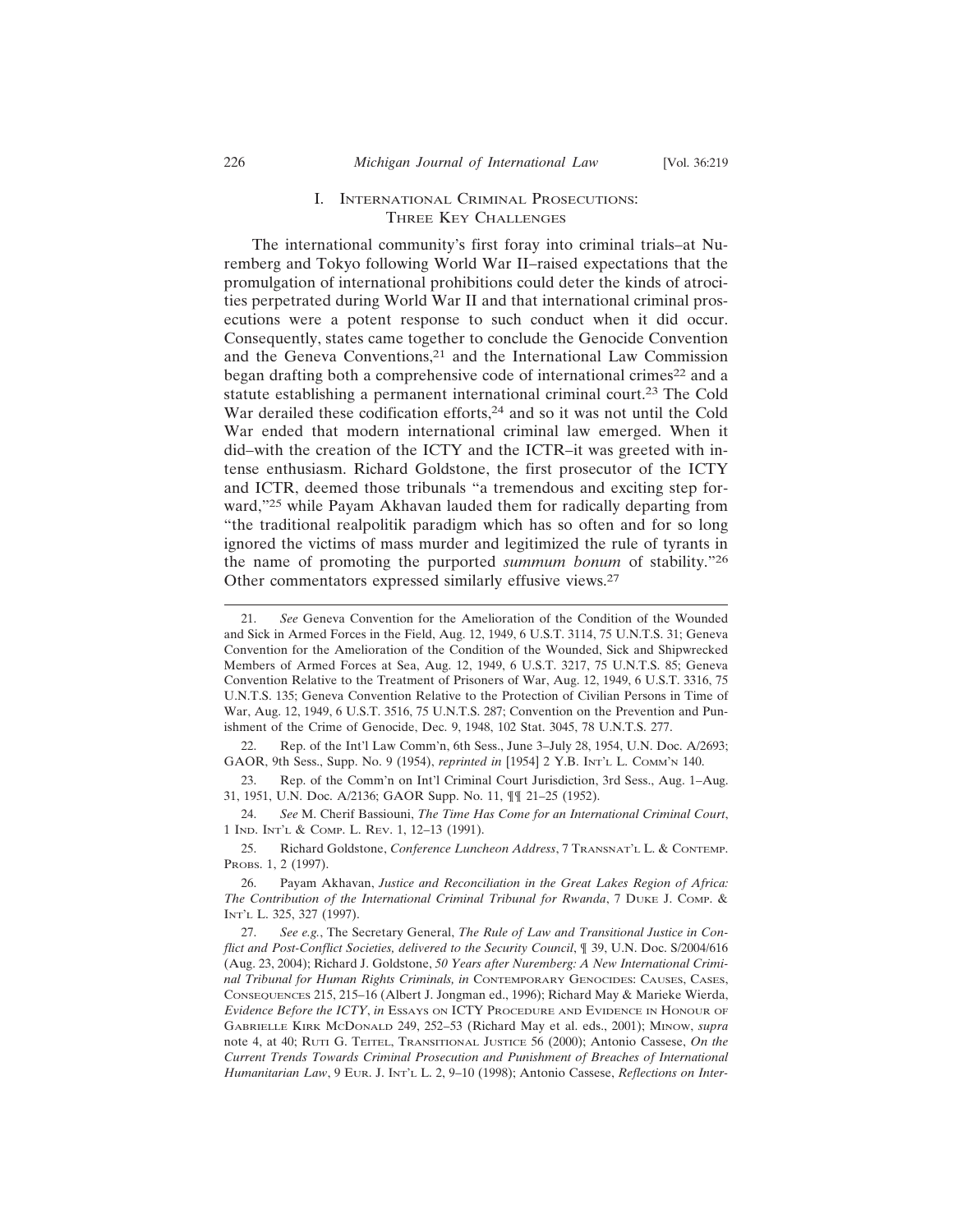In the intervening years, criminal trials have unquestionably become the international community's centerpiece response to mass atrocities. As noted in the introduction, the international community created a series of *ad hoc* tribunals and a permanent international criminal court, international non-governmental organizations (NGOs) encourage domestic courts to undertake complex prosecutions on the basis of universal jurisdiction, and the prevailing view is that perpetrators of international crimes must be criminally punished or justice has not been done. The international community has reinforced this view by bestowing massive resources on the international tribunals. By 2013, the ICC, ICTY, ICTR, SCSL, ECCC, and the STL had spent a whopping  $$6$  billion<sup>28</sup> to prosecute a mere 285 defendants.29 Whether those resources can be considered wellspent depends on a variety of considerations, but one of the most crucial is whether the international tribunals can carry out their prosecutions in a satisfactory way. This Part now considers that question.

## A. *Obtaining Custody Over Defendants*

Perhaps the most substantial obstacle impeding those seeking to prosecute international crimes is their frequent inability to obtain custody over their indictees. This challenge became apparent at the inception of the first modern international tribunal—the ICTY—that initially was unable to convince either the states of former Yugoslavia to surrender its indictees<sup>30</sup> or the international community to take meaningful steps to assist the tribunal in its enforcement efforts.<sup>31</sup> As time passed, however, the enforce-

29. The following are the number of defendants prosecuted at each international tribunal as of February 2014: ICTY: 112; ICTR: 75; SCSL: 10; Special Panels: 84; ECCC: 1; and ICC: 3.

30. *See* Gabrielle Kirk McDonald, *Problems, Obstacles and Achievements of the ICTY*, 2 J. INT'L CRIM. JUST. 558, 563 (2004).

*national Criminal Justice*, 61 MOD. L. REV. 1, 6–9 (1998); Stephan Landsman, *Alternative Responses to Serious Human Rights Abuses: Of Prosecution and Truth Commissions*, 59 LAW & CONTEMP. PROBS. 81, 83 (1996).

<sup>28.</sup> By the Spring of 2014, the ICTY had spent approximately \$2.2 billion and the ICTR approximately \$1.6 billion. ICC proceedings have cost more per year than either of the above two tribunals, with the ICC spending approximately \$1.5 billion between 2003 and 2014. The hybrid tribunals have spent less. Costing a mere \$56 million during its approximately 5 year lifespan, the Special Panels delivered the least expensive justice. The ECCC has run up a \$157.2 million bill since it opened, and the SCSL spent \$212.7 during its 10 years in existence. Finally, the STL has only just begun its first trial, but it had already cost the international community nearly \$288 million by the Spring of 2014.

<sup>31.</sup> *See id.* at 562 (noting that although successive ICTY Presidents presented numerous reports to the Security Council complaining about lack of cooperation from the states of the former Yugoslavia, the Security Council "failed to respond in a meaningful way"). States that were performing peacekeeping functions in the region likewise provided the ICTY little meaningful enforcement assistance. Gabrielle Kirk McDonald, *Reflections on the Contributions of the International Criminal Tribunal for the Former Yugoslavia*, 24 HASTINGS INT'L & COMP. L. REV. 155, 160 (2001); *see also* THEODOR MERON, WAR CRIMES LAW COMES OF AGE 281 (1998); Payam Akhavan, *Justice in The Hague, Peace in the Former Yugoslavia? A Commentary on the United Nations War Crimes Tribunal*, 20 HUM. RTS. Q. 737, 795–96 (1998); Minna Schrag, *The Yugoslav War Crimes Tribunal: An Interim Assessment*, 7 TRANS-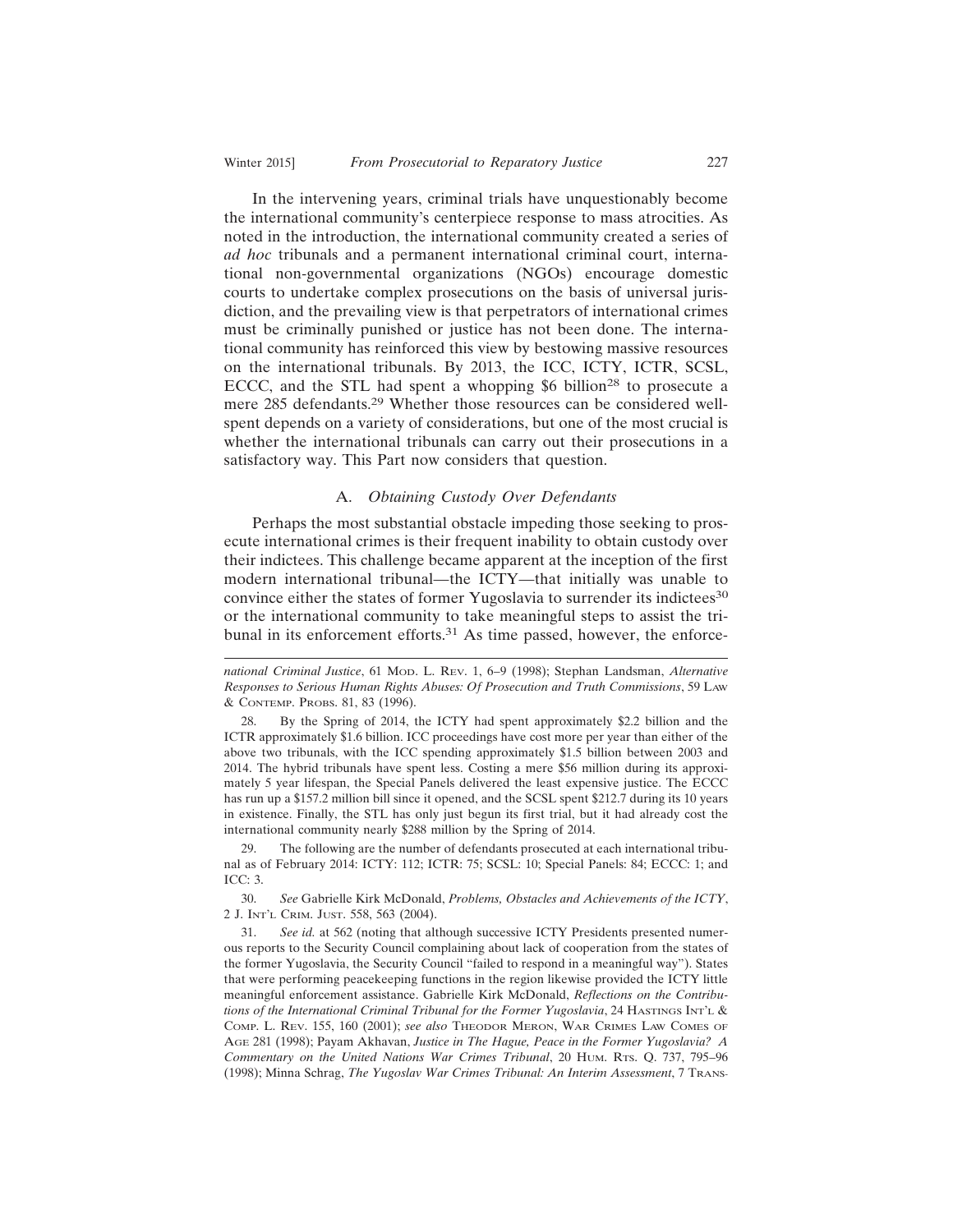ment record of international tribunals appeared to improve. The ICTR, for instance, obtained custody over most of its defendants soon after it opened, but it did so only because Rwanda's post-genocide government desired prosecutions and was willing to apprehend indictees and encourage other states to apprehend indictees.32 The SCSL likewise was able to try virtually all of its indictees, but again, only because Sierra Leone approved of prosecutions. As for the ICTY, although its indictments were utterly ignored for several years after the tribunal's creation, European states eventually conditioned European Union (EU) membership for the states of the former Yugoslavia on those states' willingness to surrender indictees to the tribunal,<sup>33</sup> and this pressure enabled the tribunal to obtain custody over all of its indictees.

Although some of these statistics are encouraging, they must be balanced by those that are less positive. For instance, although the ICTR did obtain custody over virtually all of its indictees very early on, that was only because it issued indictments exclusively against Hutu perpetrators. The tribunal's jurisdiction also encompassed the retaliatory crimes against hu-

32. For instance, in January 1995, the leaders of Burundi, Kenya, Rwanda, Tanzania, Uganda, Zaire, and Zambia agreed to transfer defendants to the ICTR. Stuart Beresford, *In Pursuit of International Justice: The First Four-Year Term of the International Criminal Tribunal for Rwanda*, 8 TULSA J. COMP. & INT'L L. 99, 109 (2000). As a consequence of this kind of cooperation, Ignace Bagilishema was arrested in South Africa. Prosecutor v. Bagilishema, Case No. ICTR-95-1A-T, Judgement,  $\frac{9}{18}$  8 (June 7, 2001). Clément Kayishema and Jean Paul Akayesu were arrested in Zambia. Prosecutor v. Kayishema, Case No. ICTR-95-1-T, Judgement, ¶ 14 (May 21, 1999) [hereinafter Kayishema Judgement]; Prosecutor v. Akayesu, Case No. ICTR-96-4-T, Judgement, ¶ 9 (Sept. 2, 1998). Also, Obed Ruzindana was arrested in Kenya. Kayishema Judgement, Case No. ICTR-95-1-T, ¶ 15. *See also* Press Release, ICTR, Priest, Musician, and Minister Arrested for Genocide, ICTR/INFO-9-2-277.EN (July 12, 2001), *available at* http://www.unictr.org/tabid/155/Default.aspx?id=338 (reporting on the arrests of three defendants in Switzerland, The Netherlands, and Belgium); Press Release, ICTR, Captain Sagahutu Pleads Not Guilty, ICTR/INFO-9-2-254.EN (Nov. 25, 2000), *available at* http://www.unictr.org/tabid/155/Default.aspx?id=365 (reporting the arrest of defendant Sagahutu in Denmark); Press Release, ICTR, Lieutenant Colonel Muvunyi Transferred to ICTR Arusha, ICTR/INFO-9-2-247.EN (Oct. 30, 2000), *available at* http://www.unictr.org/ tabid/155/Default.aspx?id=369 (announcing that Tharcisse Muvunyi was arrested, detained, and transferred by the United Kingdom). *But see* Press Release, ICTR, Prosecutor Outlines Future Plans, ICTR/INFO-9-2-254.EN (Dec. 13, 2000), *available at* http://ictr-archive09.libra ry.cornell.edu/ENGLISH/PRESSREL/2000/254.html (reporting the Prosecutor's belief that the "arrests of some indicted individuals was [sic] being hampered by two African countries which were harbouring them").

33. DIANE F. ORENTLICHER, OPEN SOCIETY JUSTICE INITIATIVE & INTERNATIONAL CENTRE FOR TRANSITIONAL JUSTICE, SHRINKING THE SPACE FOR DENIAL: THE IMPACT OF THE ICTY IN SERBIA 33–35 (2008); CARLA DEL PONTE, MADAME PROSECUTOR: CONFRON-TATIONS WITH HUMANITY'S WORST CRIMINALS AND THE CULTURE OF IMPUNITY 316–20 (2009).

NAT'L L. & CONTEMP. PROBS. 15, 22 (1997). Worse still, the NATO-led peacekeeping force apparently "went out of its way to avoid arresting suspects, reportedly waving Karad\_ic and other suspects through NATO checkpoints." DIANE F. ORENTLICHER, OPEN SOCIETY JUS-TICE INITIATIVE & INTERNATIONAL CENTRE FOR TRANSITIONAL JUSTICE, THAT SOMEONE GUILTY BE PUNISHED: THE IMPACT OF THE ICTY IN BOSNIA 28 (2010); *see also* PIERRE HAZAN, JUSTICE IN A TIME OF WAR: THE TRUE STORY BEHIND THE INTERNATIONAL CRIMI-NAL TRIBUNAL FOR THE FORMER YUGOSLAVIA 92 (James Thomas Snyder trans., 2004).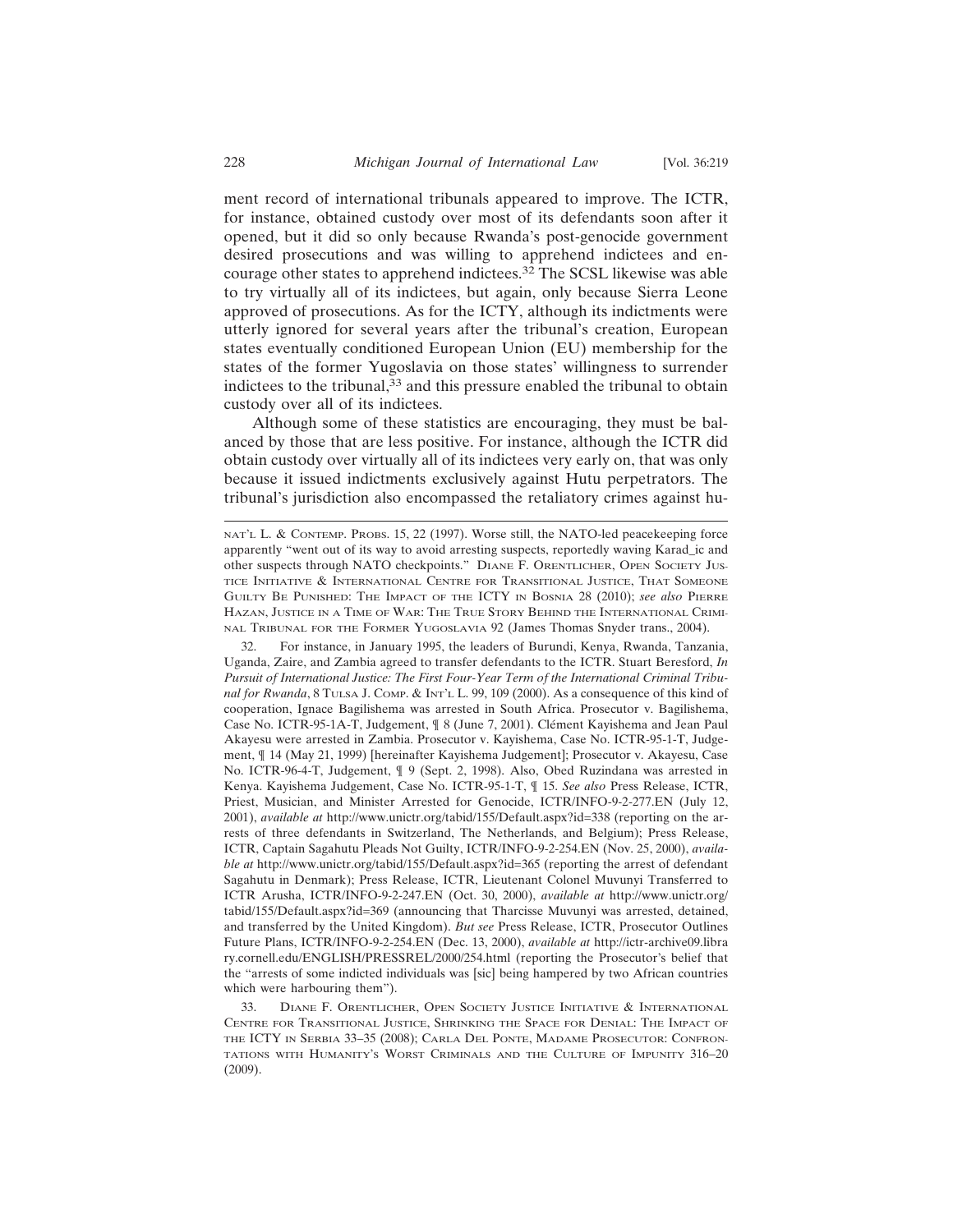manity that the Tutsi-led Rwandan Patriotic Front perpetrated against the Hutu, but the ICTR's efforts to prosecute those crimes ran into insurmountable resistance from Rwanda.34 Thus, although the ICTR might at first glance appear to constitute an enforcement success because it apprehended most of those whom it indicted, the Tribunal was too weak even to indict (let alone apprehend) Tutsi offenders. Similarly, although the SCSL apprehended virtually all of its indictees, that court indicted a mere thirteen individuals, two of whom died before proceedings could commence.<sup>35</sup> Finally, although the ICTY's enforcement record did improve dramatically as a result of the pressure the EU exerted on the states of the former Yugoslavia,<sup>36</sup> the two men widely considered most culpable for the Bosnian atrocities, Radovan Karadžić and Ratko Mladić, were not arrested until thirteen and sixteen years after their indictments, respectively.<sup>37</sup> Moreover, for the ICTY to achieve the results it has, the EU has been forced to spend a great deal of diplomatic and political capital, which some believe has undermined its ability to advance other important goals in the region.38

Turning to other tribunals, the Special Panels were unable to obtain custody over any of its high-level indictees,<sup>39</sup> and pessimism about the STL's ability to obtain custody over its indictees was so acute at the tribunal's very creation that the international community authorized it to con-

37. Prosecutor v. Karadžić & Mladić, Case No. IT-95-5-I, Indictment (Int'l Crim. Trib. for the Former Yugoslavia July 24, 1995); Press Release, ICTY, Tribunal Welcomes the Arrest of Ratko Mladi´c, OTP/1412-e (May 26, 2011), *available at* http://www.icty.org/sid/10671; Press Release, ICTY, Tribunal Welcomes the Arrest of Radovan Karadžić, NJ/MOW/1275e (July 21, 2008), *available at* http://www.icty.org/sid/9952.

38. *See, e.g.*, *Netherlands Stands Firm in Opposing Deal for Serbia*, AGENCE FRANCE-PRESSE, Jan. 16, 2008, *available at* http://web.archive.org/web/20070811181428/http://www.eu business.com/news-eu/1200499324.24; *Serbia Could Have EU Candidacy Status in 2008*, DALJE, Mar. 7, 2007, *available at* http://dalje.com/en-world/serbia-could-have-eu-candidacystatus-in-2008/24729; Mark John, *Belgium Vows to Block EU Shift on Serbia*, REUTERS, Feb. 28, 2007, *available at* http://www.reuters.com/article/2007/02/28/us-serbia-belgium-idUSL2746 615720070228.

<sup>34.</sup> *See generally* Leslie Haskell & Lars Waldorf, *The Impunity Gap of the International Criminal Tribunal for Rwanda: Causes and Consequences*, 34 HASTINGS INT'L & COMP. L. REV. 49, 75–79 (2011).

<sup>35.</sup> Prosecutor v. Foday Saybana Sankoh, Case No. SCSL-2003-02-PT, Withdrawal of Indictment (Dec. 8, 2003) (Sierra Leone); Prosecutor v. Sam Bockarie, SCSL-2003-04-PT, Withdrawal of Indictment (Dec. 8, 2003) (Sierra Leone).

<sup>36.</sup> Carla Del Ponte, Chief Prosecutor of the ICTY, Address at the Policy Briefing for the European Policy Centre (July 3, 2007), *available at* http://www.icty.org/x/file/Press/Statements%20and%20Speeches/Prosecutor/070603\_del-ponte.pdf.

<sup>39.</sup> AMNESTY INTERNATIONAL & JUDICIAL SYSTEM MONITORING PROGRAMME, INDO-NESIA & TIMOR-LESTE, JUSTICE FOR TIMOR-LESTE: THE WAY FORWARD, ASA 21/006/2004, §§ 3.3, 4.1 (2004), *available at* http://www.amnesty.org/en/library/asset/ASA21/006/2004/en/ c0488a40-d62b-11dd-ab95-a13b602c0642/asa210062004en.pdf; JUDICIAL SYSTEM MONITOR-ING PROGRAMME, THE FUTURE OF THE SERIOUS CRIMES UNIT 10 (2004).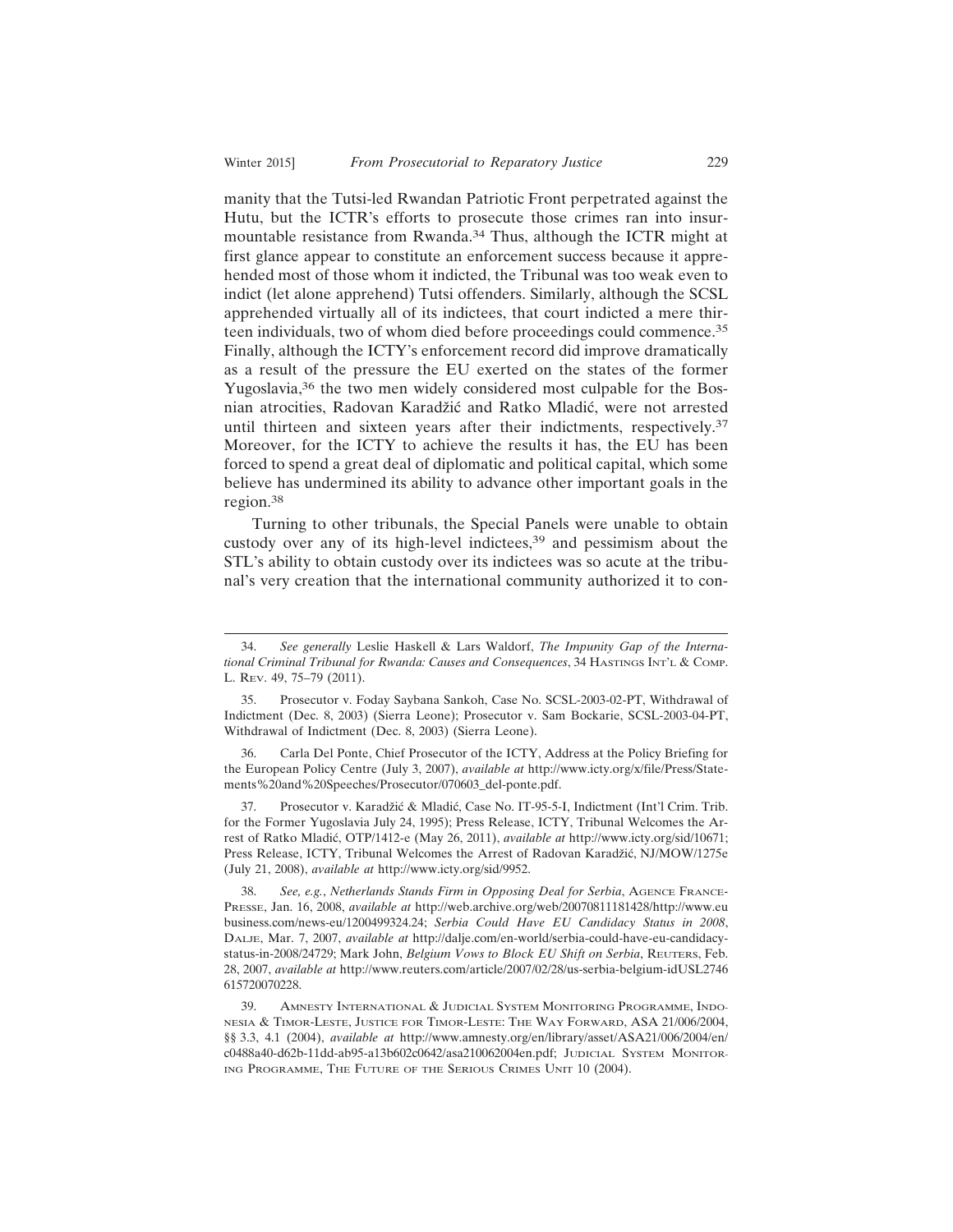duct its trials *in absentia*. 40 This pessimism was well founded. The STL has not obtained custody over any of its indictees, and consequently it was forced to commence a trial *in absentia* in January 2014.41 At the ECCC, three defendants have been convicted, but Cambodia's opposition to subsequent trials puts their likelihood in grave doubt, despite the strength of the evidence against those alleged to be their targets.42 Perhaps of greatest concern for the future of international criminal prosecutions is the enforcement difficulties of the ICC, a permanent body that has considerable control over the atrocities it prosecutes. Not only has the ICC felt the need to skew its prosecutorial decisions in response to its enforcement weakness, but it has been largely unsuccessful in obtaining custody over high-

ICC prosecutors maintain that they select their cases and situations without regard to political considerations, $43$  but it is unlikely coincidental that all of the ICC's current investigations and prosecutions stem from conflicts in Africa, where states tend to have less global influence and fewer powerful allies. Admittedly, most of the ICC's situations were referred by the states in question, or by the Security Council.44 However, the one situation that the prosecutor initiated via his *proprio motu* powers also stems from an African conflict, and the prosecutor strongly encouraged some of the African self-referrals that the court ultimately received.<sup>45</sup>

level offenders even after the skewing.

42. Mike Eckel, *Groups Fear Khmer Rouge Tribunal May Halt Trial*, Associated PRESS, May 4, 2011, *available at* http://www.foxnews.com/world/2011/05/04/groups-fearkhmer-rouge-tribunal-halt-trials/; Colin Meyn, *Political Will Lacking as Much as KRT Funding*, THE CAMBODIA DAILY, Sept. 3, 2013, *available at* http://www.cambodiadaily.com/ archives/political-will-lacking-as-much-as-krt-funding-41567/; Robert Carmichael, *Cambodia's Khmer Rouge Tribunal Facing Credibility Crunch*, DEUTSCHE PRESSE-AGENTUR, May 7, 2011, *available at* http://www.robertcarmichael.net/Robert\_Carmichael/Articles/Entries/ 2011/5/7\_Cambodias\_Khmer\_Rouge\_tribunal\_facing\_credibility\_crunch.html.

43. *See, e.g.*, Luis Moreno-Ocampo, *The International Criminal Court: Seeking Global Justice*, 40 CASE W. RES. J. INT'L L. 215, 224 (2008).

44. Uganda, the Democratic Republic of the Congo, Central African Republic, Ivory Coast, and Mali each referred the situations in their countries to the ICC. *Ottilia Anna Maunganidze & Antoinette Louw, Implications of Another African Case as Mali Self-refers to the ICC*, INSTITUTE FOR SECURITY STUDIES (July 24, 2012), *available at* http://www.issafrica.org/ iss-today/implications-of-another-african-case-as-mali-self-refers-to-the-icc. The Security Council referred the Darfur and Libyan situations to the ICC. S.C. Res. 1593, U.N. Doc. S/ RES/1593 (Mar. 31, 2005) (Darfur); S.C. Res. 1970, U.N. Doc. S/RES/1970 (Feb. 26, 2011) (Libya).

45. *See* Paola Gaeta, *Is the Practice of 'Self-Referrals' a Sound Start for the ICC?*, 2 J. INT'L CRIM. JUST. 949, 949 (2004); Andreas Th. Müller & Ignaz Stegmiller, Self Referrals on *Trial: From Panacea to Patient*, 8 J. INT'L CRIM. JUST. 1267, 1268, 1269 n.13 (2010); Svebor Kranjc, *ICC Prosecutor Wants Ivory Coast Atrocities Referred*, REUTERS, Apr. 5, 2011, *availa-*

<sup>40.</sup> Statute of the Special Tribunal for Lebanon, S.C. Res. 1757, art. 22, U.N. Doc. S/ RES/1757 (May 30, 2007); Special Tribunal for Lebanon, Rules of Procedure and Evidence, R. 105 *bis*, U.N. Doc. STL/BD/2009/01/Rev. 3 (Nov. 10, 2010).

<sup>41.</sup> Press Release, Special Tribunal for Lebanon, Ayyash et al. Case Opens at the Special Tribunal for Lebanon (Jan. 16, 2014), *available at* http://www.stl-tsl.org/en/media/pressreleases/16-01-2014-ayyash-et-al-case-opens-at-the-special-tribunal-for-lebanon.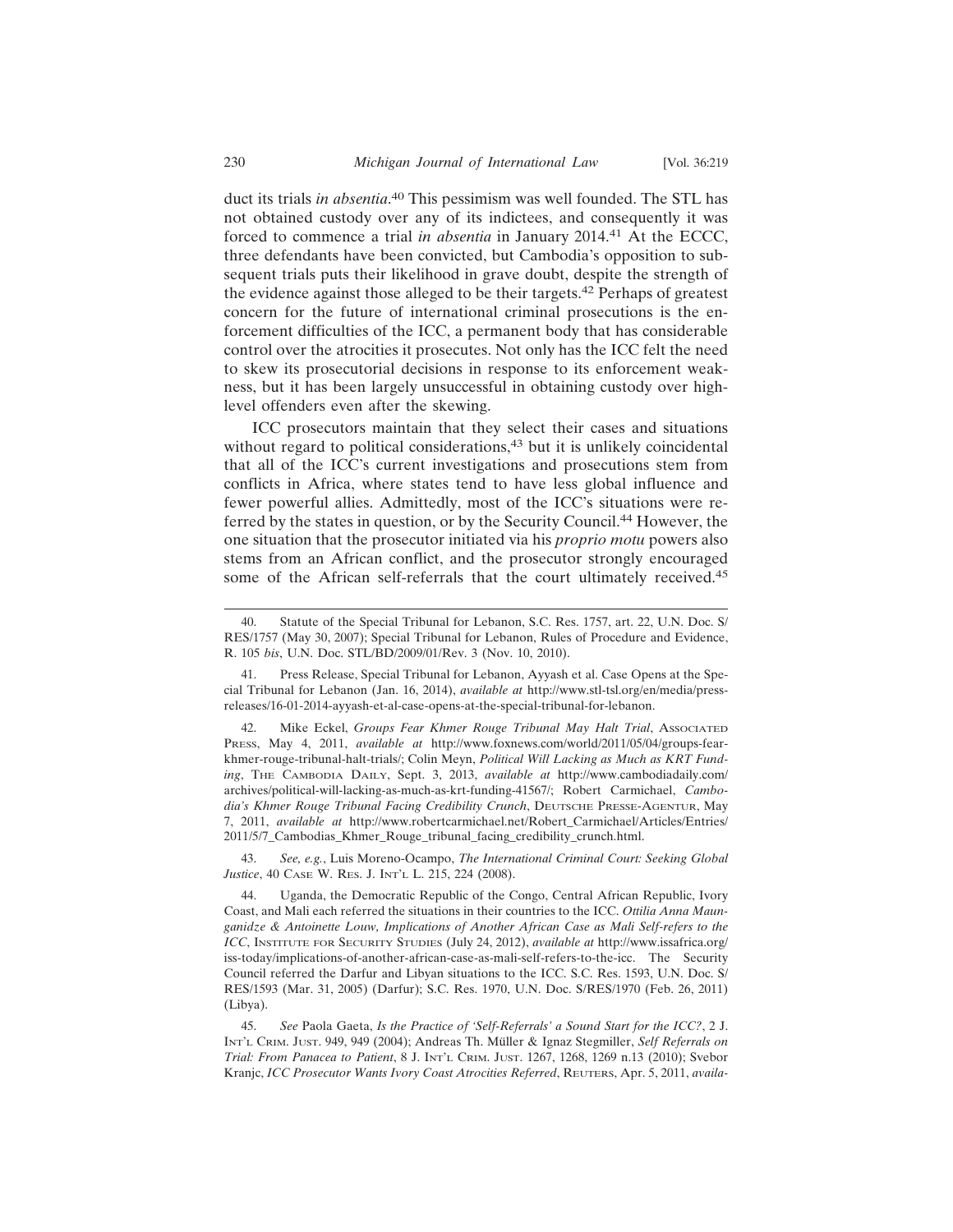Thus, the prosecutor has played a role in selecting most of the situations currently before the Court.

That all of the ICC's situations hail from Africa is not intrinsically problematic. Many of the world's most brutal conflicts are occurring in Africa, and the situations presently before the court unquestionably feature sufficiently grave crimes to justify the ICC's attention. As Martin Ngogo, prosecutor general of Rwanda, put it: "There is not a single case at the ICC that does not deserve to be there." But Ngogo likewise pointed out that "there are many cases that belong there, that aren't there,"46 and it is naïve to think that this fact has nothing to do with the ICC's enforcement impotence.

Legally speaking, the ICC's enforcement powers are even weaker than those of the ICTY, $47$  and its political capital is likewise less robust. So, the ICC's exclusive focus on Africa makes perfect sense. By targeting crimes committed in globally weak states, the ICC increases the likelihood of enforcement success both because the international community is more apt to assist in apprehending perpetrators from those states and because the states themselves are more easily convinced (or coerced) to self-refer their situations to the ICC.

Although targeting African crimes increases the odds that the ICC will obtain custody over its indictees, it creates other problems. Most notably, the ICC's focus on Africa has persuaded many African states that the ICC applies a discriminatory double standard,<sup>48</sup> at best, or that it promotes "colonialism, slavery and imperialism,"49 at worst. Indeed, the African Union (AU) has become so convinced of the ICC's partiality that it not only called for a Security Council deferral of the Darfur50 and Kenyan situations,<sup>51</sup> but it also instructed member states not to assist the ICC in the arrest of indictee Omar al-Bashir, the President of Sudan.<sup>52</sup> Perhaps as

47. *See* NANCY AMOURY COMBS, GUILTY PLEAS IN INTERNATIONAL CRIMINAL LAW: CONSTRUCTING A RESTORATIVE JUSTICE APPROACH 31–35 (2007).

48. Marquand, *supra* note 46.

50. *Communiqu´e on the 3 February 2010 Judgment of the International Criminal Court Appeals Chamber on Darfur*, AFRICAN UNION (Feb. 4, 2010), *available at* http://www.issafrica .org/uploads/4FevcommEng.pdf.

51. Argaw Ashine, *Kenya Wins AU Support Over ICC Trials*, AFRICA REVIEW (Feb. 1, 2011, 9:48 AM), *available at* http://www.africareview.com/News/-/979180/1099394/-/i65pm nz/-/index.html.

52. African Union, Decision on the Progress Report of the Commission on the Implementation of Decision Assembly/AU/DEC.270(XIV) on the Second Ministerial Meeting of

*ble at* http://www.reuters.com/article/2011/04/05/us-ivorycoast-icc-idUSTRE7346HM201104 05.

<sup>46.</sup> Robert Marquand, *African Backlash Against International Courts Rises*, CHRIS-TIAN SCI. MONITOR, Oct. 6, 2009, *available at* http://www.csmonitor.com/World/Global-News/ 2009/1006/african-backlash-against-international-courts-rises.

<sup>49.</sup> Mary Kimani, *Pursuit of Justice or Western Plot? International Indictment Stirs Angry Debate in Africa*, AFRICAN RENEWAL, Oct. 2009, at 12 *available at* http://www .globalpolicy.org/component/content/article/164-icc/48439-pursuit-of-justice-or-western-plot .html. *See also* David Kaye, *Who's Afraid of the International Criminal Court*, 90 FOREIGN AFF., May/June 2011, at 118, 125.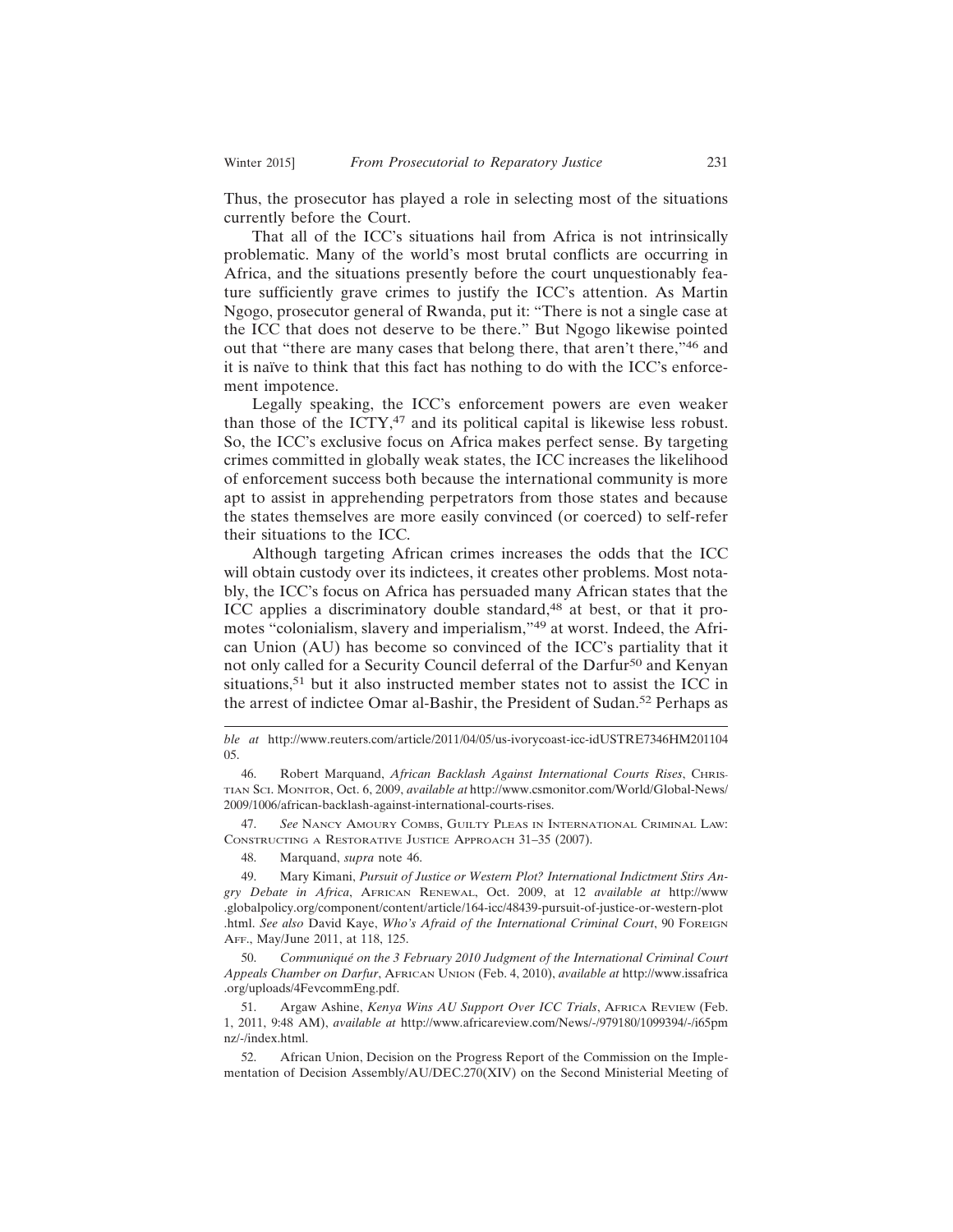a consequence, al-Bashir has been able to travel to several ICC states parties in Africa without fear of arrest.<sup>53</sup>

Finally, and perhaps most worryingly, even though the ICC has targeted conflicts in states that are more likely to willingly surrender defendants or bow to pressure to surrender them, as of Spring 2014, the ICC nonetheless had failed to obtain custody over more than half of its indictees,54 and most of those who were in ICC custody had offered no resistance. In particular, of the eight defendants in ICC custody by the Spring of 2014, three voluntarily surrendered to the court,<sup>55</sup> and two were already in domestic custody when the ICC issued its indictments.56 Similarly concerning is the fact that the Security Council, which referred the Sudan and Libya situations to the ICC, has shown little willingness to back up its referrals with enforcement assistance,<sup>57</sup>

54. By the Spring of 2014, the ICC had not gained custody over the following defendants: Charles Blé Goudé, Joseph Kony, Vincent Otti, Okot Odhiambo, Dominic Ongwen, Ahmad Muhammad Harun, Ali Muhammad Ali Abd-Al-Rahman, Omar Al-Bashir, Walter Barasa, Saif al-Islam Gaddafi, and Sylvestre Mudacumura. *See* ICC (Jan. 6, 2015), http://www .icc-cpi.int/en\_menus/icc/Pages/default.aspx (describing each of these defendants as "atlarge").

55. *See* Jeffrey Gettleman, *Wanted Congolese Rebel Leader Turns Himself In to US Embassy*, N.Y. TIMES, Mar. 18, 2013, *available at* http://www.nytimes.com/2013/03/19/world/ africa/wanted-congolese-rebel-leader-turns-himself-in.html?\_r=0; *Sudan: Darfur Rebel Leaders Surrender to Hague Court*, BBC NEWS, June 16, 2010, *available at* http://www.bbc.co.uk/ news/10329167.

56. Human Rights Watch, *ICC/DRC: New War Crimes Suspect Arrested*, REFWORLD, Feb. 7, 2008, *available at* http://www.unhcr.org/refworld/docid/47b1bf9a20.html.

57. Maryam Jamshidi, *The Enforcement Gap: How the International Criminal Court Failed in Darfur*, AL JAZEERA, Mar. 25, 2013, *available at* http://www.aljazeera.com/indepth/ opinion/2013/03/201332562714599159.html. David Kaye notes, for instance, that the Security Council "could have increased the cost of doing business with Bashir by imposing sanctions on fugitive Sudanese officials and governments that flout the arrest warrant," but after making the initial referral, the Security Council now "appears uninterested in giving the court the kind of support it needs." Kaye, *supra* note 49, at 122-23. *See also Security Council Must Urgently Take Action to End Impunity in Darfur- ICC Prosecutor*, U.N. NEWS CENTRE, June 5, 2012, *available at* http://www.un.org/apps/news/story.asp?NewsID=45090#.Ulv9U47PVZ4; Bruno Stagno Ugarte, *Strengthening the Rule of Law Through the Security Council* 3 (Austra-

the Rome Statute of the International Criminal Court (ICC), ¶ 5, Assembly/AU/ Dec.296(XV) (July 27, 2010).

<sup>53.</sup> *See Bashir Warrant: Chad Accuses ICC of Anti-Africa Bias*, BBC NEWS, July 20, 2010, *available at* http://www.bbc.co.uk/news/world-africa-10723869; *Court Worry at Omar Al-Bashir's Kenya Trip*, BBC NEWS, Aug. 28, 2010, *available at* http://www.bbc.co.uk/news/ world-africa-10723869; *ICC reports Djibouti to UN Over al-Bashir Visit*, Fox News, May 12, 2011, *available at* http://www.foxnews.com/world/2011/05/12/icc-reports-djibouti-al-bashirvisit/; *Sudan's President Al-Bashir to Visit Egypt Tuesday*, SUDAN TRIBUNE, Mar. 7, 2011, *available at* http://www.sudantribune.com/spip.php?article38214; *Why Arab Leaders Embrace Sudan's Indicted President*, CHRISTIAN SCIENCE MONITOR, Mar. 30, 2009, *available at* http:// www.csmonitor.com/World/Middle-East/2009/0330/p06s04-wome.html; *Zambia 'Won't Surrender Bashir to ICC'*, AFRICA REVIEW, Dec. 12, 2010, *available at* http://www.africareview .com/News/-/979180/1071076/-/i7jfdqz/-/index.html. *But see ICC Indictment Forcing Bashir to Stay at Home*, VOA NEWS, Oct. 29, 2009, *available at* http://www.voanews.com/english/news/ a-13-2009-10-29-voa45.html (discussing states that threatened to arrest al-Bashir if he travelled there).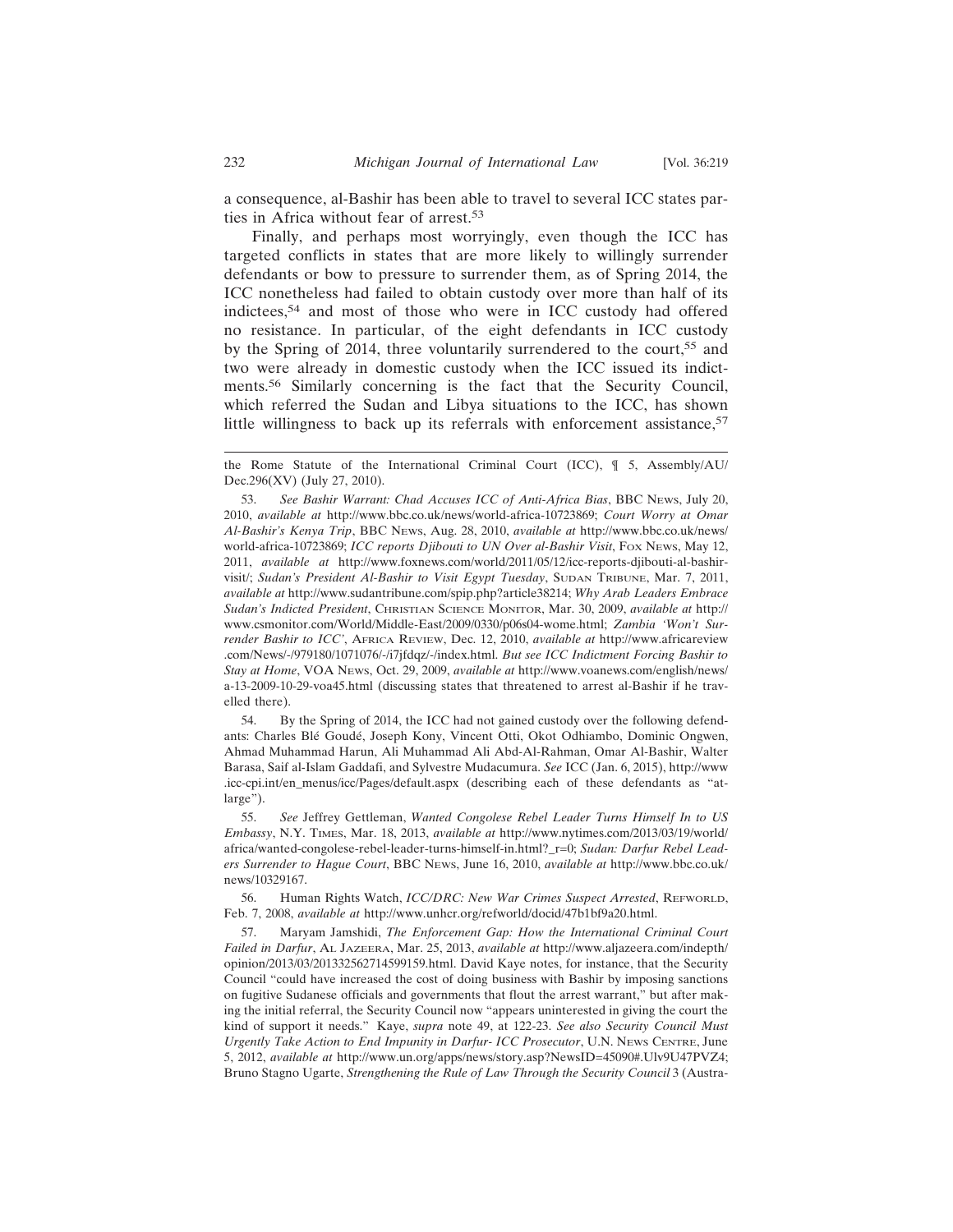despite repeated calls for it to do so.<sup>58</sup>

Even when international prosecutors can get their hands on indictees, serious problems of perception arise if the indictees are not the high-level officials deemed most culpable for the atrocities. The Special Panels, for instance, prosecuted more than seventy offenders, which is a respectable number by international tribunal standards; nonetheless, the Panels are largely considered a failure because they were not able to try any of the high-level Indonesians who orchestrated the crimes. Indeed, some NGOs continue to press the international community to establish an ICTY-type tribunal to bring these high-level Indonesian offenders to justice,<sup>59</sup> but it is widely understood that establishing such a tribunal would be pointless because Indonesia is no more willing to surrender offenders today than it was ten years ago, and the international community is no more willing to force Indonesia to do so. The ICC is in a somewhat similar position; although it has apprehended some high-level defendants, most of its most senior indictees are at-large and are apt to remain so.

Although this Part primarily aims to detail the difficulties that impede the tribunals in carrying out their day-to-day tasks, I will note that the tribunals' enforcement challenges also have the capacity to undermine the very legitimacy of international criminal law. International offenders are many, and international resources few; thus, only a tiny proportion of those who commit international crimes can be prosecuted. This necessary selectivity is a point I return to in Section C, but here I will also note that, when that necessary selectivity is deployed in seemingly unprincipled ways, it becomes especially corrosive.

In particular, when prosecutions feature only low-level offenders or only atrocities occurring in globally weak states, the credibility of international criminal justice as a whole suffers. Note, as just mentioned, that commentators do not praise the Special Panels for convicting seventy-odd offenders who otherwise would have suffered no penalties for their serious criminal activities. Rather, they label the Special Panels an abject failure for having convicted only low-level Timorese militia members.60 Likewise, commentators do not praise the ICC for shining its light on a part of the

59. *See, e.g.*, Elizabeth F. Drexler, *The Failure of International Justice in East Timor and Indonesia*, *in* TRANSITIONAL JUSTICE: GLOBAL MECHANISMS AND LOCAL REALITIES AF-TER GENOCIDE AND MASS VIOLENCE 49, 51 (Alexander Laban Hinton et al. eds., 2010).

60. David Cohen, *Accountability in the Balance: Trials Before the Special Panels for Serious Crimes in East Timor 1999–2005*, *in* CRITICAL ASSESSMENTS OF INTERNATIONAL CRIMINAL COURTS 103, 126 (Magda Karagiannakis ed., 2009).

lian Civil-Military Centre & the Australian Nat'l Univ. Centre for Int'l Governance and Justice, Working Paper No. 6.2, 2012).

<sup>58.</sup> *ICC Critical of Security Council's "Inaction" on Darfur*, SUDAN TRIBUNE, June 5, 2013, *available at* http://www.sudantribune.com/spip.php?article46846; *Efforts by Libya, International Partners Vital to Close Impunity Gap, Says ICC Prosecutor*, U.N. NEWS CENTRE, Nov. 14, 2013, *available at* http://www.un.org/apps/news/story.asp?NewsID=46491#.VBpuefld UmN; Rebecca Lowe, *Security Council Must Sanction Libya over al-Senussi Trial, Says Top Barrister*, INT'L B. ASS'N, Oct. 1, 2013, *available at* http://www.ibanet.org/Article/Detail.aspx?ArticleUid=e08b9908-ade2-49ba-83f3-e76e3c74558c.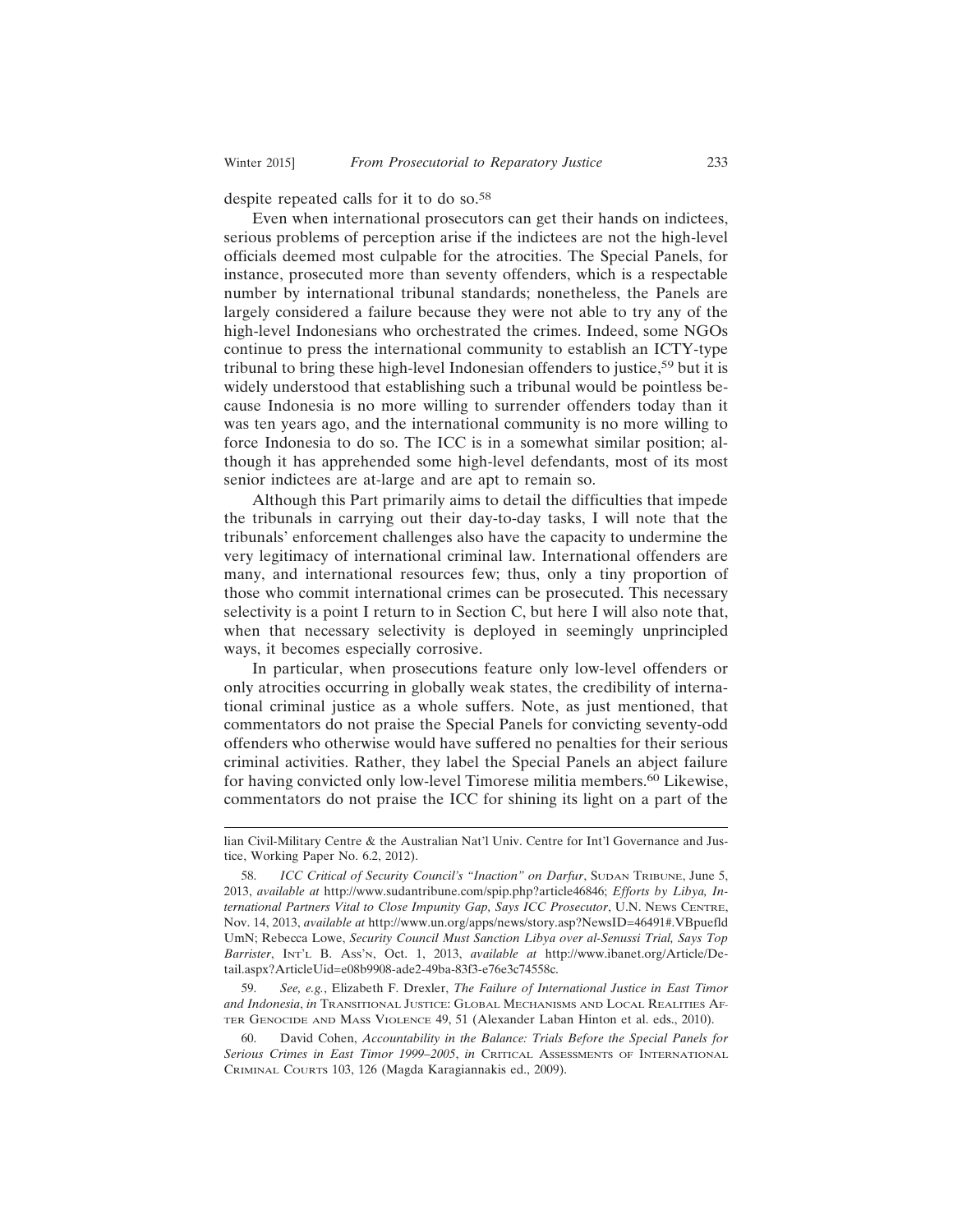world where impunity for brutal atrocities has reigned for centuries. Instead, they criticize the court for targeting Africa when more globally powerful states pass under the court's gaze.61 These criticisms may be misguided; it may be that we cannot reasonably expect the international criminal justice system to be sufficiently powerful and principled so soon after its inception to enforce its indictments everywhere in the world. But misguided or not, the inability of international criminal justice systems to gain custody over their indictees substantially undermines both their dayto-day functioning and their theoretical appeal as transitional justice's enforcement centerpiece.

## B. *Finding Accurate Facts*

The foregoing Section explored the key pre-trial challenge facing international tribunals: gaining custody over indictees. Even when the tribunals have their defendants in the dock, however, their difficulties do not end. This Section, therefore, will explore the key trial-related challenge facing international criminal tribunals: finding accurate facts. Finding facts accurately is a challenge even in domestic criminal justice systems, where fact-finders occasionally acquit the guilty,<sup>62</sup> convict the innocent,<sup>63</sup> and convict the guilty but for different crimes than those which they committed.64 Unfortunately, accurate facts are even harder to find when the crimes are international, and this unhappy truth has the potential to further undermine the efficacy of international trials as the centerpiece transitional justice mechanism.

Why are the facts of international crimes so hard to find? For one thing, charges of genocide, war crimes, and crimes against humanity frequently encompass conduct that spans considerable time and space. Thus, instead of asking fact-finders to determine whether a defendant robbed one bank at one location on one date, international fact-finders frequently must determine facts about a series of events spanning months, if not years, and hundreds, if not thousands, of miles. These facts can include not only acts that the defendant himself performed, but also the acts of his subordinates, his superiors, and his collaborators. Additionally, international fact-finders frequently must find facts concerning the defendant's official position in the relevant organization, his *de facto* role therein, his

64. *See* Allison Orr Larsen, *Bargaining Inside the Black Box*, 99 GEO. L.J. 1567, 1569–70 (2011) (discussing intrajury negotiations that result in compromise verdicts).

<sup>61.</sup> *See, e.g.*, MAX DU PLESSIS, THE INTERNATIONAL CRIMINAL COURT THAT AFRICA WANTS vi–vii, 13–14 (2010).

<sup>62.</sup> *See* Daniel Givelber, *Lost Innocence: Speculation and Data About the Acquitted*, 42 AM. CRIM. L. REV. 1167, 1167–68 (2005).

<sup>63.</sup> For instance, the Innocence Project has identified 317 post-conviction DNA exonerations in the United States. *The Innocence Project – DNA Exonerations Nationwide*, INNO-CENCE PROJECT, *available at* http://www.innocenceproject.org/Content/DNA\_\_.php (last visited Aug. 23, 2014). *See generally* Daniel Givelber, *Meaningless Acquittals, Meaningful Convictions: Do We Reliably Acquit the Innocent?*, 49 RUTGERS L. REV. 1317, 1321 (1997) (arguing that "America's criminal justice system creates a significant risk that innocent people will be systematically convicted").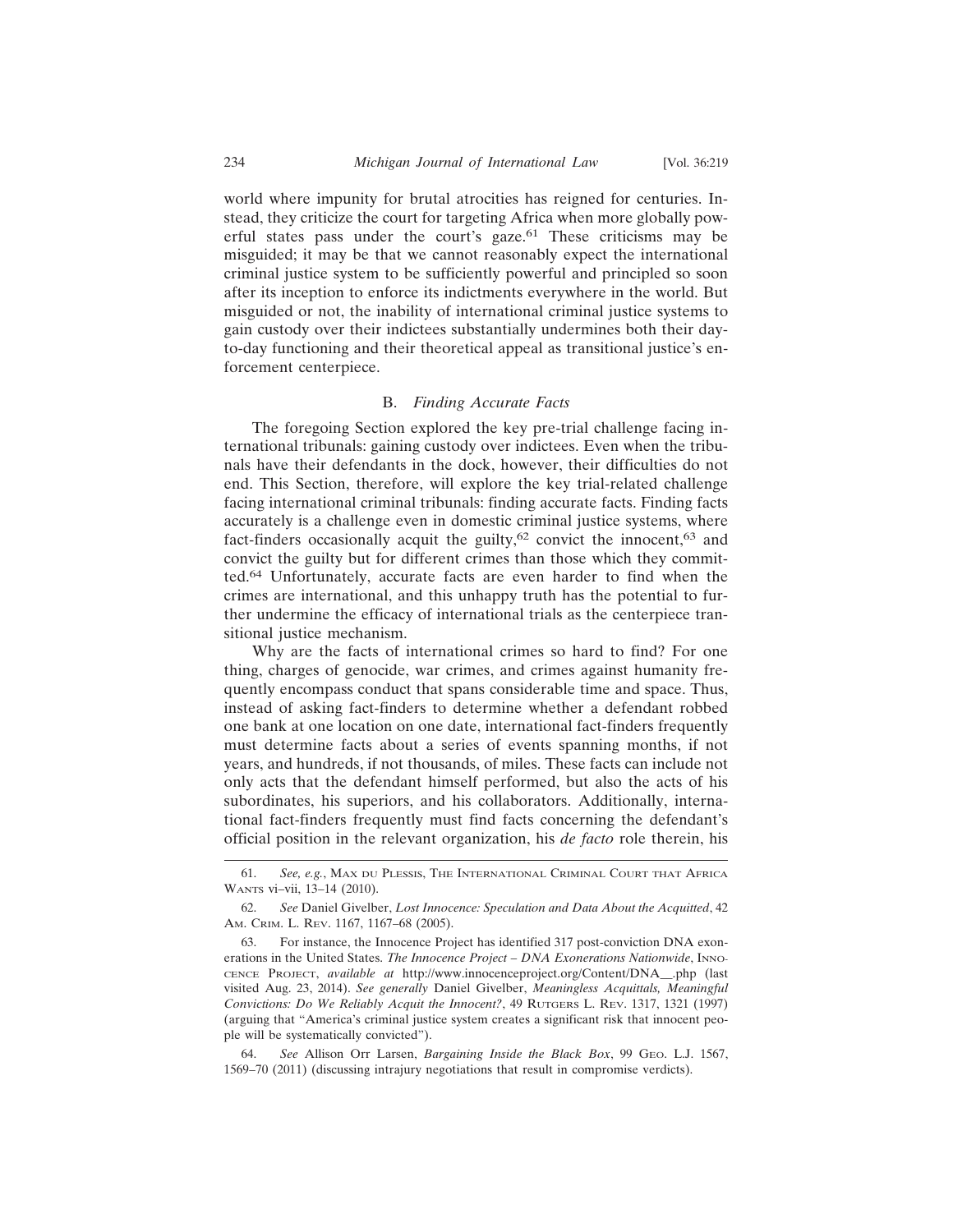relationship to other individuals in that organization, and his mental state regarding his own actions and the actions of his subordinates and coperpetrators.65

To be sure, international crimes are not the only crimes to require fact-finding about such complicated sets of relationships and series of events. Domestic fact-finders in cases involving large-scale drug transactions or organized crime networks must wade through similar complexity. However, although these crimes may be as wide-ranging and complicated as international crimes, they typically are prosecuted soon after their occurrence, and they are investigated by means of sophisticated and reliable techniques, including wiretapping or other electronic surveillance.66 International crimes, by contrast, frequently are not prosecuted until years or even decades after their occurrence, and international fact-finders are typically assisted by neither electronic nor documentary evidence.67 Unlike Nazi offenders who documented their every move, modern-day international offenders, particularly those hailing from Africa, leave little, if any, paper trail,68 and any written records that do exist are often difficult for prosecutors to obtain.<sup>69</sup> Consequently, the vast bulk of the evidence presented to the current international tribunals comes in the form of witness testimony, virtually all of which is provided by fact witnesses. With the exception of ICTY witnesses, only a tiny percentage of prosecution witnesses at the international tribunals are experts<sup>70</sup>

66. *See* Daniel Solove, *Reconstructing Electronic Surveillance Law*, 72 GEO. WASH. L. REV. 1264, 1265–67, 1271 (2004).

67. *See* Carla Del Ponte, *Investigation and Prosecution of Large-Scale Crimes at the International Level: The Experience of the ICTY*, 4 J. INT'L CRIM. JUST. 539, 552 (2006) (describing the difficulty of gathering evidence of large-scale crimes without the use of contemporaneous wiretaps or surveillance).

68. *See* Kayishema Judgement, Case No. ICTR-95-1-T, ¶ 65.

See Prosecutor v. Blaškić, Case No. IT-95-14, Judgement on the Request of the Republic of Croatia for Review of the Decision of Trial Chamber II of 18 July 1997, ¶ 13 (Int'l Crim. Trib. for the Former Yugoslavia Oct. 29, 1997); *see also* President of the International Tribunal for the Prosecution of Persons Responsible for Serious Violations of International Humanitarian Law Committed in the Territory of the Former Yugoslavia Since 1991, *Assessments of the President and of the Prosecutor of the International Tribunal for the Former Yugoslavia, Pursuant to Paragraph 6 of Security Council Resolution 1534* (2004), *transmitted by Letter to the President of the Security Council*, Annex II, ¶¶ 71–73, 75, U.N. Doc. S/ 2010/588 (Nov. 19, 2010) (reporting that the prosecution's long-standing request to Croatia for military documents regarding Operation Storm remains outstanding).

70. The ICTY stands as an outlier in this regard because its proceedings do feature more than a tiny proportion of expert witnesses. *See* Caroline Davidson, Explaining Inhumanity: When Should Courts Use Experts to Help Define International Crimes?, VAND. J. TRANSNAT'L L., (forthcoming 2015). During the SCSL's first two cases, the prosecution introduced only three expert witnesses out of seventy-five and fifty-nine prosecution witnesses, respectively. Prosecutor v. Fofana & Kondewa, Case No. SCSL-04-14-T, Judgement, Annex F, ¶ 21 (Aug. 2, 2007); Prosecutor v. Brima et al., Case No. SCSL-2004-16-T, Judgement, ¶¶

<sup>65.</sup> Michelle Fitzpatrick, *Khmer Rouge Tribunal Faces Uphill Struggle with Second Trial*, AGENCE FRANCE-PRESSE, Sept. 18, 2010, *available at* https://listserv.buffalo.edu/cgibin/wa?A2=ind1009&L=JUSTWATCH-L&H=1&P=135348 (describing the tremendous complexity of the ECCC's second trial).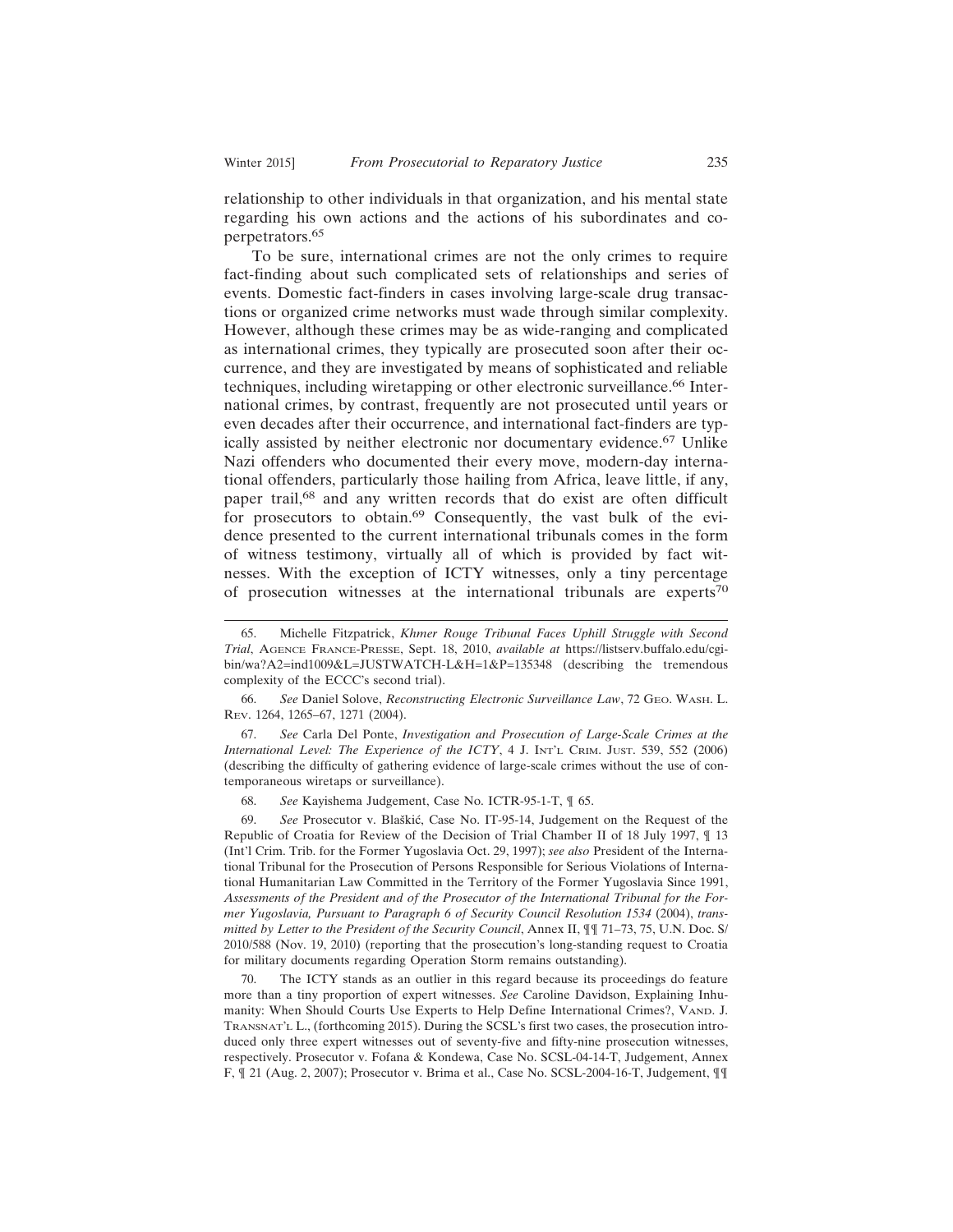and their testimony typically does not bear directly on the guilt of the defendants.71

Studies of domestic proceedings have shown that fact witness testimony is frequently unreliable,<sup>72</sup> and my research on international factfinding brings to light the additional difficulties associated with eyewitness testimony at the international tribunals. As I do not wish to rehearse that detailed treatment here, I will confine myself to summarizing the conclusions I drew after reviewing thousands of pages of international criminal transcripts. The most important conclusion is that witnesses at international trials frequently are unwilling or unable to provide the kinds of information that fact-finders need in order to make accurate factual determinations. For instance, many witnesses have trouble answering questions that require them to provide dates, distances, duration, and numerical estimations.73 Additionally, many witnesses have trouble answering compound questions and making sense of maps and other twodimensional representations that are often useful in explicating and clarifying their testimony.74 Other witnesses speak in indirect forms, and their answers appear (at best) to beat around the bush and (at worst) to be unresponsive or evasive.75 Finally, what clear testimony witnesses do provide is often contradicted by the witnesses' own pre-trial statements.76 My study of SCSL and ICTR cases revealed that approximately 50 percent of

- 73. *Id.* at 24–36.
- 74. *Id.* at 36–38, 46–48.
- 75. *Id.* at 49–60.
- 76. *Id.* at 106–29.

<sup>10, 149 (</sup>June 20, 2007) [hereinafter AFRC Judgement]. Like the SCSL, some early ICTR cases featured a few expert witnesses. *See, e.g.*, Prosecutor v. Akayesu, Case No. ICTR-96-4- T, Decision on a Defence Motion for the Appearance of an Accused as an Expert Witness (Mar. 9, 1998) (providing one of only a few examples of expert witnesses involved in the Akayesu case); Kayishema Judgement, Case No. ICTR-95-1-T, ¶¶ 29, 73–74, 275, 277, 321, 325 (highlighting how few experts were involved in the Kayishema case), but in many later cases, no expert witnesses have appeared.

<sup>71.</sup> At the ICTR, expert witness testimony was used in the early cases primarily to establish that a genocide had taken place against the Tutsi*. See* Akayesu Transcript, *supra* note 70, at Feb. 11, 12, 13, 18, 21, 1997; Kayishema Judgement, Case No. ICTR-95-1-T, ¶¶ 34–54. More recent ICTR and SCSL trials have featured more diverse expert witness testimony. For instance, experts will occasionally testify about the command structure of a particular military force, *see, e.g.*, Prosecutor v. Sam Hinga Norman et al., Case No. SCSL-2004-14- T, Transcript, June 14, 2005; Prosecutor v. Brima et al., Case No. SCSL-2004-16, Transcript, Oct. 14, 2005, or the powers wielded by a particular defendant, Prosecutor v. Semanza, Case No. ICTR-97-20-T, Judgement, ¶¶ 295–298 (May 15, 2003); Prosecutor v. Ntagerura et al., Case No. ICTR-99-46-T, Transcript, Sept. 19, 2001, or those who held the same position as that of the defendant, Prosecutor v. Akayesu, Case No. ICTR-96-4-T, Judgement, ¶ 73 (Sept. 2, 1998). However, the testimony of these experts is frequently derived from information provided to them by the fact witnesses, *see, e.g.*, AFRC Judgement, Case No. SCSL-2004-16- T, ¶ 549.

<sup>72.</sup> NANCY AMOURY COMBS, FACTFINDING WITHOUT FACTS: THE UNCERTAIN EVI-DENTIARY FOUNDATIONS OF INTERNATIONAL CRIMINAL CONVICTIONS 14–15 (2010).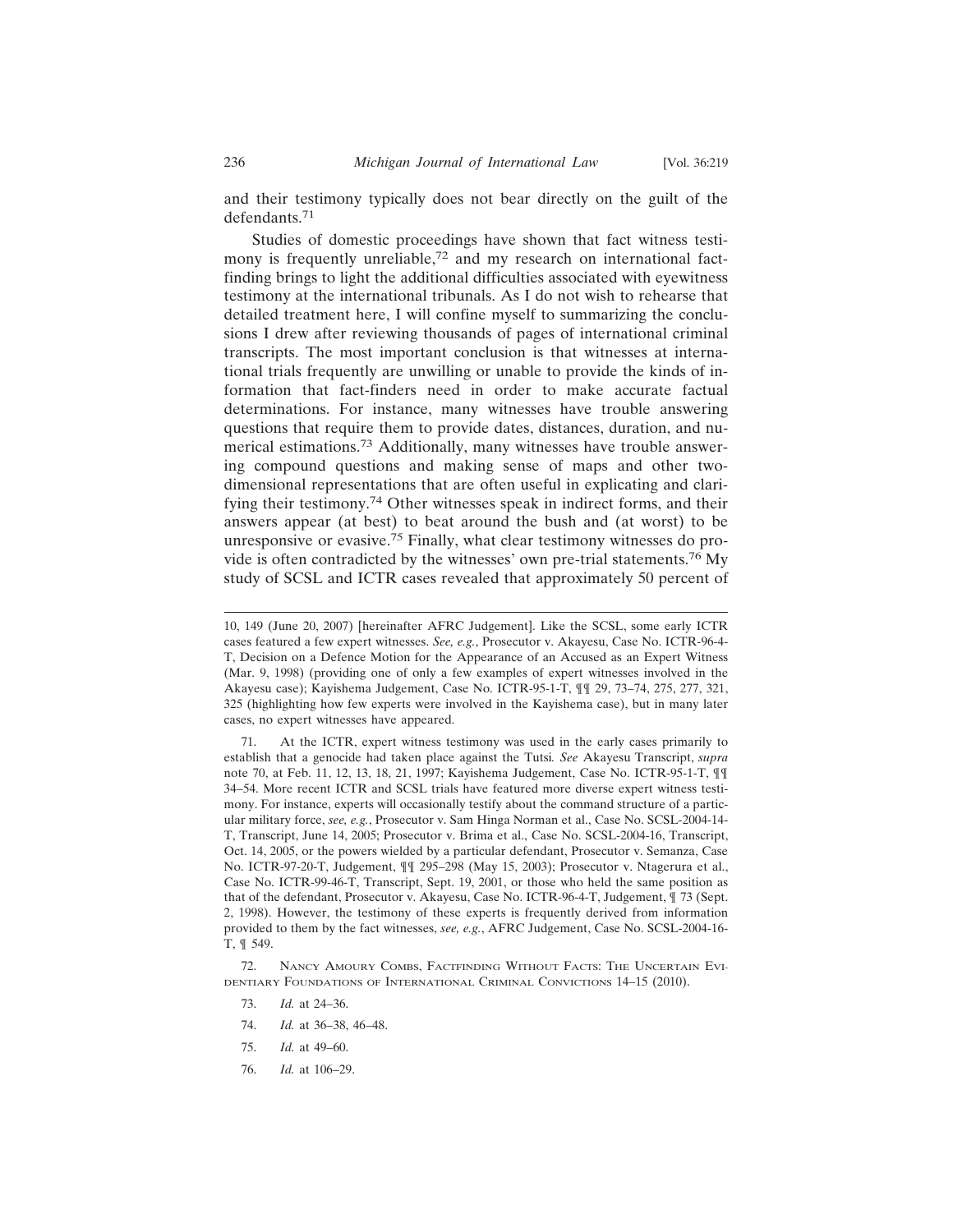witnesses testified in ways that were seriously inconsistent with their pretrial statements.<sup>77</sup>

The causes of these difficulties range from the innocent–which can include educational deficiencies, translation errors, and cultural divergences–to the gravely worrying–which can include witness mendacity. Because it is impossible in most instances to pinpoint a particular reason for a particular testimonial deficiency, my study concluded that modernday international tribunals operate in a fact-finding fog of inconsistent, vague, and sometimes incoherent testimony that leaves them unable to say with any measure of certainty who did what to whom.78 Perhaps a Rwandan defendant coordinated a massacre at Nyange church, as the prosecutors allege, but the only evidence that he did comes from alleged eyewitnesses, and the defense can present a bevy of its own witnesses who claim that the defendant was with them, far from the massacre site. No forensic evidence is available to assist judges, and the judges' ability to evaluate a witness's credibility is limited due to the linguistic and cultural differences that are so prevalent at the international tribunals. My study revealed that:

[international] witnesses frequently fail to answer questions, but we cannot know whether it is because they do not know the answers, or because they do not wish to provide them. International witnesses often testify haltingly and dance around relevant topics, but we cannot know whether they do so because that is the typical pattern of speech for their group, because they do not understand the questions they have been asked, because they have in fact answered directly but a mistranslation has created a seeming divergence between question and answer, or because they purposely wish to evade the question. And Lord only knows what to make of the many inconsistencies between witness testimony and pretrial statements that pervade international criminal proceedings. Witnesses attribute these inconsistencies to investigators' errors. Defense counsel attribute them to witness mendacity. And each explanation, along with a host of others, is plausible."<sup>79</sup>

My empirical research led me to conclude that, because the facts of international crimes are so difficult to find, international tribunals, as a *de facto* matter, are forced to engage in a variety of sub-optimal fact-finding techniques to fill the gaps left by inadequate witness testimony. These include drawing inferences from defendants' official positions and institutional affiliations and employing a variable standard of proof.<sup>80</sup> Although I do not believe that the international tribunals' testimonial deficiencies

<sup>77.</sup> *Id.* at 118–22.

<sup>78.</sup> *Id.* at 174.

<sup>79.</sup> *Id.* at 175.

<sup>80.</sup> *See generally* COMBS, *supra* note 47, at 235–72 (discusses drawing inferences from defendants' officials positions), 343–64 (discusses employing a variable standard of proof).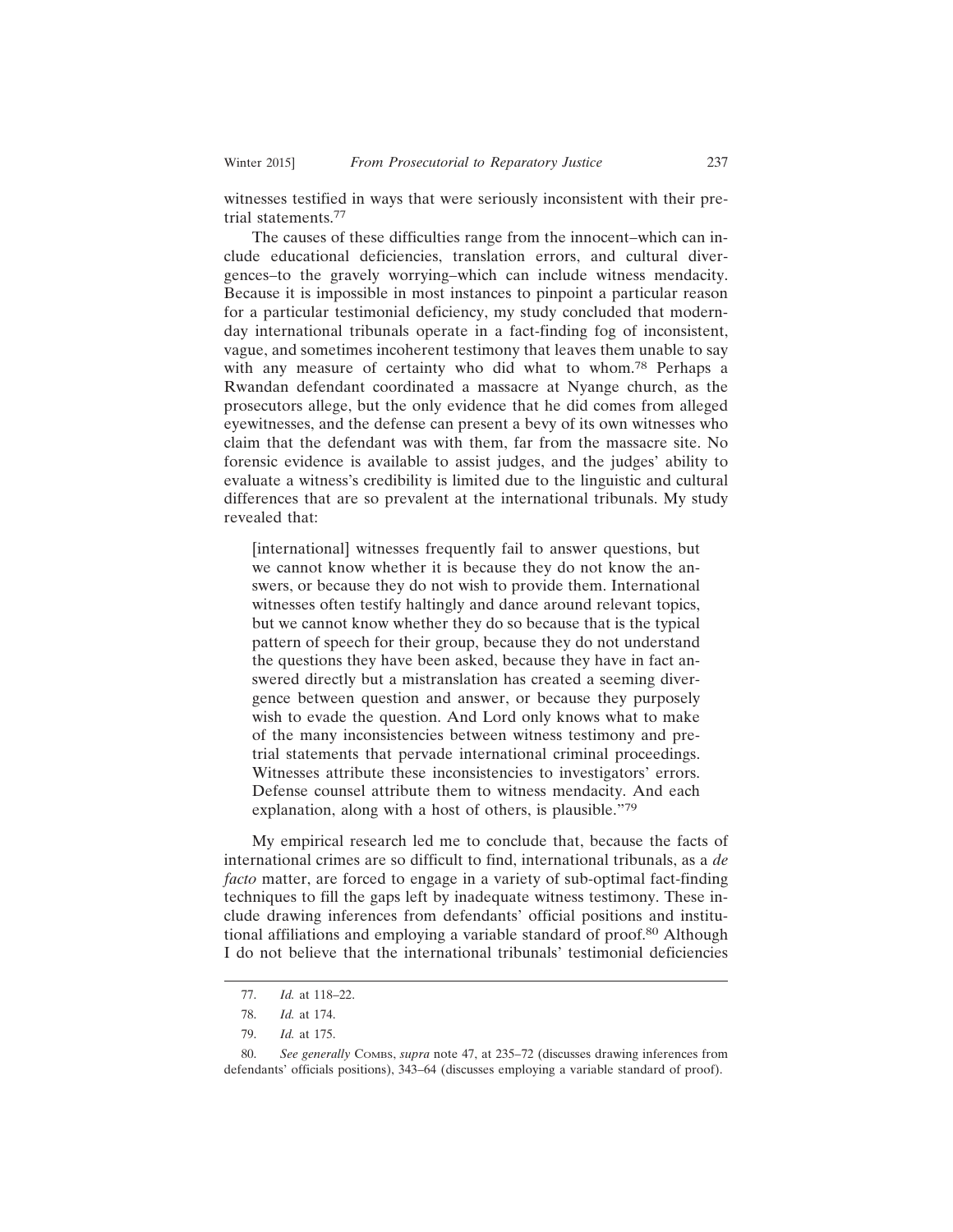and the tools used to ameliorate them result in frequent miscarriages of justice, they do impair the tribunals' ability to carry out one of its core functions–accurate fact-finding.

## C. *Selectivity*

This Part has canvassed the challenges the tribunals face in obtaining custody over indictees and finding facts accurately, but even if these difficulties did not exist, international criminal justice is characterized by a necessary selectivity that substantially impairs its efficacy. International crimes are typically perpetrated by large numbers of offenders, and the prosecution of these offenders costs vast sums of money. Section A revealed that most of those who are indicted will not be apprehended, but even if we confronted no enforcement difficulties, that is, even if we could apprehend 100 percent of those we indict, we could prosecute very few because each prosecution costs so much. As noted in the introduction, the international community has spent approximately \$6 billion to prosecute 285 offenders, creating a per-offender cost of approximately \$21 million.<sup>81</sup> Certainly, we could increase the number of prosecutions by employing more efficient procedures and by shifting more prosecutions to less-expensive domestic courts.82 But prosecutions for international crimes are so extraordinarily expensive—under any circumstances—that such cost-saving measures would not alter the fundamental fact that criminal courts whether domestic or international—possess the financial capacity to prosecute only a token number of those who commit international crimes.<sup>83</sup>

The selectivity that characterizes international criminal justice substantially undermines the ability of international criminal justice to advance the ends typically attributed to it. Space constraints prevent explicating this point in detail, but suffice it to say here that a criminal justice system that can prosecute only a miniscule proportion of criminals

<sup>81.</sup> This calculation could be seen to underestimate the actual cost of international prosecutions because it includes the 84 defendants who were prosecuted far more inexpensively than is customary (or optimal) in the now-defunct Special Panels. *See* David Cohen, *Seeking Justice on the Cheap: Is the East Timor Tribunal Really a Model for the Future?*, 61 ASIA PAC. ISSUES 1 (2002). Alternatively, the calculation could be seen to overestimate the actual cost because it includes the high start-up costs for the ICC, which that court has probably not yet realized.

<sup>82.</sup> Also, we could eliminate waste. *See* Guénaël Mettraux, *The Cost of Justice - Is the ICC Living Beyond Its Means*, INT'L CRIM. L. BUREAU (Aug. 6, 2009), http://www.internationallawbureau.com/index.php/the-cost-of-justice-is-the-icc-living-beyond-its-means/.

<sup>83.</sup> Rwanda stands as an exception to that rule because it has imposed criminal accountability on a substantial proportion of the hundreds of thousands who perpetrated genocide-related crimes; however, most of its prosecutions were conducted through an alternative – and frequently criticized – system known as gacaca. *See, e.g.*, Lars Waldorf, *Mass Justice for Mass Atrocity: Rethinking Local Justice as Transitional Justice*, 79 TEMP. L. REV. 1, 3 (2006); Timothy Longman, *Trying Times for Rwanda: Reevaluating Gacaca Courts in Post-Genocide Reconciliation*, HARV. INT'L REV. 48, 49, 51–52 (Summer, 2010).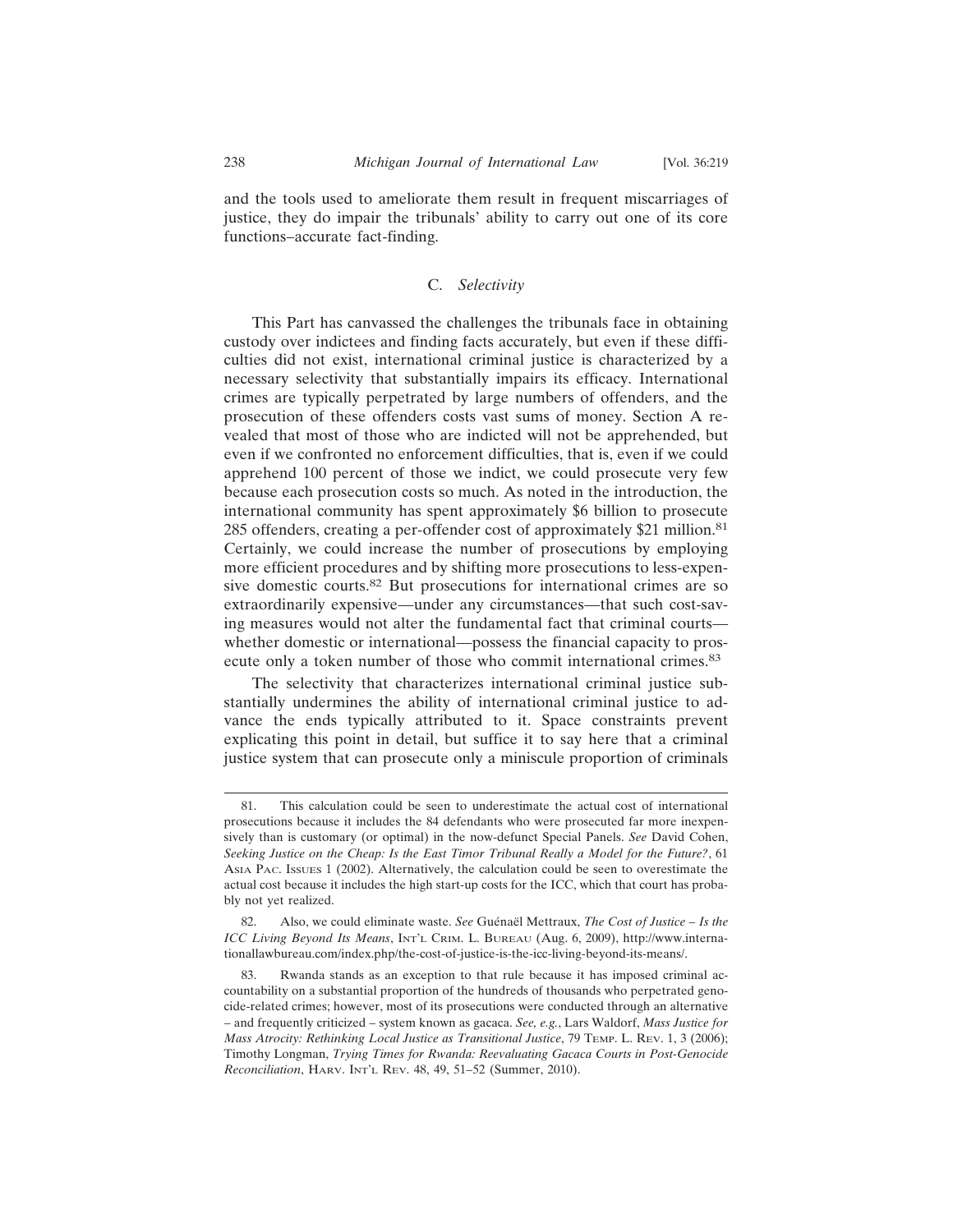in its jurisdiction cannot effectively deter, incapacitate, or reconcile.<sup>84</sup> Nor can it effectuate retribution. As Mark Drumbl notes, the tribunals' "retributive function is hobbled by the fact that only some extreme evil gets punished, whereas much escapes its grasp."<sup>85</sup>

#### D. *Summary*

The foregoing Sections show that those seeking to prosecute international crimes confront serious challenges. International tribunals frequently are unable to obtain custody over their indictees and even when they do, they frequently have difficulty finding accurate facts about the crimes their indictees allegedly committed. Further, the cost of prosecuting international crimes renders prosecutions a post-conflict mechanism that can be used only infrequently. And infrequent justice is justice that does not readily advance the goals to which it is aimed. Most discussions of these and other problems confronting international criminal law conclude with suggestions for improving the international criminal justice system. The Security Council is exhorted to assist the international tribunals with apprehending indictees,<sup>86</sup> for instance, or the tribunals are encouraged to take perjury more seriously.87 This Article takes a different tack. Skeptical about the likelihood that dramatic improvements can be realized, and cognizant of the opportunity costs inherent in the (expensive) pursuit of international criminal justice, this Article asks whether post-conflict goals would be better effectuated if we reduced the scope of international criminal justice and re-directed resources and energy to another post-conflict mechanism, namely financial reparations. There is no point considering that question, however, until we confirm that we can implement an international reparations system with reasonable effectiveness. That is, if our efforts to provide reparations are apt to confront the same debilitating challenges that currently frustrate the international criminal tribunals, then shifting course makes little sense. Consequently, the next Part considers the international community's capacity to provide reparations to victims.

#### II. REPARATIONS AS A VIABLE ALTERNATIVE

The right of crime victims to reparations is well established in both domestic and international law.88 Various international bodies have con-

<sup>84.</sup> *See* COMBS, *supra* note 47, at 47–48. However, some goals can be advanced with only a few prosecutions. *See, e.g.*, Margaret deGuzman, *Choosing to Prosecute: Expressive Selection at the International Criminal Court*, 33 MICH. J. INT'L L. 265, 270 (2012).

<sup>85.</sup> DRUMBL, *supra* note 3, at 151.

<sup>86.</sup> *See* Kaye, *supra* note 49, at 122–23; DAVID KAYE ET AL., THE COUNCIL AND THE COURT: IMPROVING SECURITY COUNCIL SUPPORT OF THE INTERNATIONAL CRIMINAL COURT 17–24 (2013), *available at* http://councilandcourt.org/files/2013/05/The-Council-and-the-Court-FINAL.pdf (recommending ways for the Security Council to better support the ICC).

<sup>87.</sup> *See* COMBS, *supra* note 72, at 282–83.

<sup>88.</sup> For a discussion of state codes mandating a right of reparations for domestic crime victims, see ILARIA BOTTIGLIERO, REDRESS FOR VICTIMS OF CRIMES UNDER INTERNA-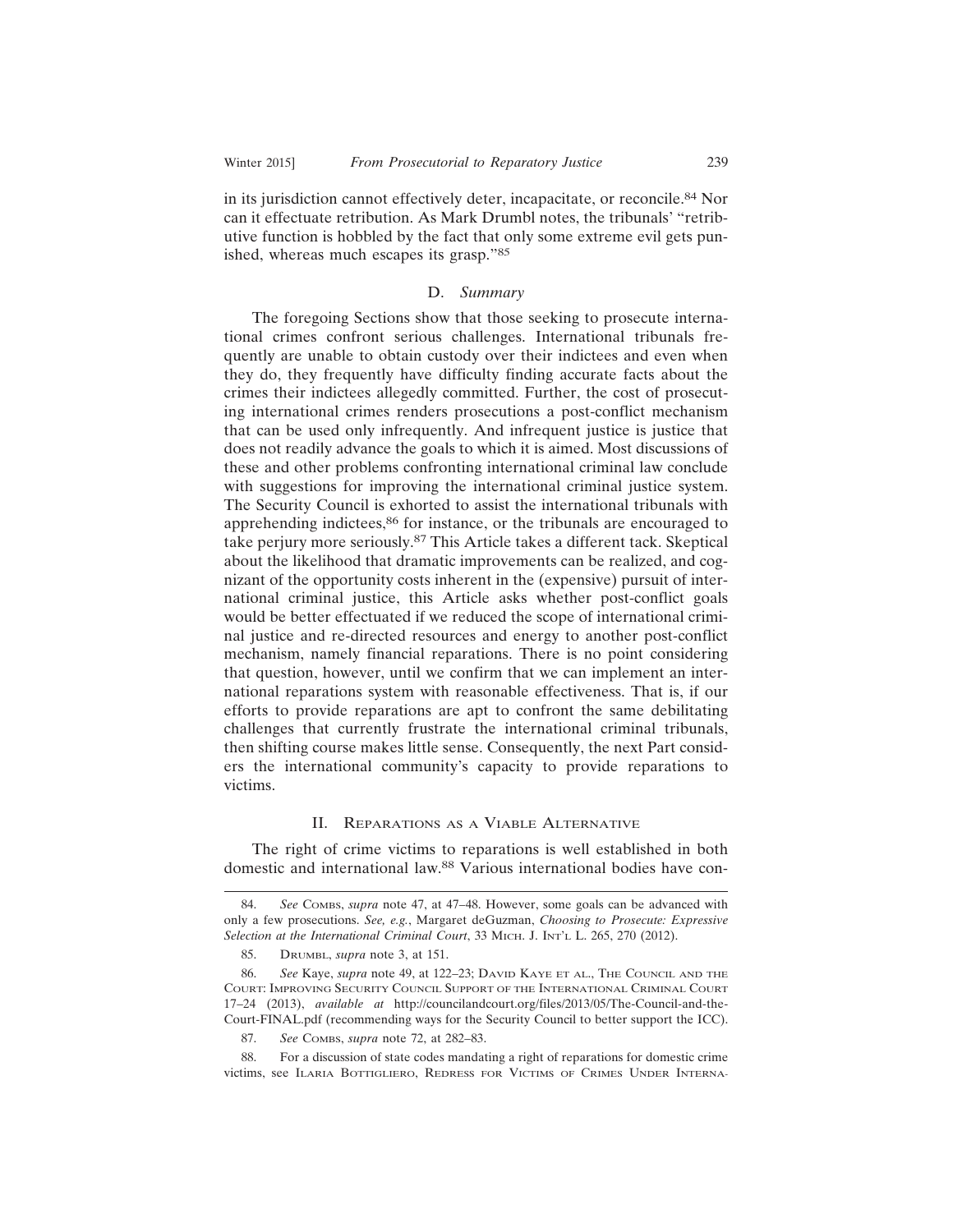firmed and developed these rights,<sup>89</sup> and in 2005, the United Nations (U.N.) General Assembly adopted *Basic Principles and Guidelines on the Right to a Remedy and Reparations for Gross Violations of International Human Rights Law and Serious Violations of International Humanitarian Law,* which proclaim a right for victims of international crimes to receive "adequate, effective, and prompt" remedies.90 These and other laws, along with political and diplomatic pressures, have occasionally motivated states and the international community to provide victims with financial reparations. Some states that have engaged in large-scale human rights viola-

90. G.A. Res. 60/147, ¶¶ 13–15, U.N. GAOR, 60th Sess., Supp. No. 147, U.N. Doc. A/ RES/60/147 (Dec. 16, 2005).

TIONAL LAW 26-28 (2003); Frédéric Mégret, *Justifying Compensation by the International Criminal Court's Victims Trust Fund: Lessons from Domestic Compensation Schemes*, 36 BROOK. J. INT'L L. 123, 130–32 (2010) (providing a discussion of state codes mandating a right of reparations for domestic crime victims). *See also* European Convention on the Compensation of Victims of Violent Crimes, art. 2, Feb. 1, 1988, E.T.S. 116 (establishing guidelines for victim compensation in the member states of the Council of Europe and for nationals of those member states). Numerous treaties also provide a right of reparation to crime victims. *See, e.g.*, Hague Convention Regarding the Laws and Customs of Land Warfare, 1907 Hague Convention IV, art. 3; Additional Protocol I to the 1949 Geneva Conventions, art. 91, June 8, 1977; European Convention for the Protection of Human Rights and Fundamental Freedoms, art. 41, Dec. 10, 1949; American Convention on Human Rights, art. 63(1), Nov. 22, 1969. *See generally* DINAH SHELTON, REMEDIES IN INTERNATIONAL HUMAN RIGHTS LAW 114–43 (2d ed. 2005). One can distinguish between the right of reparation found in humanitarian law treaties and that found in human rights treaties for, whereas the rights appearing in human rights treaties are owed to individuals, the rights appearing in humanitarian law treaties are arguably owed only to states. *See* BOTTIGLIERO, *supra* at 82–89. *But see* Riccardo Pisillo Mazzeschi, *Reparation Claims by Individuals for State Breaches of Humanitarian Law and Human Rights: An Overview*, 1 J. INT'L CRIM. JUST. 339, 341–42 (2003) (arguing that article 3 of Hague Convention No. IV and article 91 of Protocol I should be "interpreted as rules providing for an obligation of reparation in favour both of states and of injured individuals"). For a discussion of whether a right to a remedy for state abuses can be considered to reflect customary international law, see SHELTON, *supra* at 465 (yes); Christian Tomuschat, *Reparations for Victims of Grave Human Rights Violations*, 10 TUL. J. INT'L & COMP. L. 157, 183 (2002) (no).

<sup>89.</sup> *See* Legal Consequences of the Construction of a Wall in the Occupied Palestinian Territory, 2004 I.C.J. 131  $\P$  152–53 (July 9); Factory at Chorzów (F.R.G. v. Pol.), 1928 P.C.I.J. (ser. A) No. 17 at 47 (Sept. 13); Factory at Chorzów (F.R.G. v. Pol.), Jurisdiction, 1927 P.C.I.J. (ser. A) No. 9, at 21 (July 26) ("It is a principle of international law that the breach of an engagement involves an obligation to make reparation in an adequate form."). *See also* Richard Falk, *Reparations, International Law and Global Justice: A New Frontier*, *in* THE HANDBOOK OF REPARATIONS, *supra* note 2, at 478, 491; Liesbeth Zegveld, *Victims Reparations Claims and International Criminal Courts*, 8 J. INT'L CRIM. JUST. 79, 82 (2010) ("This fundamental principle [of reparations] is established in virtually all domestic legal systems. This principle is equally applicable in international law."). Human rights bodies have also been active in this realm. *See, e.g.,* Velásquez-Rodríguez Case, Judgment, Inter-Am. Ct. H.R. (ser. C) No. 4 ¶¶ 133–34 (1988). *See also* U.N. Hum. Rts. Comm., *Nature of the General* Legal Obligation on States Parties to the Covenant, U.N. Doc. CCPR/C/21/REv.1/ADD.13, ¶ 16 (MAR. 29, 2004); Arturo J. Carrillo, *Justice in Context: The Relevance of Inter-American Human Rights Law and Practice to Repairing the Past*, *in* THE HANDBOOK OF REPARATIONS, *supra* note 2, at 525.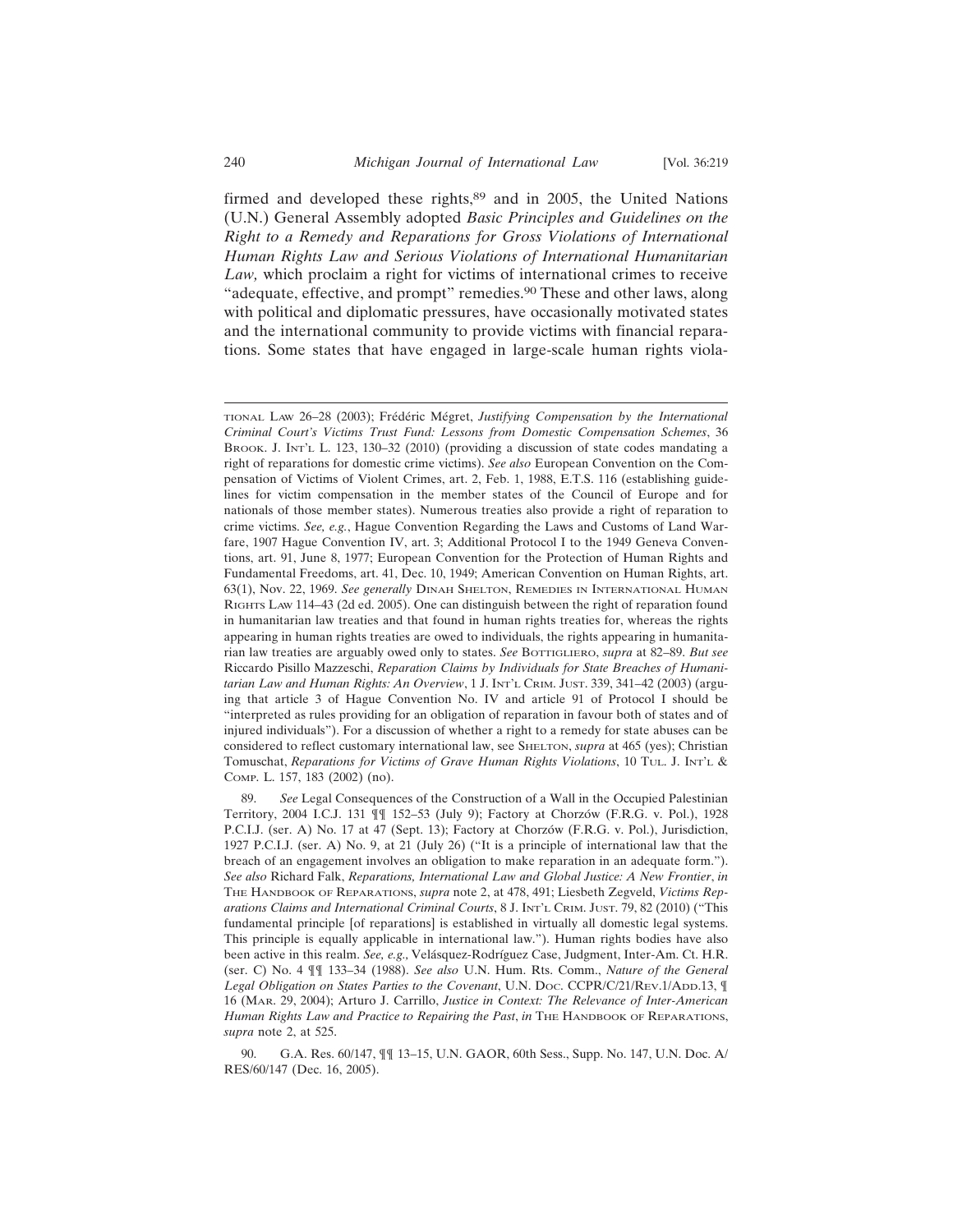tions, for instance, have established domestic reparations schemes.<sup>91</sup> Other states have elected (or have been forced) to participate in bilateral or international claims commissions that award compensation to victims of international crimes.92 Still other states have been brought before the International Court of Justice  $(ICJ),<sup>93</sup>$  regional human-rights courts, $<sup>94</sup>$  and</sup> even domestic courts,<sup>95</sup> where they have been ordered to pay compensation to individual victims or victim states. And although the ICC is not authorized to make reparations orders against states, it has become the first international criminal tribunal authorized to order convicted defendants to pay reparations to victims.<sup>96</sup>

93. *See* Application of the Convention on the Prevention and Punishment of the Crime of Genocide (Bosn. & Herz. v. Serb. & Mont.), 2007 I.C.J. 1, ¶ 1 (Feb. 26) [hereinafter Genocide Judgment]; Armed Activities on the Territory of the Congo (Dem. Rep. Congo v. Uganda), 2005 I.C.J. 168, ¶ 252 (Dec. 19) [hereinafter DRC v. Uganda].

94. Among human rights bodies, the Inter-American Court of Human Rights has taken the lead in hearing cases involving large-scale, grave human rights violations and in awarding compensation therefor. *See* Carrillo, *supra* note 89, at 506.

95. For instance, individual victims can also claim compensation from individual perpetrators through the US Alien Tort Claims Act and the Torture Victims Protection Act, which permit American courts to issue monetary judgments against foreign nationals found to have engaged in gross human rights abuses. *See, e.g.*, BETH STEPHENS ET AL., INTERNA-TIONAL HUMAN RIGHTS LITIGATION IN US COURTS 1–88 (2d ed. 2008); BOTTIGLIERO, *supra* note 88, at 52–66; SHELTON, *supra* note 88, at 160–72.

96. Rome Statute, *supra* note 1, at art. 75; *see also* Elizabeth Odio-Benito, *Foreword to* REPARATIONS FOR VICTIMS OF GENOCIDE, WAR CRIMES AND CRIMES AGAINST HUMANITY: SYSTEMS IN PLACE AND SYSTEMS IN THE MAKING, *supra* note 6, at 1–2; *Reparations for Victims*, ICC (Jan. 6, 2015), http://www.icc-cpi.int/en\_menus/icc/structure%20of%20the%20 court/victims/reparation/Pages/reparation%20for%20victims.aspx.

<sup>91.</sup> See, e.g., María José Guembe, *Economic Reparations for Grave Human Rights Violations: The Argentinean Experience*, *in* THE HANDBOOK OF REPARATIONS, *supra* note 2, at 21; Elizabeth Lira, *The Reparations Policy for Human Rights Violations in Chile*, *in* THE HANDBOOK OF REPARATIONS, *supra* note 2, at 55–56; Erin Daly, *Reparations in South Africa: A Cautionary Tale*, 33 U. MEM. L. REV. 367, 367 (2003).

<sup>92.</sup> For a survey of various historical and modern claims commissions, see, respectively, David J. Bederman, *The United Nations Claims Commission and the Tradition of International Claims Settlement*, 27 N.Y.U. J. INT'L L. & POL. 1, 1 (1994); HOWARD M. HOLTZMANN & EDDA KRISTJÁNSDÓTTIR, INTERNATIONAL MASS CLAIMS PROCESSES: LEGAL AND PRACTICAL PERSPECTIVES 136, 138–39 [hereinafter INTERNATIONAL MASS CLAIMS PROCESSES]. The Eritrea-Ethiopia Claims Commission (EECC) is an example of a body that was voluntarily created by the states in question to adjudicate international humanitarian law claims, whereas the United Nations Claims Commission (UNCC) was imposed on an unwilling Iraq. Some claims commissions, including some addressing Holocaust claims, have awarded funds directly to individual victims or victims' groups. See INTERNATIONAL MASS CLAIMS PROCESSES, *supra* at 138–39. Others, such as the UNCC, have paid states that thereafter distributed the appropriate sums to their nationals. *See generally* Linda A. Taylor, *The United Nations Compensation Commission*, *in* REPARATIONS FOR VICTIMS OF GENOCIDE, WAR CRIMES AND CRIMES AGAINST HUMANITY: SYSTEMS IN PLACE AND SYSTEMS IN THE MAKING, *supra* note 2, at 203. Still other claims commissions, such as the EECC, are given no enforcement authority. Agreement Between the Government of the Federal Democratic Republic of Ethiopia and the Government of the State of Eritrea, Eth.–Eri., Dec. 12, 2000, art. 5 ¶ 16, 40 I.L.M. 260.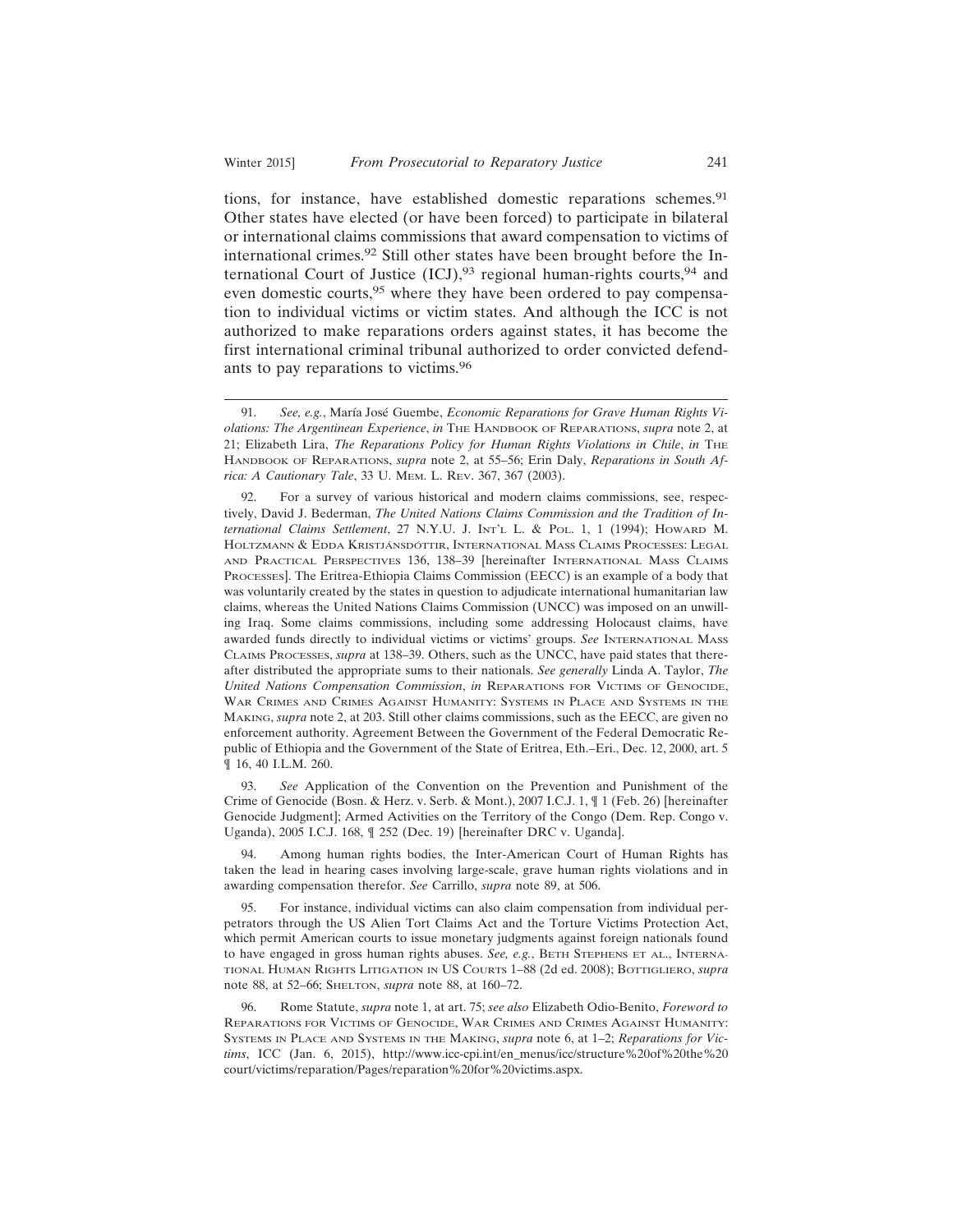Although the foregoing shows that victims of international crime are legally entitled to reparations, and that some states provide them, most do not,97 and therefore, most victims of modern international crimes receive no financial reparations.98 This fact is unsurprising given that most recent atrocities have occurred during internal armed conflicts in desperately poor states.99 However, reparations mechanisms are an under-utilized post-conflict mechanism additionally because the international community has chosen to prioritize international criminal justice and consequently has devoted the bulk of its economic, political, and diplomatic capital to prosecutions. "[R]eparations are often an afterthought" to many transitional justice scholars and policymakers, Lars Waldorf maintains,<sup>100</sup> while Liesbeth Zegveld similarly notes that "[r]eparations for victims of serious violations of international criminal law has always been treated as a subject of secondary importance in international law."<sup>101</sup> Richard Falk agrees, noting that "[r]eparations have received less attention than efforts at criminalizing the perpetrators of gross wrongs."<sup>102</sup>

When we provide reparations to victims, we must grapple with a host of practical and theoretical questions. Among the theoretical are questions concerning the ontological nature of reparations, $103$  the way in which reparations derive from both moral and legal principles,104 and the micro and macro dimensions of reparations.105 Even more importantly, providing reparations requires us to consider a host of practical questions, including

99. Most of the historical claims processes were established following international armed conflicts that featured a clear victor state that could impose a compensation mechanism on a clear losing state. *See, e.g.*, Bederman, *supra* note 92, at 1–15.

100. Lars Waldorf, *Goats & Graves: Reparations in Rwanda's Community Courts*, *in* REPARATIONS FOR VICTIMS OF GENOCIDE, WAR CRIMES AND CRIMES AGAINST HUMANITY: SYSTEMS IN PLACE AND SYSTEMS IN THE MAKING, *supra* note 6, at 515.

101. Zegveld, *supra* note 89, at 79.

102. Falk, *supra* note 89, at 495. *See also* EVANS, *supra* note 2, at 9 ("Approaches to post-conflict analysis have tended to be short-sighted and have failed to pay due consideration to an aspect crucial for the victims: namely, the right to reparation.").

103. *See* RUTI G. TEITEL, TRANSITIONAL JUSTICE 119 (2000).

104. Chris Cunneen, *Exploring the Relationship Between Reparations, the Gross Violation of Human Rights and Restorative Justice*, *in* HANDBOOK OF RESTORATIVE JUSTICE: A GLOBAL PERSPECTIVE 355, 356 (Dennis Sullivan & Larry Tifft eds., 2006); George Ulrich, *The Moral Case for Reparations: Three Theses About Reparations for Past Wrongs*, 2001 HUM. RTS. DEV. Y.B. 369, 371 (2001).

105. Brandon Hamber, *Narrowing the Micro and Macro: A Psychological Perspective on Reparations in Societies in Transition*, *in* THE HANDBOOK OF REPARATIONS, *supra* note 2, at 560, 560–61. For efforts to construct theoretical frameworks for the provision of reparations, see generally Ernesto Verdeja, *A Normative Theory of Reparations in Transitional Democracies*, *in* GENOCIDE'S AFTERMATH: RESPONSIBILITY AND REPAIR 166 (Claudia Card & Armen T. Marsoobian eds., 2007); David C. Gray, *A No-Excuse Approach to Transitional Justice: Reparations as Tools of Extraordinary Justice*, 87 WASH. U. L. REV. 1043 (2010); Mégret, *supra* note 88, at 127 (exploring rationales for the work of the ICC's Trust Fund for

<sup>97.</sup> *See* BOTTIGLIERO, *supra* note 88, at 99–103; EVANS, *supra* note 2, at 8; Falk, *supra* note 89, at 495.

<sup>98.</sup> *See* EVANS, *supra* note 2, at 2; Emanuela-Chiara Gillard, *Reparations for Violations of International Humanitarian Law*, 85 INT'L REV. RED CROSS 529, 549 (2003).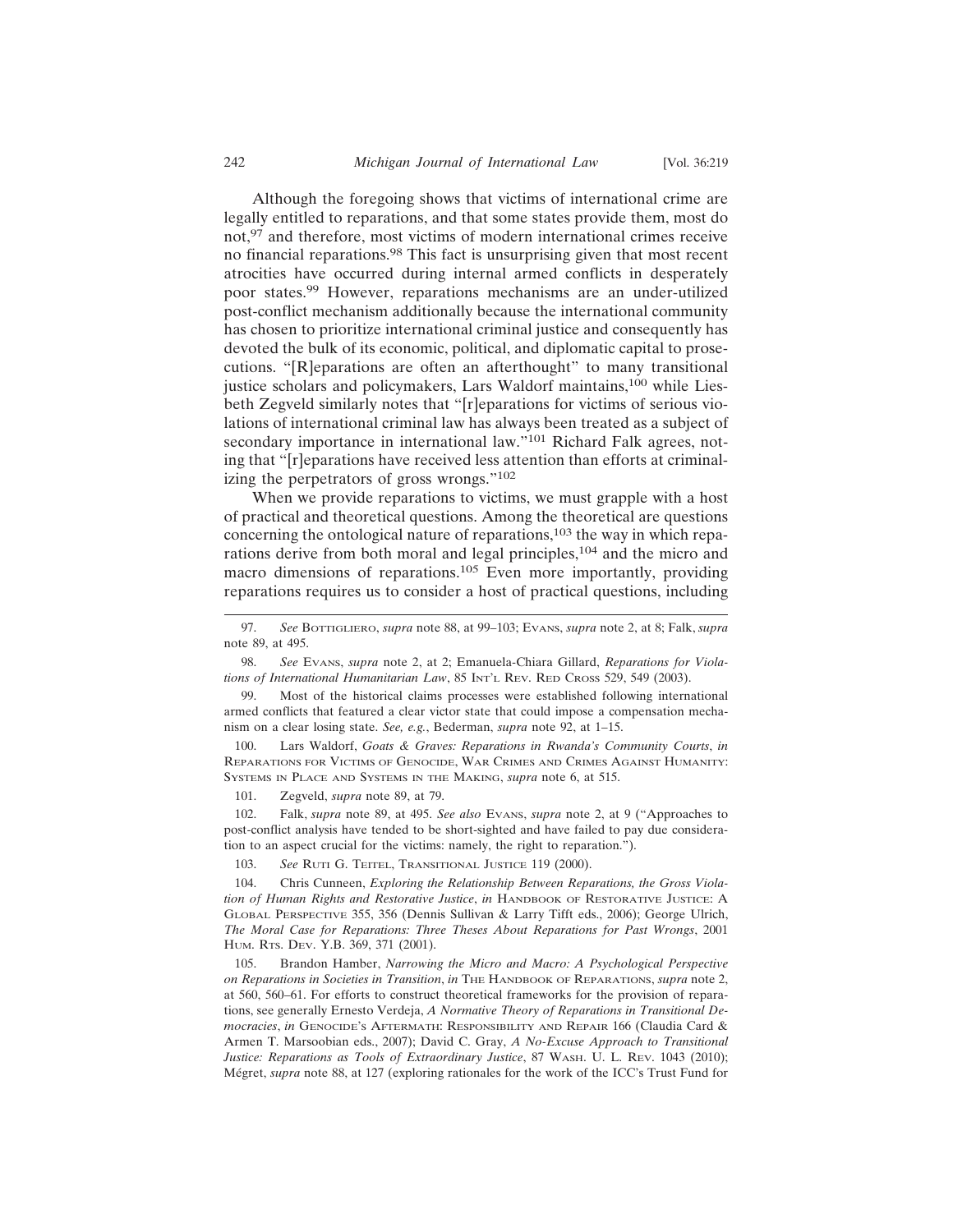who should receive reparations,<sup>106</sup> who should pay reparations,<sup>107</sup> and what form should the reparations take.<sup>108</sup>

Although these issues are of tremendous significance, most of them do not concern us at this juncture because they arise after the decision to provide reparations has already been made. This Part instead considers that foundational question—whether to provide reparations—and asks, as a preliminary matter, whether we could implement an international reparations scheme with reasonable effectiveness. Effectiveness, like everything else in life, must be assessed relatively, so this Part compares the international community's capacity to provide reparations with its capacity to conduct prosecutions. Consequently, this Part tracks Part I by first asking whether the international community is better able to obtain money for reparations than to obtain custody over individual offenders. Secondly, this Part asks whether the international community is better able to engage in accurate fact-finding with regard to reparations awards than with regard to criminal convictions. The tentative conclusions outlined in this Part pave the way for a discussion of their implications in Part III.

#### A. *Obtaining Funds for Reparations*

Before beginning our comparative analysis, various questions must be considered and assumptions made. First among the assumptions is that the international reparations body that we are postulating can order reparations without a predicate criminal conviction. This is crucial, for if a predicate criminal conviction were required, then the international community would confront the same challenges described in Part I. Because most reparations schemes discussed above have provided reparations without mak-

Victims "in an attempt to build one of the first theoretical frameworks of its work"); Jeremy Waldron, *Superseding Historic Injustice*, 103 ETHICS 4 (1992).

<sup>106.</sup> Theo van Boven, *Victims' Rights to a Remedy and Reparation: The New United Nations Principles and Guidelines*, *in* REPARATIONS FOR VICTIMS OF GENOCIDE, WAR CRIMES AND CRIMES AGAINST HUMANITY: SYSTEMS IN PLACE AND SYSTEMS IN THE MAK-ING, *supra* note 6, at 19, 34-36; Edda Kristjánsdóttir, *International Mass Claims Processes and the ICC Trust Fund for Victims*, *in* REPARATIONS FOR VICTIMS OF GENOCIDE, WAR CRIMES AND CRIMES AGAINST HUMANITY: SYSTEMS IN PLACE AND SYSTEMS IN THE MAKING, *supra* note 6, at 167, 179–83; Ellen L. Lutz, *After the Elections: Compensating Victims of Human Rights Abuses*, *in* 1 TRANSITIONAL JUSTICE: HOW EMERGING DEMOCRACIES RECKON WITH FORMER REGIMES, GENERAL CONSIDERATIONS, *supra* note 3, at 551, 557–59; Wendy Orr, *Reparation Delayed is Healing Retarded*, *in* LOOKING BACK REACHING FORWARD: REFLEC-TIONS ON THE TRUTH AND RECONCILIATION COMMISSION OF SOUTH AFRICA 239, 244 (Charles Villa-Vicencio & Wilhelm Verwoerd eds., 2000); Carla Sandoval-Villalba, *The Concepts of 'Injured Party' and 'Victim' of Gross Human Rights Violations in the Jurisprudence of the Inter-American Court of Human Rights: A Commentary on Their Implications for Reparations*, *in* REPARATIONS FOR VICTIMS OF GENOCIDE, WAR CRIMES AND CRIMES AGAINST HUMANITY: SYSTEMS IN PLACE AND SYSTEMS IN THE MAKING, *supra* note 6, at 243, 247–78.

<sup>107.</sup> TEITEL, *supra* note 103, at 138–39; Lutz, *supra* note 104, at 559–61; Alexander Segovia, *Financing Reparations Programs: Reflections From International Experience*, *in* THE HANDBOOK OF REPARATIONS, *supra* note 2, at 650, 655.

<sup>108.</sup> Danieli, *supra* note 6, at 59–63; de Greiff, *supra* note 2, at 467–71; Hamber, *supra* note 105, at 570–80; Orr, *supra* note 106, at 244.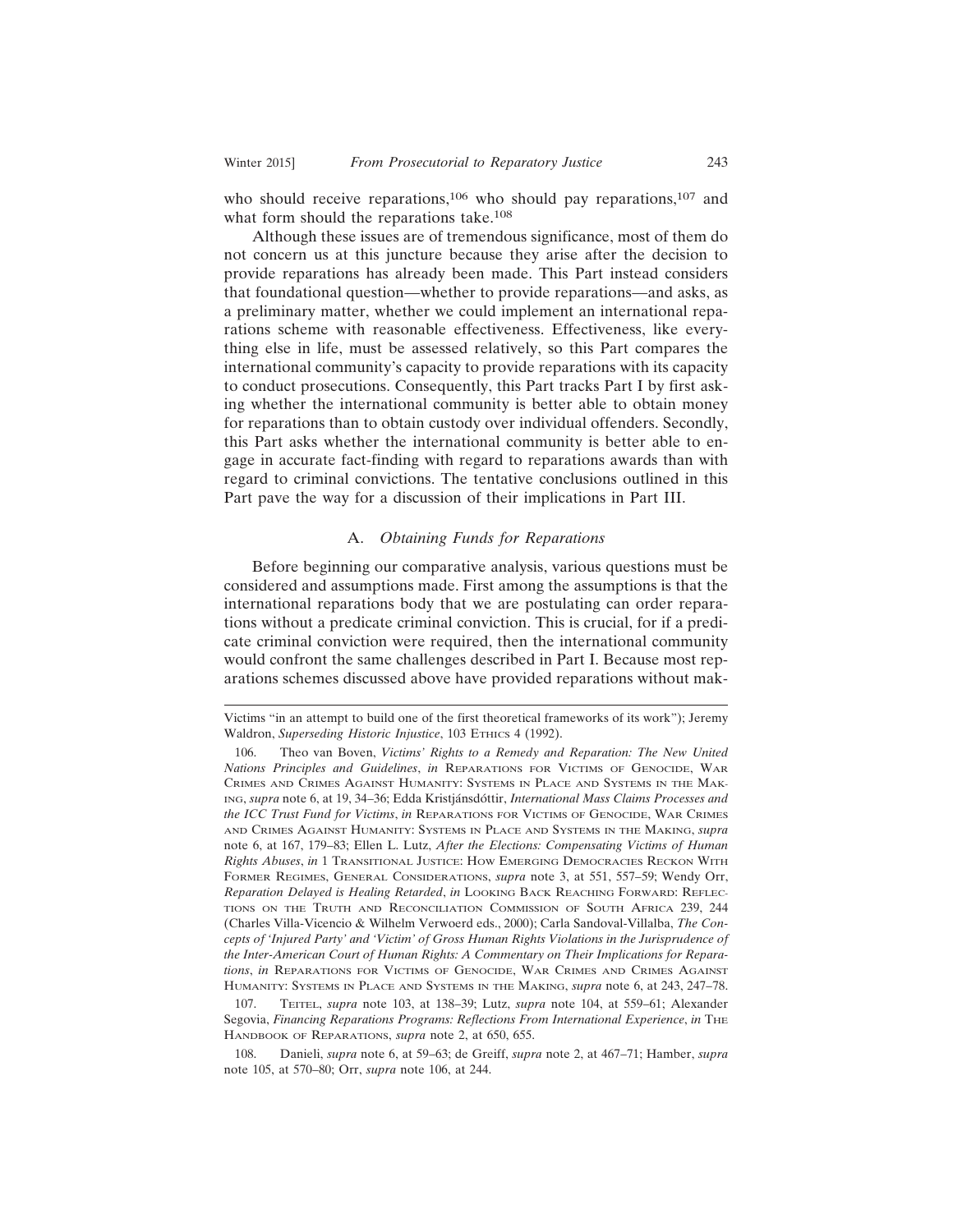ing any criminal law determinations,109 that is a reasonable assumption to make. First among the questions is from what source would reparations funding be sought? Funding could be obtained from non-culpable or culpable sources; if it is obtained from non-culpable sources, it could be obtained through voluntary contributions or assessments, and if it is obtained from culpable sources, it could be obtained from culpable individuals, culpable states, or both. Each of these funding sources necessitates a different analysis, so each will be addressed in turn.

I will begin by considering an international reparations body funded by non-culpable sources through voluntary donations. Such bodies already exist. The United Nations administers trust funds to benefit victims of torture and slavery,<sup>110</sup> and the states parties to the ICC also created a Trust Fund for Victims (TFV) to provide reparations for crimes within the court's jurisdiction.111 A cursory look at these bodies reveals a key problem with voluntary donations: they are an unstable—and frequently inadequate—source of funding. For instance, between July 2011 and July 2012, the United Nations Voluntary Trust Fund for the Victims of Torture received \$8.1 million, but donations had decreased by thirty percent during the previous three years,  $112$  and a whopping seventy percent of the total donations came from one nation, the United States.<sup>113</sup> Other trust funds have generated fewer resources, and their budgets were equally unstable. For instance, in the last few years, the United Nations Voluntary Trust Fund on Contemporary Forms of Slavery has been receiving annual donations of approximately \$500,000, but annual donations were nearly double that in 2008 and less than half that in 2007.114 The ICC's TFV, for its part,

113. *Id.* ¶ 12.

<sup>109.</sup> *But see* Rome Statute, *supra* note 1, at art. 75(2) (authorizing the ICC to "make an order directly against a convicted person specifying appropriate reparations").

<sup>110.</sup> *See, e.g.*, United Nations Voluntary Fund for Victims of Torture, G.A. Res. 36/151, U.N. GAOR, 36th Sess., U.N. Doc. A/RES/36/151 (Dec. 16, 1981); United Nations Voluntary Trust Fund on Contemporary Forms of Slavery, G.A. Res. 46/122, U.N. GAOR, 46th Sess., U.N. Doc. A/RES/46/122 (Dec. 17, 1991).

<sup>111.</sup> Rome Statute, *supra* note 1, at art. 79(1). Up until now, these trust funds have not provided reparations to individual victims but rather have funded projects designed to assist victims and communities in which crimes have taken place. Catherine E. Sweetser, Note, *Providing Effective Remedies to Victims of Abuse by Peacekeeping Personnel*, 83 N.Y.U. L. REV. 1643, 1668–69 (2008); *see also, e.g.*, TRUST FUND FOR VICTIMS, LEARNING FROM THE TFV'S SECOND MANDATE: FROM IMPLEMENTING REHABILITATION ASSISTANCE TO REPARA-TIONS, FALL 2010 PROGRAMME PROGRESS REPORT 5–7 (2010), *available at* http://www.trust fundforvictims.org/sites/default/files/imce/TFV%20Programme%20Report%20Fall%202010 .pdf [hereinafter TRUST FUND FOR VICTIMS].

<sup>112.</sup> U.N.G.A., *United Nations Voluntary Fund for Victims of Torture: Rep. of the Secretary General*, ¶¶ 9, 12 A/67/264 (Aug. 7, 2012).

<sup>114.</sup> U.N. Secretary-General, *United Nations Voluntary Trust Fund on Contemporary Forms of Slavery: Rep. of the Secretary General*, ¶ 11, U.N. Doc. A/67/269 (Aug. 8, 2012); *see also* U.N. Secretary-General, *United Nations Voluntary Trust Fund on Contemporary Forms of Slavery: Rep. of the Secretary General*, 5, U.N. Doc. A/67/306 (Aug. 18, 2009).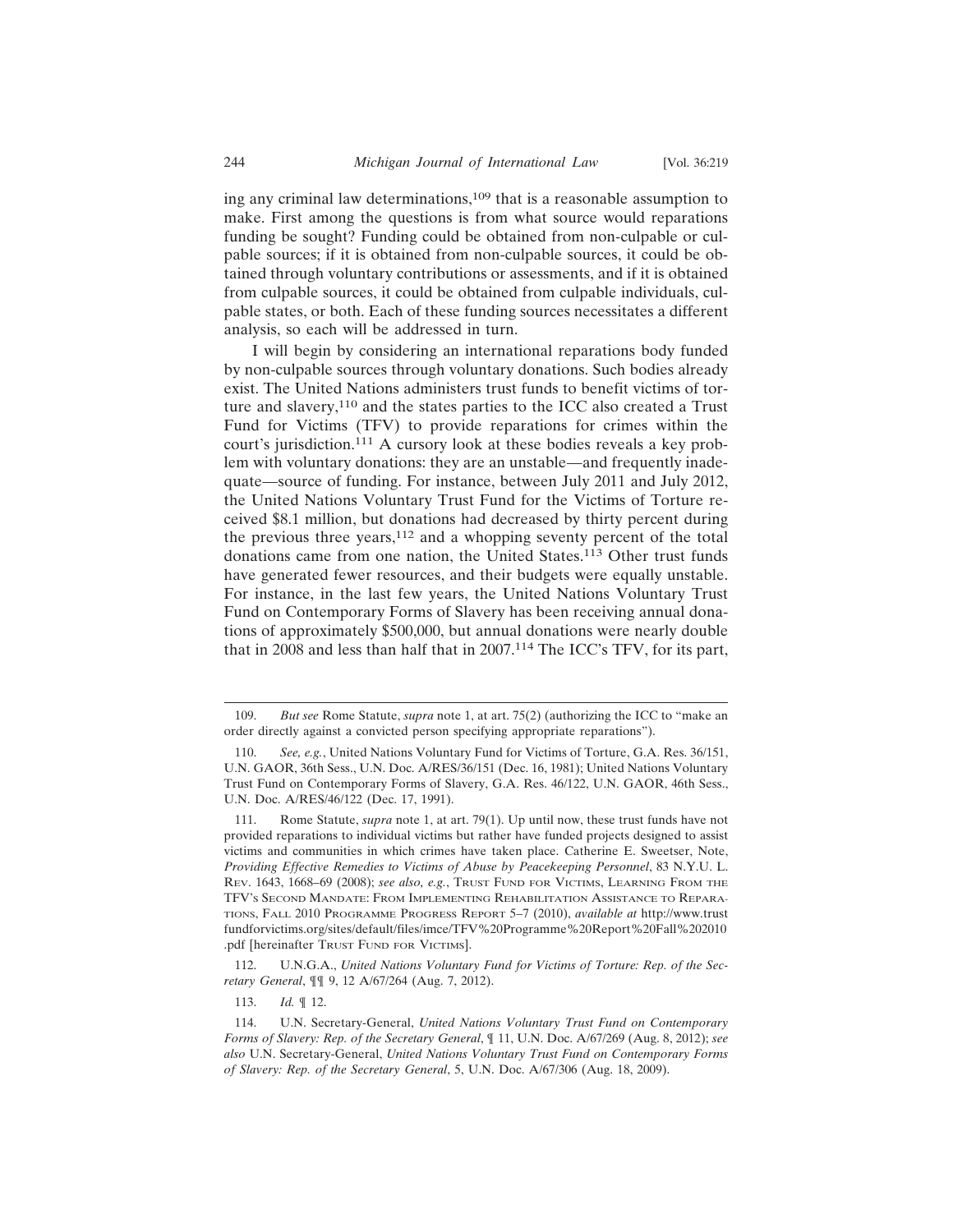raised about  $\epsilon$ 7.3 million (approximately \$9.1 million) between 2004 and April 2011.<sup>115</sup>

Assessed funding eliminates the instability inherent in voluntary funding, and it also finds precedent in international and domestic law. The ICTY and ICTR, for instance, are funded through the United Nations' regular budget,116 and states typically fund their domestic compensation schemes through their general budgets.<sup>117</sup> Stable funding does not mean adequate funding, however, and the international community almost certainly would be unwilling to devote considerable resources to an international reparatory body if it were at the same time spending hundreds of millions dollars on prosecutions for international crimes. Thus, voluntary or assessed funding can become an adequate source for reparations only if some funds currently devoted to prosecutions are diverted to reparations.118 Space constraints prevent me from carefully analyzing just how much money would be required to provide a minimally acceptable quantity of reparations to a minimally acceptable proportion of victims, but given the vast sums currently spent on prosecutions, it seems plausible to conclude that, if the international community made compensating victims a considerably higher post-conflict priority, and diverted sums accordingly, it could do a creditable job of providing reparations to victims.

Although this is an encouraging conclusion, funding from non-culpable parties gives rise to one key disadvantage: it severs the link between the violation and the reparations. Reparations that are derived from culpable states or individuals, by contrast, not only provide victims with tangible assistance but also impose much-needed accountability on offenders. Such accountability is desirable under any circumstances and would prove all the more valuable in a world featuring fewer criminal trials because it would advance to some degree the retributive and deterrence goals that

117. For a discussion of these schemes, see, for example, MARTIN WRIGHT, JUSTICE FOR VICTIMS AND OFFENDERS: A RESTORATIVE RESPONSE TO CRIME 43–45 (1996).

<sup>115.</sup> INTERNATIONAL CRIMINAL COURT, REGISTRY AND TRUST FUND FOR VICTIMS FACT SHEET 5 (2011).

<sup>116.</sup> INTERNATIONAL TRIBUNAL FOR THE PROSECUTION OF PERSONS RESPONSIBLE FOR SERIOUS VIOLATIONS OF INTERNATIONAL HUMANITARIAN LAW COMMITTED IN THE TERRI-TORY OF THE FORMER YUGOSLAVIA SINCE 1991, UPDATED STATUTE OF THE INTERNA-TIONAL CRIMINAL TRIBUNAL FOR THE FORMER YUGOSLAVIA, art. 32 (Sept. 2009), *originally established by* S.C. Res. 827, U.N. Doc. S/RES/827 (May 25, 1993) [hereinafter ICTY STAT-UTE]; S.C. Res. 955, Annex, art. 30, U.N. Doc. S/RES/955 (Nov. 8, 1994) [hereinafter ICTR STATUTE].

<sup>118.</sup> Some victims and commentators have suggested such a diversion. *See, e.g.*, Aloys Habimana, *Judicial Responses to Mass Violence: Is the International Criminal Tribunal for Rwanda Making a Difference Towards Reconciliation in Rwanda*, *in* INTERNATIONAL WAR CRIMES: MAKING A DIFFERENCE? 83, 86 (Steven R. Ratner & James L. Bischoff eds., 2004); Rachel Kerr & Jessica Lincoln, War Crimes Research Group, Department of War Studies, Kings College London, *The Special Court for Sierra Leone: Outreach, Legacy and Impact Final Report*, at 23 (Feb. 2008); Vincent O. Nmehielle & Charles Chernor Jalloh, *International Criminal Justice: The Legacy of the Special Court for Sierra Leone*, 30 FLETCHER F. WORLD AFF., Summer 2006, at 107, 109–10.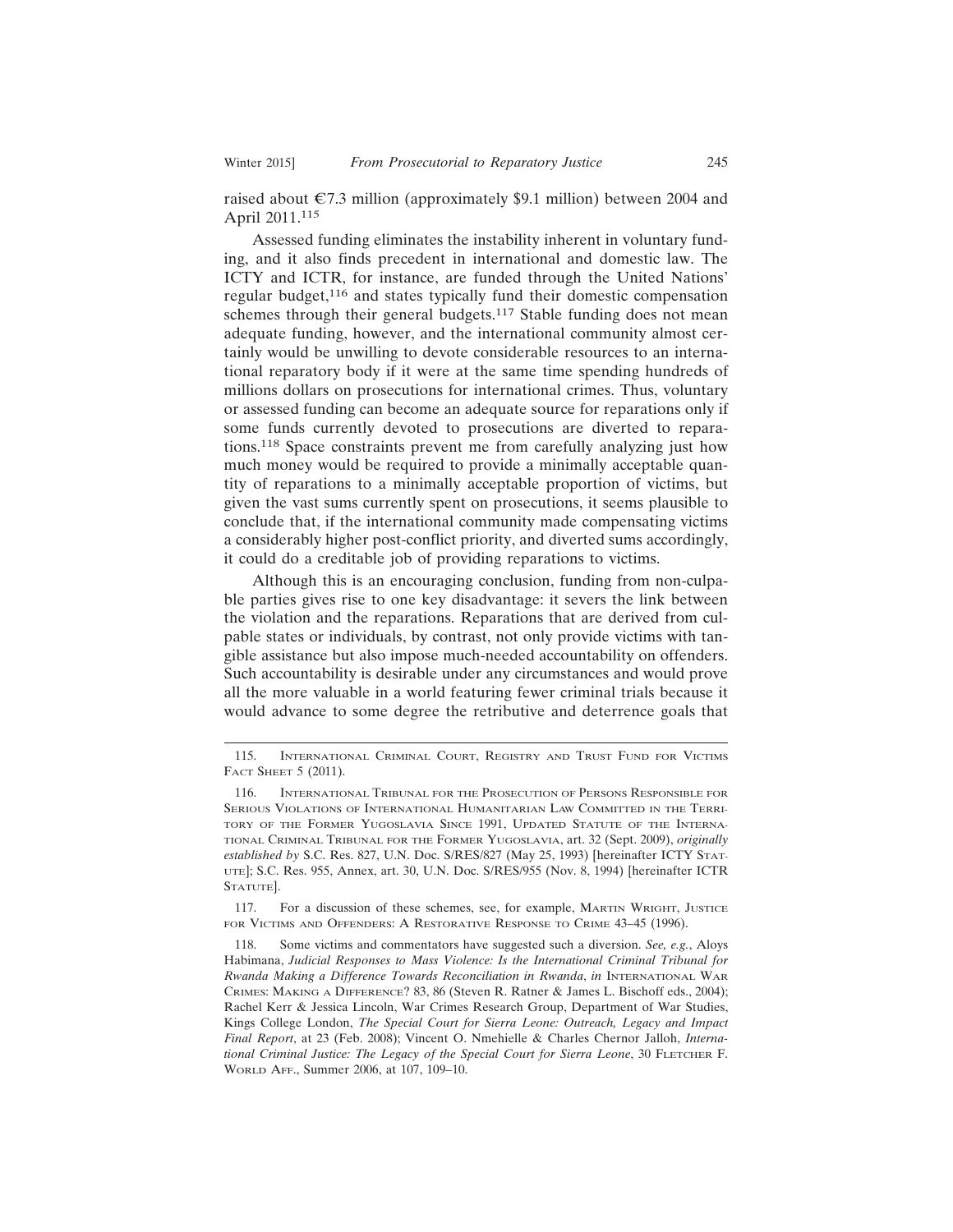trials also seek to further.119 Consequently, this Part now considers reparations funding from culpable sources. In particular, it explores whether an international reparatory body would be better able to enforce its awards than a criminal body its indictments? The Section concludes that a reparations body would have greater success because states and individuals are more likely to voluntarily pay a reparations award than to surrender to an indictment.

Turning first to culpable states, numerous precedents suggest that states would be more inclined to voluntarily comply with orders requiring reparations than with orders requiring the surrender of indictees. For one thing, the fact that many states voluntarily undertake reparations obligations at the same time that they steadfastly prevent the imposition of criminal penalties shows that states often find compensating victims more politically palatable than punishing offenders. Several South American countries provide clear examples of this phenomenon, as they shielded from criminal prosecution virtually all of the individuals responsible for the widespread torture and forced disappearances that characterized their Dirty Wars.<sup>120</sup> At the same time, however, these countries established

<sup>119.</sup> For the view that reparations serve to deter atrocities, see HUMAN RIGHTS WATCH, COMMENTARY TO THE SECOND PREPARATORY COMMISSION ON RULES OF PROCE-DURE AND ELEMENTS OF CRIMES 36 (1999); Gillard, *supra* note 98, at 530

<sup>120.</sup> Argentina initially prosecuted some high-level members of the former government. *See generally* Paula K. Speck, *The Trial of the Argentine Junta*, 18 INTER-AM. L. REV. 491 (1987). However, these leaders and others awaiting prosecution were soon pardoned following strong military protests. *See* CARLOS SANTIAGO NINO, RADICAL EVIL ON TRIAL 103–104 (1996). Prosecutions of lower-level defendants were also initiated but, when military unrest grew as a result, the new democratic government of Raúl Alfonsín tried to limit the remaining prosecutions. NINO, *supra* at 90–95; José Zalaquett, *Confronting Human Rights Violations Committed by Former Governments: Principles Applicable and Political Constraints*, *in* 1 TRANSITIONAL JUSTICE: HOW EMERGING DEMOCRACIES RECKON WITH FOR-MER REGIMES, GENERAL CONSIDERATIONS, *supra* note 3, at 3, 25. These measures failed to stem the unrest, however, and the government eventually felt compelled to pass a "due obedience" law that effectively provided amnesty to virtually all defendants. NINO, *supra* at 94–95, 100–01; Naomi Roht-Arriaza, *State Responsibility to Investigate and Prosecute Grave Human Rights Violations in International Law*, 78 CALIF. L. REV. 449, 459 (1990). Soon after taking office in 2003, President Néstor Kirchner championed the abolition of amnesty laws and pardons. Larry Rohter, *Now the Dirtiest of Wars Won't be Forgotten*, N.Y. TIMES, June 18, 2003, *available at* http://www.nytimes.com/2003/06/18/international/americas/18LETT .html. Later that year, the Senate voted to repeal the amnesty, and the Supreme Court struck down the pardons as unconstitutional. Mayra Pertossi, *Argentine Court Revokes Dirty War Amnesty*, ASSOCIATED PRESS, June 14, 2005, *available at* http://www.freerepublic.com/focus/fnews/1423004/posts. Prosecutions began again in 2006 and have targeted high-level former government officials. Larry Rohter, *After 30 Years, Argentina's Dictatorship Stands Trial*, N.Y. TIMES, Aug. 20, 2006, at A3; *Argentina Starts "Dirty War" Trial of an Ex-Officer*, N.Y. TIMES, Oct. 19, 2007, at A14; *Trial Begins for a Former President of Argentina*, N.Y. TIMES, Nov. 2, 2009, at A5; Charles Newbery & Alexei Barrionuevo, *25 Years for Leader of Argentine Dictatorship*, N.Y. TIMES, Apr. 21, 2010, at A8.

Similarly, Chile, while still under the rule of Augusto Pinochet, passed blanket amnesties that shielded the military from prosecutions. *See, e.g.*, ALEXANDRA BARAHONA DE BRITO, HUMAN RIGHTS AND DEMOCRATIZATION IN LATIN AMERICA: URUGUAY AND CHILE 105 (1997); William W. Burke-White, *Reframing Impunity: Applying Liberal International Law Theory to an Analysis of Amnesty Legislation*, 42 HARV. INT'L L.J. 467, 482–83 (2001). In the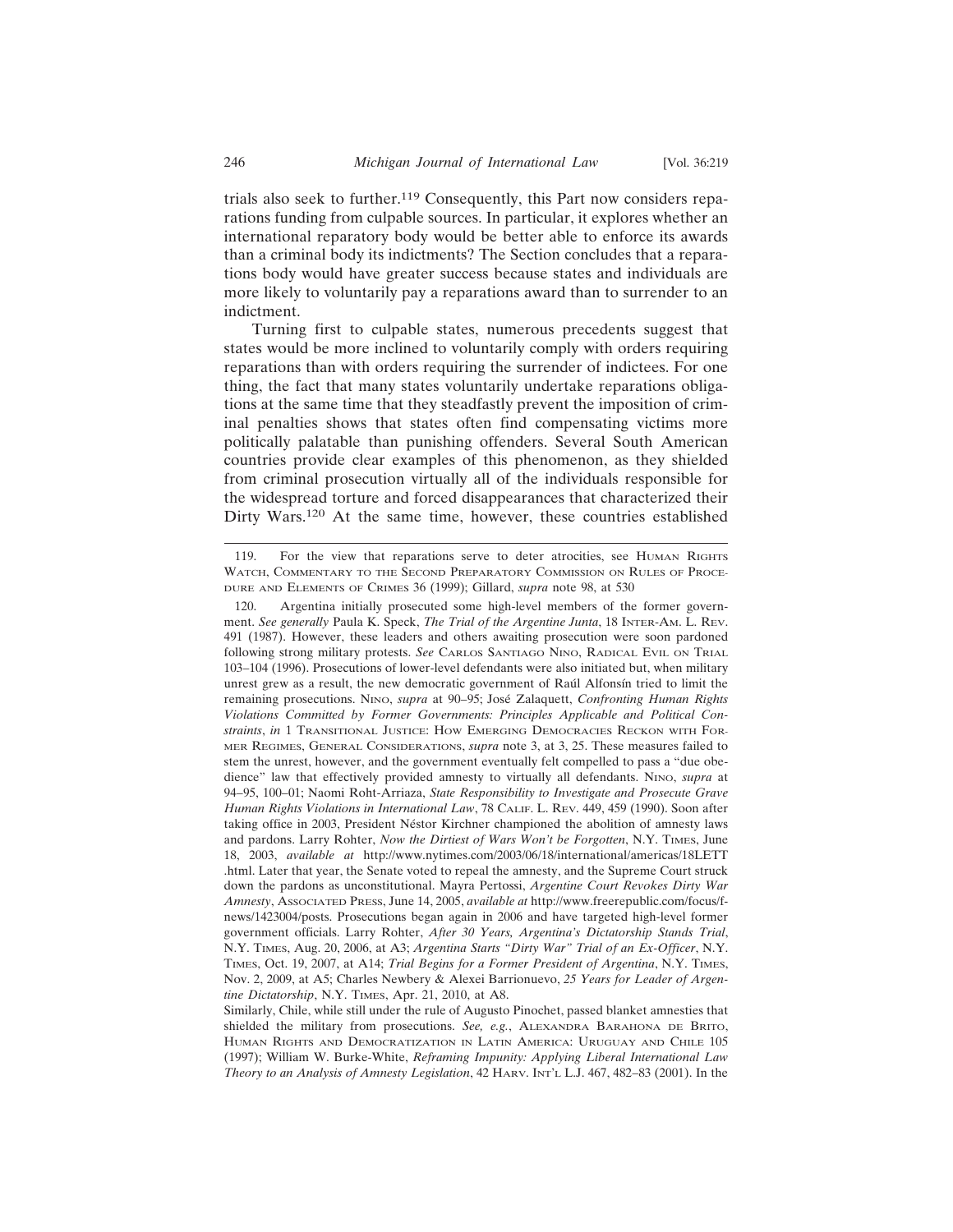government reparations schemes to compensate victims, and some even permitted victims to initiate civil actions seeking compensation from offenders.121 Similarly, South Africa never seriously contemplated prosecuting apartheid-era officials because it was understood that doing so would unleash violent resistance to the democratic transition.122 By contrast, plans to pay financial reparations to victims not only elicited no controversy, but the South African Truth and Reconciliation Commission Act expressly contemplated reparations.123 Admittedly, South Africa faced political and economic obstacles that delayed the payment of reparations and necessitated smaller reparations awards than had initially been hoped for,124 but these obstacles paled in comparison to the difficulty South Africa would have confronted had it attempted to prosecute offenders.125 As Malamud-Goti and Grosman observe:

122. KENNETH CHRISTIE, THE SOUTH AFRICAN TRUTH COMMISSION 135 (2000) (describing his interview with Commissioner Mgojo, who opined that "if amnesty had not been given during the negotiations, . . . South Africa would have seen a blood bath").

123. Promotion of National Unity and Reconciliation Act, No. 34 of 1995, at Ch. 2,  $\P\P$  $3(1)(c)$  and  $3(2)(c)$  (S. Afr.).

early 2000s, however, Chilean courts began to allow prosecutions of former military officials despite the amnesties. *See* Sebastian Brett, *Justice a Step Closer in Chile*, THE OBSERVER, May 30, 2004, *available at* http://www.theguardian.com/world/2004/may/30/pinochet.chile; Louise Egan, *Victims: Chile's Human Rights Plan Soft on Military*, N.Y. TIMES, Aug. 13, 2003. Brazil, for its part, has resisted prosecutions to this day. Alexei Barrionuevo, *Amnesty for Brazil Dictatorship is Challenged*, N.Y. TIMES, Dec. 16, 2010, *available at* http://www.nytimes .com/2010/12/16/world/americas/16brazil.html. *See* NINO, *supra*, at 33–34 (providing an early discussion of Brazil's amnesty law).

<sup>121.</sup> *See* Lira, *supra* note 91, at 86–90 (discussing Chile); CYNTHIA G. BROWN, HUMAN RIGHTS AND THE "POLITICS OF AGREEMENTS": CHILE DURING PRESIDENT AYLWIN'S FIRST YEAR 9 (1991) (featuring a review of Chile's amnesty law of April 18, 1978, in part III of the book); *see also* Burke-White, *supra* note 120, at 497 (Argentina's amnesty law "does not preclude civil means of rederess."). *See* Guembe, *supra* note 91, at 21 (discussing Argentina); HORACIO VERBITSKY, THE FLIGHT: CONFESSIONS OF AN ARGENTINE DIRTY WARRIOR 166 (1996) (describing the reparations plan in the afterward by Juan E. Méndez). *See* Ignacio Cano & Patricia Salvão Ferreira, *The Reparations Program in Brazil*, *in* The HANDBOOK OF REPARATIONS, *supra* note 2, at 102 (discussing Brazil).

<sup>124.</sup> Brandon Hamber, *Rights and Reasons: Challenges for Truth Recovery in South Africa and Northern Ireland*, 26 FORDHAM INT'L L.J. 1074, 1079 (2003); Ginger Thompson, *South Africa to Pay \$3,900 to Each Family of Apartheid Victims*, N.Y. TIMES, Apr. 16, 2003. Some also complained about the government's failure to consult with relevant stakeholders before deciding on the amount for reparations. *See* Oupa Makhalemele, *Still Not Talking: The South African Government's Exclusive Reparations Policy and the Impact of R30,000 Financial Reparations on Survivors*, *in* REPARATIONS FOR VICTIMS OF GENOCIDE, WAR CRIMES AND CRIMES AGAINST HUMANITY: SYSTEMS IN PLACE AND SYSTEMS IN THE MAK-ING, *supra* note 6, at 541, 542. For a detailed discussion of the effort to provide reparations in South Africa, see Daly, *supra* note 91.

<sup>125.</sup> Indeed, South Africa offered official amnesty only to those offenders who applied before the country's Truth and Reconciliation Commission. Although South Africa did conduct a few high-profile trials, COMBS, *supra* note 47, at 42, it abandoned these efforts largely because it lacked the financial resources to continue them, *id.,* and may also have lacked the political will, DAVID DYZENHAUS, JUDGING THE JUDGES, JUDGING OURSELVES: TRUTH, RECONCILIATION AND THE APARTHEID LEGAL ORDER 119–20 (1998).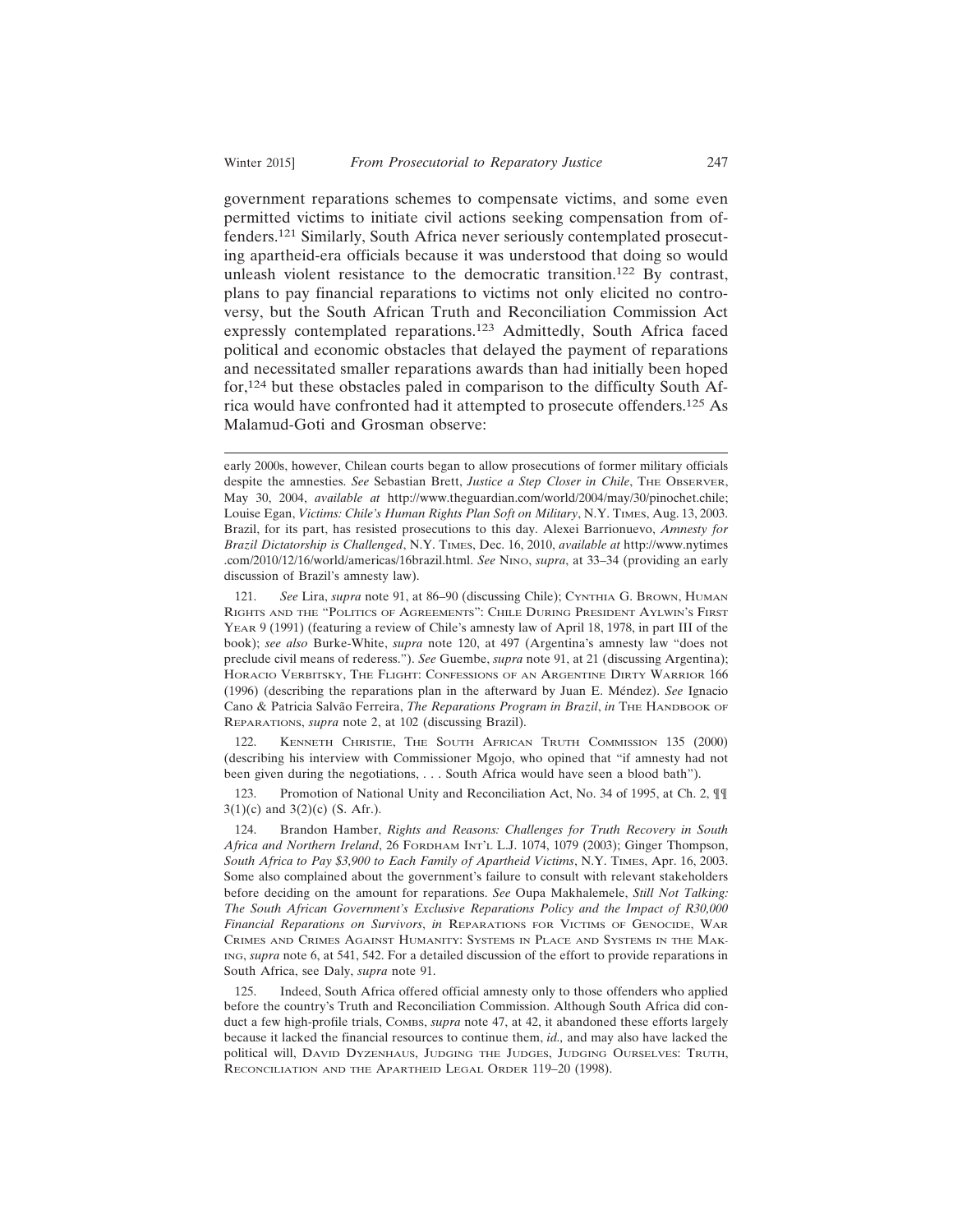[many new democracies] lack the power to conduct criminal trials against the perpetrators. Civil proceedings, however, are a different story. They usually do not give rise to the kind of uneasiness among the group of perpetrators that the threat of criminal trials involves, and therefore the transitional government may be able to cope with them.<sup>126</sup>

Admittedly, not every state favors reparations over prosecutions. A few, such as Uganda and Rwanda, have not provided reparations while they have promoted prosecutions either at the domestic or international level. Such states are rare, however, and typically use prosecutions as a means of repressing dissent, maintaining control,<sup>127</sup> or gaining the upper hand in an on-going conflict.<sup>128</sup> Because reparations to victims provide these governments no similar benefits, they are not undertaken.129 Other states, such as Peru, both prosecute offenders<sup>130</sup> and compensate victims,<sup>131</sup> but these typically undertake only a very small number of prosecutions.132 For instance, although Peru admirably did prosecute its former President, Alberto Fujimori,<sup>133</sup> the remainder of its planned prosecutions

129. *See* Waldorf, *supra* note 100, at 519–23 (discussing the issues that regimes, especially new regimes, have with reparations). Also, whereas Cote d'Ivoire President Outtara asked the ICC to launch investigations into the violence that followed that country's disputed November 2010 election, he has not made efforts to pay reparations. *See* ICC Press Release, Situation in Côte d'Ivoire assigned to Pre-Trial Chamber II, ICC-CPI-20110520-PR672, May 20, 2011; *Victims in Cote d'Ivoire Meet on Right to Reparation*, INTERNATIONAL CENTER FOR TRANSITIONAL JUSTICE (Aug. 8, 2013), *available at* http://ictj.org/news/victims-cote-d'ivoiremeet-right-reparation.

<sup>126.</sup> Malamud-Goti & Grosman, *supra* note 4, at 553.

<sup>127.</sup> *See, e.g.*, Longman, *supra* note 83, at 49, 51–52; Brian Walsh, *Resolving the Human Rights Violations of a Previous Regime*, 158 WORLD AFF. 111, 113 (1996).

<sup>128.</sup> Uganda's request for ICC investigations, for instance, was widely viewed as an effort to target rebel forces while reducing the likelihood that the ICC would investigate Uganda's own crimes. DRUMBL, *supra* note 3, at 144; *see also* William Burke-White & Scott Kaplan, *Shaping the Contours of Domestic Justice: The International Criminal Court and an Admissibility Challenge in the Uganda Situation*, *in* THE EMERGING PRACTICE OF THE INTER-NATIONAL CRIMINAL COURT 79, 80 (Carsten Stahn & Göran Sluiter eds., 2009) ("For Museveni, referral of the situation in Uganda to the ICC was essentially a political calculation that offered several advantages."). Further, when ICC indictments began to impede Uganda's ability to negotiate with LRA rebels, Uganda sought withdrawal of the indictments. *See* Burke-White & Kaplan, *supra* at 82–83; Michael Sung, *Uganda Wants ICC Review of LRA Rebel Indictments*, PAPER CHASE, June 21, 2007, *available at* http://jurist.org/ paperchase/2007/06/uganda-wants-icc-review-of-lra-rebel.php.

<sup>130.</sup> Jo-Marie Burt, *Guilty as Charged: The Trial of Former Peruvian President Alberto Fujimori for Human Rights Violations*, 3 INT'L J. TRANSITIONAL JUST. 384, 390–95, 397–99 (2009).

<sup>131.</sup> Milagros Salazar, *At Last, Reparations for Civil War Victims*, GLOBAL POLITICS AND POLITICAL ECONOMY, Feb. 9, 2011, http://globalgeopolitics.net/wordpress/2011/02/09/ rights-peru-at-last-reparations-for-civil-war-victims.

<sup>132.</sup> Walsh, *supra* note 127, at 113 ("Even in countries where prosecutions have occurred, only a minuscule sampling of the guilty have been prosecuted.").

<sup>133.</sup> *See generally*, Burt, *supra* note 130 (analyzing the Fujimori trial and highlighting its implications for Peruvian politics).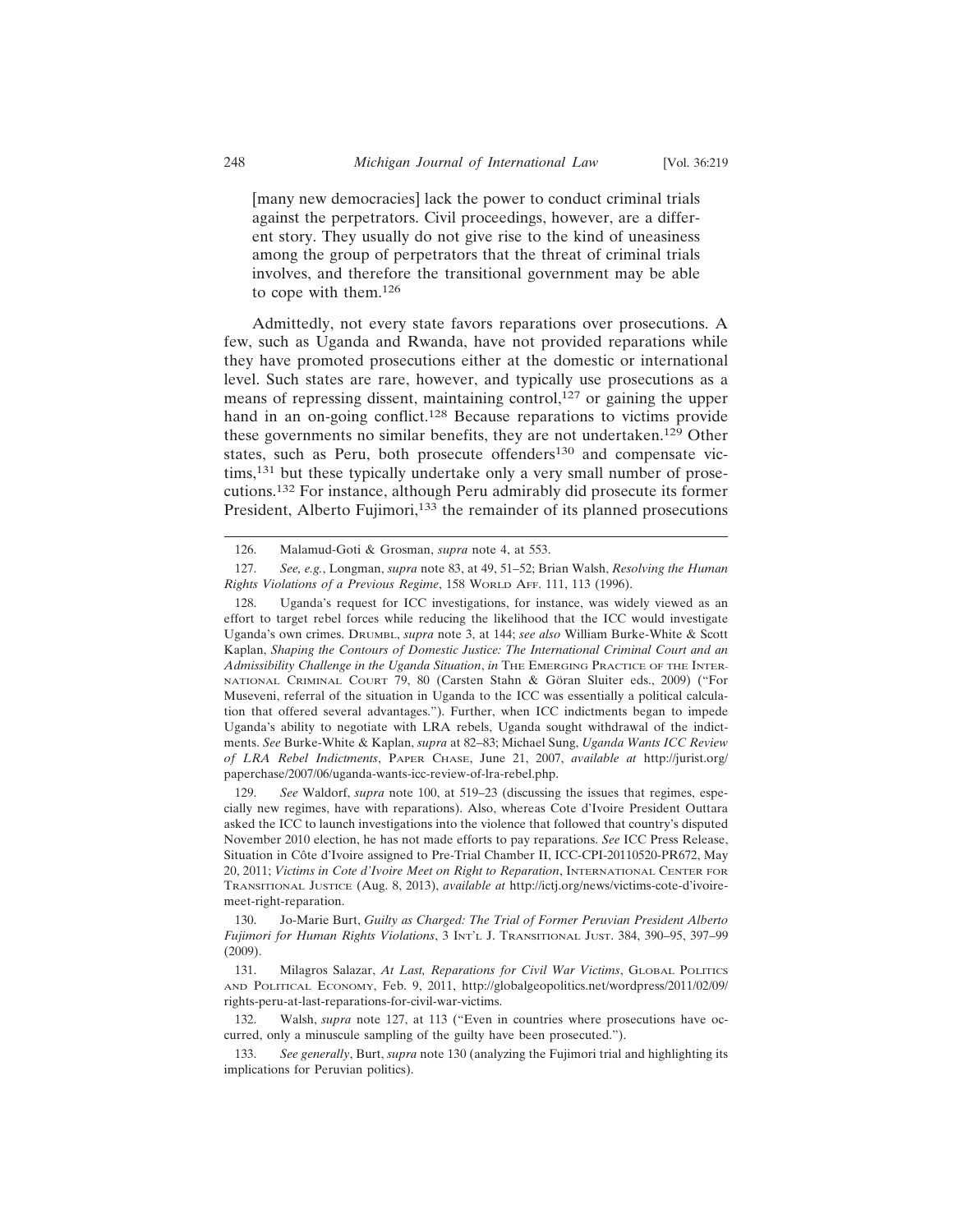stalled due to political obstructions.<sup>134</sup> In sum, although there is no postatrocity blueprint followed by every state, it can be fairly said that states establishing transitional justice mechanisms usually find it easier to compensate victims than to prosecute offenders.

This conclusion is reinforced by statistics concerning state compliance with the judgments of human rights courts. The Inter-American Court of Human Rights (IACtHR), for instance, routinely orders various forms of reparations for large-scale human rights abuses;<sup>135</sup> in particular, not only does it order states to provide victims with monetary compensation,136 it frequently orders the provision of other tangible reparations, such as medical and psychological treatment,137 and educational benefits.138 The IACtHR also orders intangible reparations, such as public apologies, days of remembrance,139 and the naming of streets and public institutions after victims.140 Finally, and most relevantly, the IACtHR also orders states to prosecute alleged offenders, but it is these latter orders that meet the

134. Laplante and Theidon observed:

Although Peru did not offer political amnesty as was done in South Africa, it nevertheless faces the reality of a judicial system that cannot be reformed overnight, preventing timely and workable trials. Upon terminating its work, the TRC transferred forty-three of the most emblematic and substantiated criminal cases to the Minister of the Interior for further investigation. Yet more than two years later, twenty-four had still not been open for investigation and only one had resulted in a final sentence: acquittal. In actuality, even in the absence of amnesty, political influence delays and even obstructs criminal investigations and trials. A recent report from the Peruvian Ombudsman's office reveals a myriad of suspicious obstacles presented by the military such as refusing to share evidence, thus undermining the handful of criminal investigations opened pursuant to the TRC's recommendations.

Laplante & Theidon, *supra* note 20, at 243–44.

135. Carrillo, *supra* note 89, at 506 (reporting that the Court was "[a]t the forefront of [a] legal revolution" by issuing the first judgment "to articulate the duty to prevent, investigate and punish human rights violations alongside the state's separate duty to make moral and material reparations to individual victims"); Thomas M. Antkowiak, *Remedial Approaches to Human Rights Violations: The Inter-American Court of Human Rights and Beyond*, 46 COLUM. J. TRANSNAT'L L. 351, 355–64 (2007–2008). The European Court of Human Rights, in particular, has lagged behind the Inter-American court when it comes to remedies. *See* Christian Tomuschat, *Reparations for Victims of Grave Human Rights Violations*, 10 TUL. J. INT'L & COMP. L. 157, 161–65 (2002).

136. *See, e.g.*, Velásquez-Rodríguez, Inter-Am. Ct. H.R. (ser. C) No. 4,  $\P$  | 33–34; Godínez-Cruz v. Honduras, Judgment, Inter-Am. Ct. H.R. (ser. C) No. 8 (July 21, 1989).

137. *See, e.g.*, Case of Children's Rehabilitation v. Paraguay, Judgment, Inter-Am. Ct. H.R. (ser. C) No. 112,  $\P$  $\P$  318–20 (Sept. 2, 2004); Case of Plan de Sánchez Massacre v. Guatemala, Judgment, Inter-Am. Ct. H.R. (ser. C) No. 105, ¶¶ 107–08 (Apr. 29, 2004); Case of Cantoral-Benavides v. Peru, Reparations, Judgment, Inter-Am. Ct. H.R. (ser. C) No. 88, ¶ 51.e (Dec. 3, 2001); Case of Serrano Cruz Sisters v. El Salvador, Judgment, Inter-Am. Ct. H.R. (ser. C) No. 120, ¶¶ 197–200 (Mar. 1, 2005).

- 138. "Cantoral-Benavides," Inter-Am. Ct. H.R. (ser. C) No. 88, ¶ 80.
- 139. "Serrano Cruz Sisters," Inter-Am. Ct. H.R. (ser. C) No. 120, ¶ 196.

140. Case of Myrna Mack-Chang v. Guatemala, Judgment, Inter-Am. Ct. H.R. (ser. C) No. 101, ¶ 286 (Nov. 25, 2003).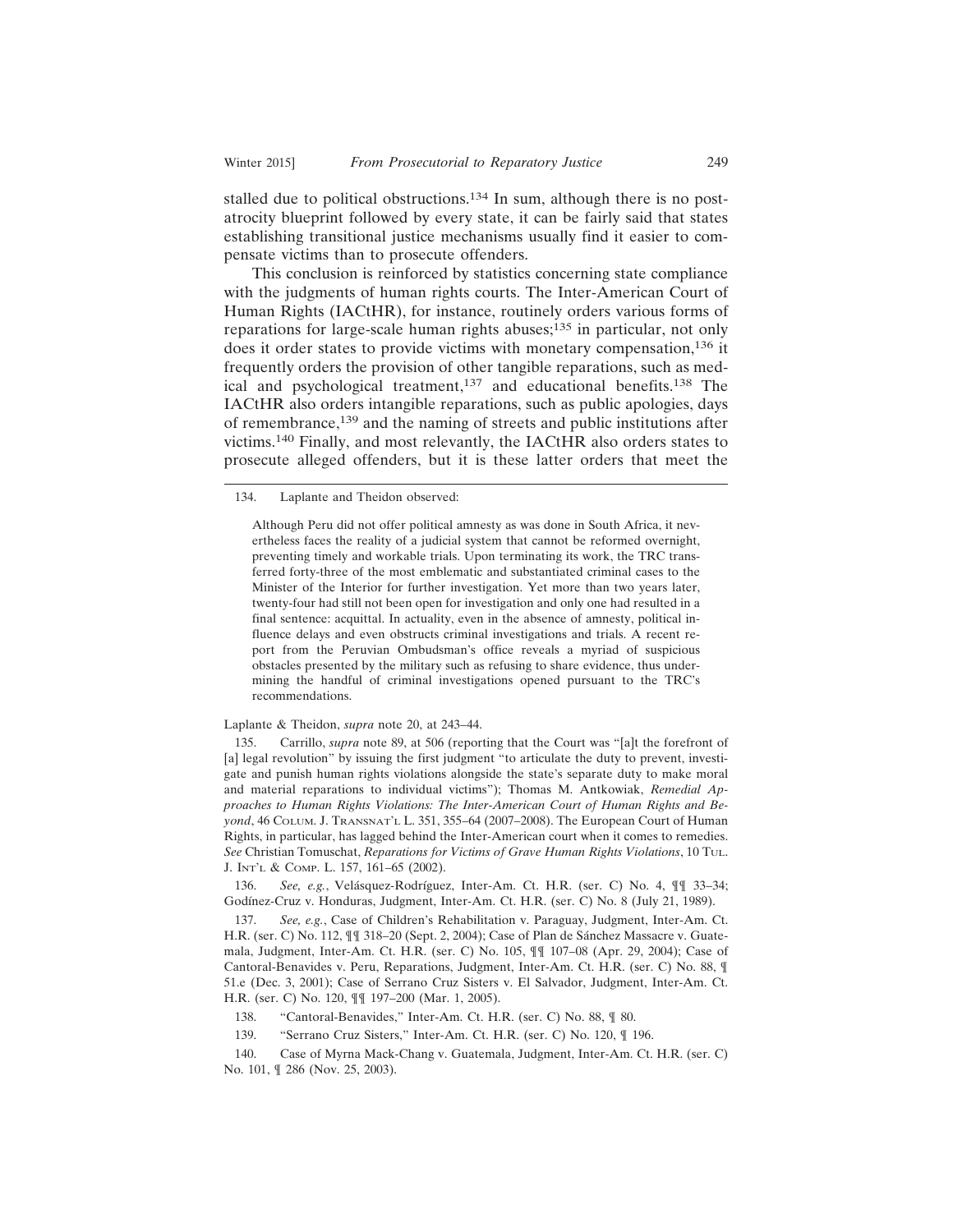greatest state resistance. Indeed, compensation has been paid in compliance with a great many IACtHR decisions; Peru and Guatemala alone have paid millions of dollars in compensation pursuant to IACtHR decisions.141 Likewise, states often comply with orders requiring other measures; thus, they frequently release prisoners found to be illegally detained,142 they amend or invalidate laws deemed to violate the American Convention on Human Rights,143 they adopt legislation necessary to implement the Convention's substantive provisions,<sup>144</sup> and they make public apologies.145 In virtually every case, however, the Court also orders the state to investigate, prosecute, and punish the individuals responsible for the human rights violation, yet these orders are rarely fulfilled.<sup>146</sup> Indeed, scholars report that whereas states are most likely to comply with orders to pay compensation,<sup>147</sup> they are least likely to comply with orders to investigate and prosecute offenders.<sup>148</sup>

Although the foregoing precedents strongly suggest that states are more willing to relinquish money than offenders, another recent precedent could appear to point in the opposite direction. Unlike previous international criminal tribunals, the ICC can order convicted persons to pay financial reparations to victims.149 During the negotiations regarding this

146. *Id.*; *see also* Fernando Basch et al., *The Effectiveness of the Inter-American System of Human Rights Protection: A Quantitative Approach to its Functioning and Compliance with its Decisions*, 7 SUR INT'L J. H.R. 9, 19, 22 (2010).

147. Basch et al., *supra* note 146, at 20–21.

148. *Id.* at 19–24; James L. Cavallaro & Stephanie Erin Brewer, *Reevaluating Regional Human Rights Litigation in the Twenty-First Century: The Case of the Inter-American Court*, 102 AM. J. INT'L L. 768, 781 (2008) ("While states generally pay monetary damages, there are very few cases of full compliance, which is notably lacking as regards the obligation to bring perpetrators of violations to justice."); Eric Posner & John Yoo, *Judicial Independence in International Tribunals*, 93 CALIF. L. REV. 1, 43 (2005) ("From our survey of the IACHR's cases, it appears that while states routinely ignore the requirement that they punish offenders or change their laws, they have often paid financial compensation."); *see also* Darren Hawkins & Wade Jacoby, *Partial Compliance: A Comparison of the European and Inter-American Courts of Human Rights*, 6 J. INT'L L. & INT'L REL. 35, 57–58 (2010); Alexandra Huneeus, *International Criminal Law by Other Means: The Quasi-Criminal Jurisdiction of the Human Rights Courts*, 107 AM. J. INT'L L. 1, 24–25 (2013) (noting that like the Latin American states, Russia "has paid just compensation . . . but has failed to investigate").

149. Rome Statute, *supra* note 1, at art. 75. Rule 105(A) of the ICTY's and ICTR's Rules of Procedure and Evidence authorize a Trial Chamber to "hold a special hearing to determine the matter of the restitution of the property or the proceeds thereof," but to my knowledge no such hearing has ever been convened. *See* Rules of Procedure and Evidence,

<sup>141.</sup> *See* REDRESS, ENFORCEMENT OF AWARDS FOR VICTIMS OF TORTURE AND OTHER INTERNATIONAL CRIMES 38 (May 2006) [hereinafter ENFORCEMENT OF AWARDS], *available at* http://www.redress.org/downloads/publications/master\_enforcement%2030%20May%20 2006.pdf.

<sup>142.</sup> *See, e.g.*, Loayza Tamayo v. Peru (Merits), Judgment, Inter-Am. Ct. H.R. (ser. C) No. 33, ¶ 84, op. ¶ 5 (Sept. 17, 1997).

<sup>143.</sup> *See, e.g.*, Suarez Rosero v. Ecuador, Judgment, Inter-Am. Ct. H.R. (ser. C) No. 44, ¶ 80 (Jan. 20, 1999).

<sup>144. &</sup>quot;Street Children," Inter-Am. Ct. H.R. (ser. C), No. 77, ¶ 29.

<sup>145.</sup> *See* ENFORCEMENT OF AWARDS, *supra* note 141, at 39.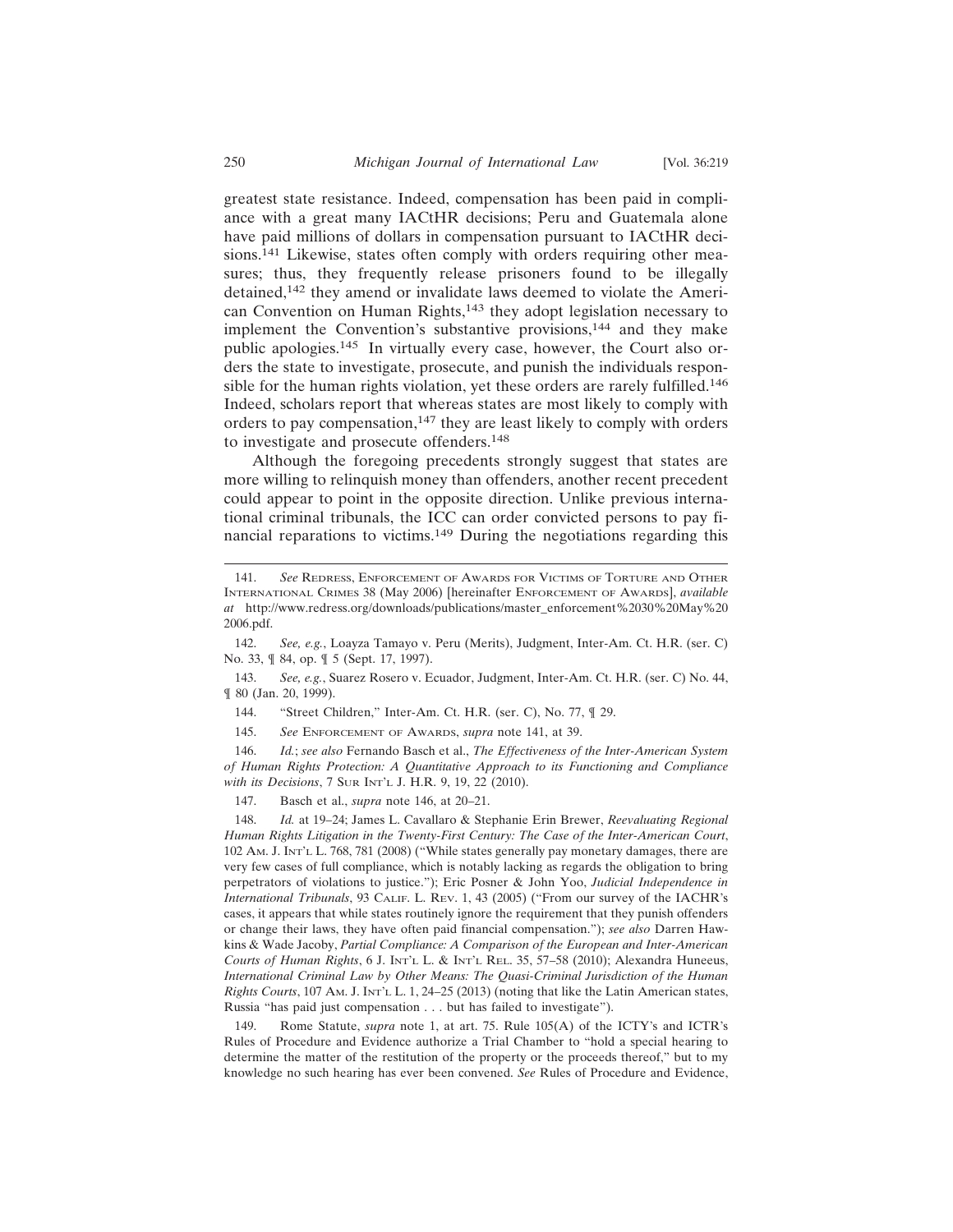provision, some delegations proposed allowing ICC Trial Chambers also to order or request states to provide reparations to victims, but this proposal was defeated.150 According to a delegate from the United Kingdom, Christopher Muttukumaru, the most cogent argument raised against the inclusion of state responsibility for reparations was that "the Court was intended to be a court dealing with individual criminal responsibility. If awards of reparations could be made against states, the principle of individual responsibility would have become meaningless," and many of the jurisdictional and admissibility provisions of the Rome Statute would have required revision.<sup>151</sup>

Muttukumaru's explanation suggests that the delegations that opposed state responsibility for reparations did so primarily because they did not consider a body charged with determining the criminal liability of individuals to be an appropriate forum for determining the civil, reparatory obligations of states. Certainly, some states might have opposed the proposal—alternatively or additionally—because they did not wish to subject themselves to potential reparations orders, but I could find no written negotiating history in which that view was expressed. Consequently, the precedents involving domestic reparations schemes and compliance with the orders of human rights courts indicate that we can expect an international reparations body to benefit from a great deal more voluntary compliance than the international criminal tribunals receive.

The foregoing analysis centered on states and their likely compliance with reparations orders, but the same conclusions should apply to individuals. Admittedly, we have less information to support our analysis. Whereas states frequently are ordered both to prosecute offenders and compensate victims, individuals are not typically placed under such dual obligations, and more importantly, individuals, unlike states, are less frequently imbued with the *de facto* power to decide whether or not to comply with judicial orders. But studies show—unsurprisingly—that

150. *See* David Donat-Cattin, *Article 75: Reparations to Victims*, *in* COMMENTARY ON THE ROME STATUTE OF THE INTERNATIONAL CRIMINAL COURT: OBSERVERS' NOTES, ARTI-CLE BY ARTICLE 1399, 1406 n.34 (Otto Triffterer ed., 2d ed. 2008); Christopher Muttukumaru, *Reparation to Victims*, *in* THE INTERNATIONAL CRIMINAL COURT: THE MAKING OF THE ROME STATUTE 262, 267–69 (Roy S. Lee ed., 1999).

151. Muttukumaru, *supra* note 150, at 268. *See also* Fiona McKay, *Are Reparations Appropriately Addressed in the ICC Statute?*, *in* INTERNATIONAL CRIMES, PEACE AND HUMAN RIGHTS: THE ROLE OF THE INTERNATIONAL CRIMINAL COURT 163, 168–70 (Dinah Shelton ed., 2000).

I.C.J. Acts & Docs., 107, U.N. Doc. IT/32/Rev/ 49 (May 22, 2013), *available at* http://www.icty .org/x/file/Legal%20Library/Rules\_procedure\_evidence/IT032Rev49\_en.pdf (adopted by Int'l Crim. Trib. for Rwanda). The Presidents of both tribunals asked the Security Council to establish victims' trust funds similar to that of the ICC, but the Security Council did not do so. Letter from President of the International Criminal Tribunal for the Former Yugoslavia to the Security Council (May 12, 2011), U.N. Doc. S/2011/316, http://www.icty.org/x/file/About/ Reports%%20Publications/CompletionStrategy/completion\_\_\_.pdf; Letter from the Secretary-General to the President of the Security Council (Dec. 15, 2000), 5, U.N. Doc. S/2000/ 1198, http://daccess-dds-ny.un.org/doc/UNDOC/GEN/N00/801/55/PDF/N0080155 .pdf?OpenElement.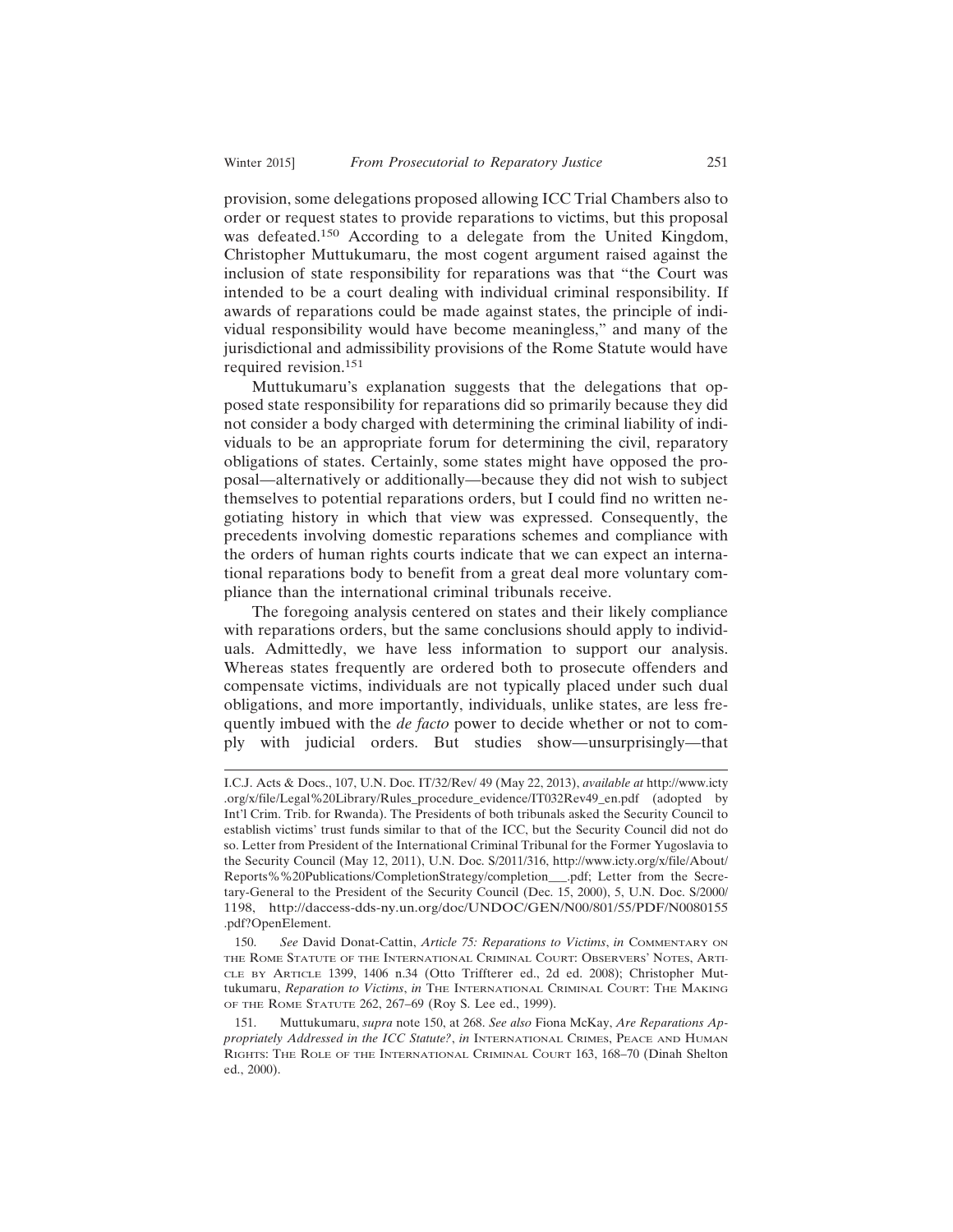individuals consider a fine to be less a severe penalty than imprisonment,152 so we can assume that, were such a choice to exist, individuals would be more likely to voluntarily relinquish their money than their freedom.

The fact that an international reparations body would benefit from more voluntary compliance than an international criminal tribunal is significant, but it would also be useful to consider whether a reparations body would have greater success in enforcing its compensation awards against non-compliant states and individuals than the international criminal tribunals have had in enforcing their indictments. On the one hand, it is hard to tell because the international community has only rarely used its muscle either to obtain reparations for victims or to enforce civil judgments. Indeed, the U.N. Charter expressly contemplates a role for the Security Council in enforcing ICJ judgments when a party to a judgment does not voluntarily comply,153 but the Security Council has almost never been asked to assist in enforcing ICJ decisions.<sup>154</sup>

Commentators have nonetheless described a range of powerful enforcement measures that are available to the Security Council should it desire to enforce an ICJ judgment. They note, for instance, that the Security Council could enlist the assistance of U.N. specialized agencies, such as the World Bank or the International Civil Aviation Organization, to use the means at their disposal to pressure the delinquent state;155 it could call on member states to apply sanctions against the state,156 or it could order member states to attach or seize assets in their territory belonging to the state for purposes of satisfying the state's obligations under the judgment.157 Presumably, the Security Council would be able to implement these same measures to enforce the awards of a reparations body, so long as it found non-enforcement to threaten international peace and security. Marc Henzelin, for instance, describes the robust role the Security Council

155. Mary Ellen O'Connell, *The Prospects for Enforcing Monetary Judgments of the International Court of Justice: A Study of Nicaragua's Judgment against the United States*, 30 VA. J. INT'L L. 891, 910–11 (1990).

<sup>152.</sup> *See* Leslie Sebba & Gad Nathan, *Further Explorations in the Scaling of Penalties*, 23 BRIT. J. CRIMINOLOGY, 221, 231 (1984).

<sup>153.</sup> U.N. Charter, art. 94(2).

<sup>154.</sup> Conor McCarthy, *Reparation for Gross Violations of Human Rights Law and International Humanitarian Law at the International Court of Justice*, *in* REPARATIONS FOR VIC-TIMS OF GENOCIDE, WAR CRIMES AND CRIMES AGAINST HUMANITY: SYSTEMS IN PLACE AND SYSTEMS IN THE MAKING, *supra* note 6, at 283, 304 n.76. Most states that initially filed complaints with the Security Council subsequently abandoned them. CONSTANZE SCHULTE, COMPLIANCE WITH DECISIONS OF THE INTERNATIONAL COURT OF JUSTICE 39 (2004). In the few remaining instances, the Security Council failed to provide any assistance. *Id.*; McCarthy, *supra* at 304 n.76.

<sup>156.</sup> *Id.* at 909.

<sup>157.</sup> Oscar Schachter, *The Enforcement of International Judicial and Arbitral Decisions*, 54 AM. J. INT'L L. 1, 22 (1960).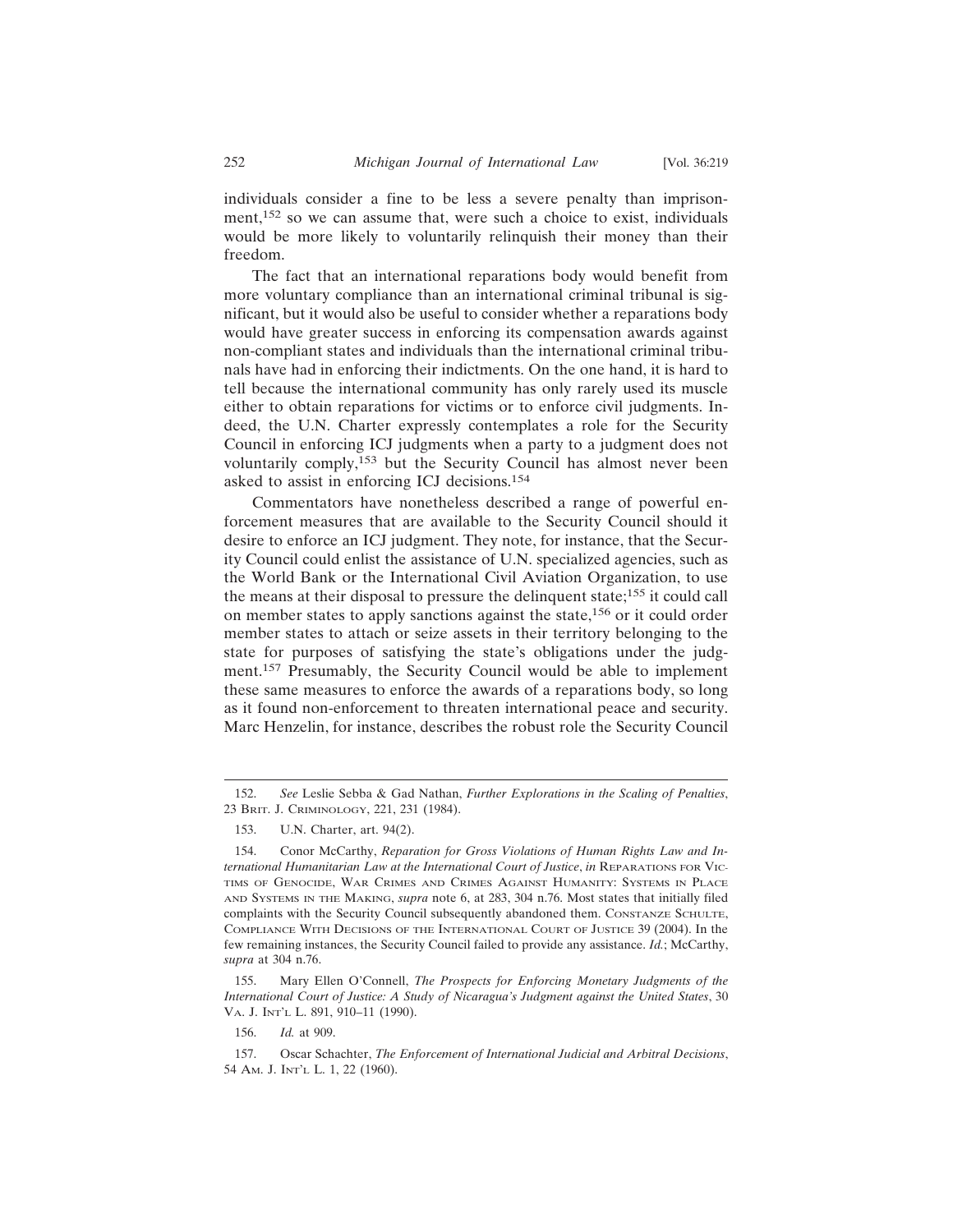could play in enforcing the ICC's reparations orders, including by confiscating state assets to ensure the availability of reparations.<sup>158</sup>

Most compellingly, the Security Council's creation of the United Nations Compensation Commission (UNCC) in the aftermath of the 1991 Gulf War provides particularly probative evidence of the international community's substantial capacity to compensate victims. The crimes in question took place during Iraq's 1990 invasion of Kuwait. After allied forces expelled Iraq from Kuwait, the Security Council found Iraq liable for all direct loss, damage, or injury that resulted from its unlawful invasion and occupation of Kuwait.<sup>159</sup> The Security Council then established the UNCC to administer compensation claims for these losses.160 Although certain aspects of the UNCC generated controversy,<sup>161</sup> it unquestionably proved a highly effective means of compensating victims. The UNCC received more than 2.7 million claims, the vast majority of which were submitted by individuals who had been forced to leave Kuwait or who had suffered serious mental or bodily injury due to Iraq's invasion and occupation,162 and it awarded \$11.7 billion in compensation to individual claimants, all of which was paid from the UNCC's compensation fund.163 Resources to pay the compensation awards were derived from Iraq's oil revenues.<sup>164</sup>

161. For example, some questioned the Security Council's authority to impose automatic liability on Iraq based only on its illegal invasion and occupation of Kuwait. *See* Frederic L. Kirgis, Jr., *Claims Settlement and the United Nations Legal Structure*, *in* THE UNITED NATIONS COMPENSATION COMMISSION 103, 104–08 (Richard B. Lillich ed., 1994); Rex J. Zedalis, *Gulf War Compensation Standard: Concerns Under the Charter*, 26 REVUE BELGE DE DROIT INTERNATIONAL 333, 334 (1993). Some questioned the Security Council's authority to establish a subsidiary organ that exercises legislative and quasi-judicial powers. Bernhard Graefrath, *Iraq: Reparations and the Security Council*, 55 HEIDELBERG J. INT'L L. 1, 65 (1995); *see also* Peter Malanczuk, *International Business and New Rules of State Responsibility? The Law Applied by the United Nations (Security Council) Compensation Commission for Claims Against Iraq*, *in* PERSPECTIVES OF AIR LAW, SPACE LAW AND INTERNATIONAL BUSINESS LAW FOR THE NEXT CENTURY 117, 128-29 (K. Böckstiegel ed., 1996). *But see* Hans van Houtte et al., *The United Nations Compensation Commission*, *in* THE HANDBOOK OF REPARATIONS, *supra* note 2, at 321, 327 (asserting that "the competence of the Security Council to establish the UNCC as its subsidiary organ has been accepted by the majority of scholars"). Finally, some critiqued the UNCC for failing to provide Iraq a meaningful role in the claims process. *See* Elyse J. Garmise, *The Iraqi Claims Process and the Ghost of Versailles*, 67 N.Y.U. L. REV. 840, 871 (1992); van Houtte et al., *supra* at 351–52.

- 162. Taylor, *supra* note 92, at 200–01, 213; van Houtte et al., *supra* note 161, at 335–38.
- 163. Taylor, *supra* note 92, at 198, 214.

164. *See* S.C. Res. 692, ¶¶ 6–7, U.N. SCOR, 46th year, U.N. Doc. S/RES/692 (May 20, 1991); van Houtte et al., *supra* note 161, at 363–64. Funds to pay UNCC awards derived from the "oil for food" procedure, which authorized Iraq to sell oil to fund its humanitarian needs. S.C. Res. 986, ¶ 8, U.N. SCOR, 50th year, U.N. Doc. S/RES/986 (Apr. 14, 1995).

<sup>158.</sup> Marc Henzelin et al., *Reparations to Victims Before the International Criminal Court: Lessons Learned from International Mass Claims Processes*, 17 CRIM. L. FORUM. 317, 330 (2006).

<sup>159.</sup> S.C. Res. 687, ¶ 16, U.N. SCOR, 46th year, U.N. Doc. S/RES/687 (Apr. 8, 1991).

<sup>160.</sup> *Id.* ¶ 18.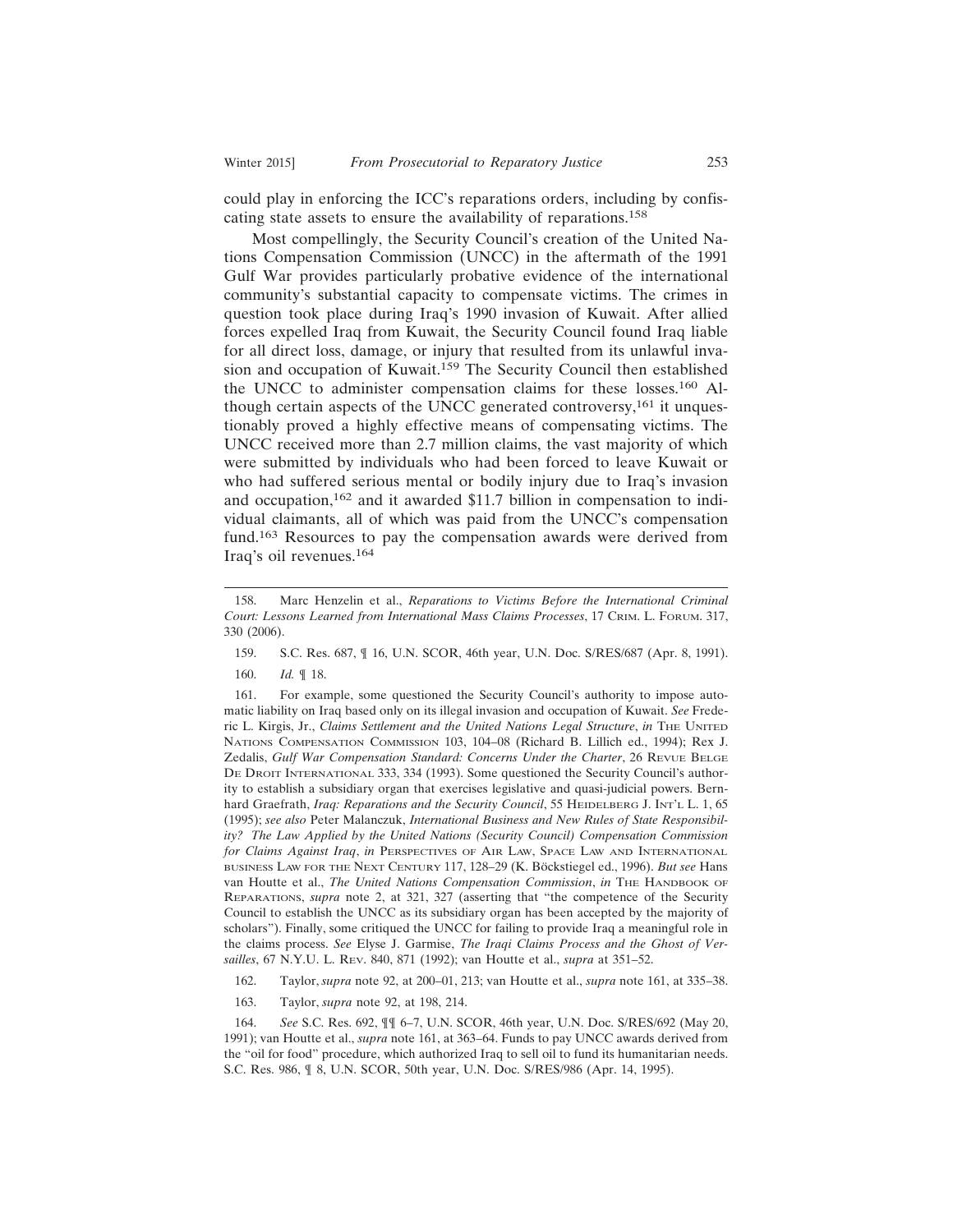The UNCC provides an especially powerful example of the Security Council's capacity to compel the payment of compensation to war victims, but precedents involving individual states show that they can possess a similar capacity. In particular, following an armed conflict, stronger states often have compelled weaker states to participate in claims commissions through which the stronger state's claims for war losses are adjudicated.<sup>165</sup> Those stronger states additionally or alternatively could have pressed for criminal prosecutions, but virtually none ever did.166 Their failure to do so likely stems in part from the fact that most post-war claims commissions were established before the recent emergence of international criminal law and thus at a time when there was less expectation that the authors of mass atrocities would be subject to criminal sanctions. In addition, some of the conflicts that formed the subject matter of these claims commissions probably did not feature the kinds of brutal crimes that are being prosecuted in today's international criminal tribunals. But Iraq's invasion of Kuwait and its repression of Iraqi citizens did. Indeed, at the time the Security Council established the UNCC to compensate the victims of Iraq's criminality, a variety of domestic and international groups—including the United States Senate and the European Community—were lobbying for the creation of an international criminal tribunal to prosecute Iraqi leaders.<sup>167</sup> That those calls went unheeded<sup>168</sup> suggests that the international community, like domestic states, often finds it more politically feasible to pursue reparatory measures than criminal justice measures.

The history of claims commissions, and especially the creation of the UNCC, could be understood to demonstrate the international community's robust capacity to compensate victims of international crimes. At the least, these bodies show that the Security Council and individual states

<sup>165.</sup> Bederman, *supra* note 92, at 3; Garmise, *supra* note 161, at 844. Although many claims commissions were nominally reciprocal, such that they appeared to envision each party compensating the other party for its losses, in most cases, only the weaker party compensated the stronger. Bederman, *supra* note 92, at 3–4.

Of course, after World War I, Allied forces sought both compensation and prosecutions from Germany, Treaty of Peace Between the Allied and Associated Powers and Germany, arts. 227–28, 231–263, June 28, 1919, 2 Bevans 43 [hereinafter Versailles Treaty], but did not get either.

<sup>167.</sup> *See* Persian Gulf War Criminals Prosecution Act, S. 253, 102d Cong. (1991); Richard L. Berke, *Senate Urges War-Crimes Trials*, N.Y. TIMES, Apr. 19, 1991, at A8; *U.N. to Assess Call for Trial of Iraqi Leader*, WASH. POST, Apr. 17, 1991, at A24; *Lawyers Ask Trial of Hussein Before War Crimes Tribunal*, N.Y. TIMES, June 6, 1991, at A9. *See American Bar Association Standing Committee on Law and National Security Standing Committee on Environmental Law, Section of International Law and Practice Report to the House of Delegates: Iraqi War Crimes*, 26 INT'L LAWYER 274 (1992); Henry T. King, Jr. *The Limitations of Sovereignty from Nuremberg to Sarajevo*, 20 CAN.-U.S. L.J. 167, 171 (1994); James S. Robbins, *War Crimes: The Case of Iraq*, 18 FLETCHER FORUM WORLD AFF. 45, 54–56 (1994).

<sup>168.</sup> In his memoire, former President George H.W. Bush identified a series of serious difficulties that would have attended any attempt to remove Saddam Hussein from power while Bush was President. *See* GEORGE H.W. BUSH & BRENT SCOWCROFT, A WORLD TRANSFORMED 489 (1998); *see also* Harry M. Rhea, *The United States and International Criminal Tribunals: An Historical Analysis*, 16 ILSA J. INT'L & COMP. L. 19, 29 (2009).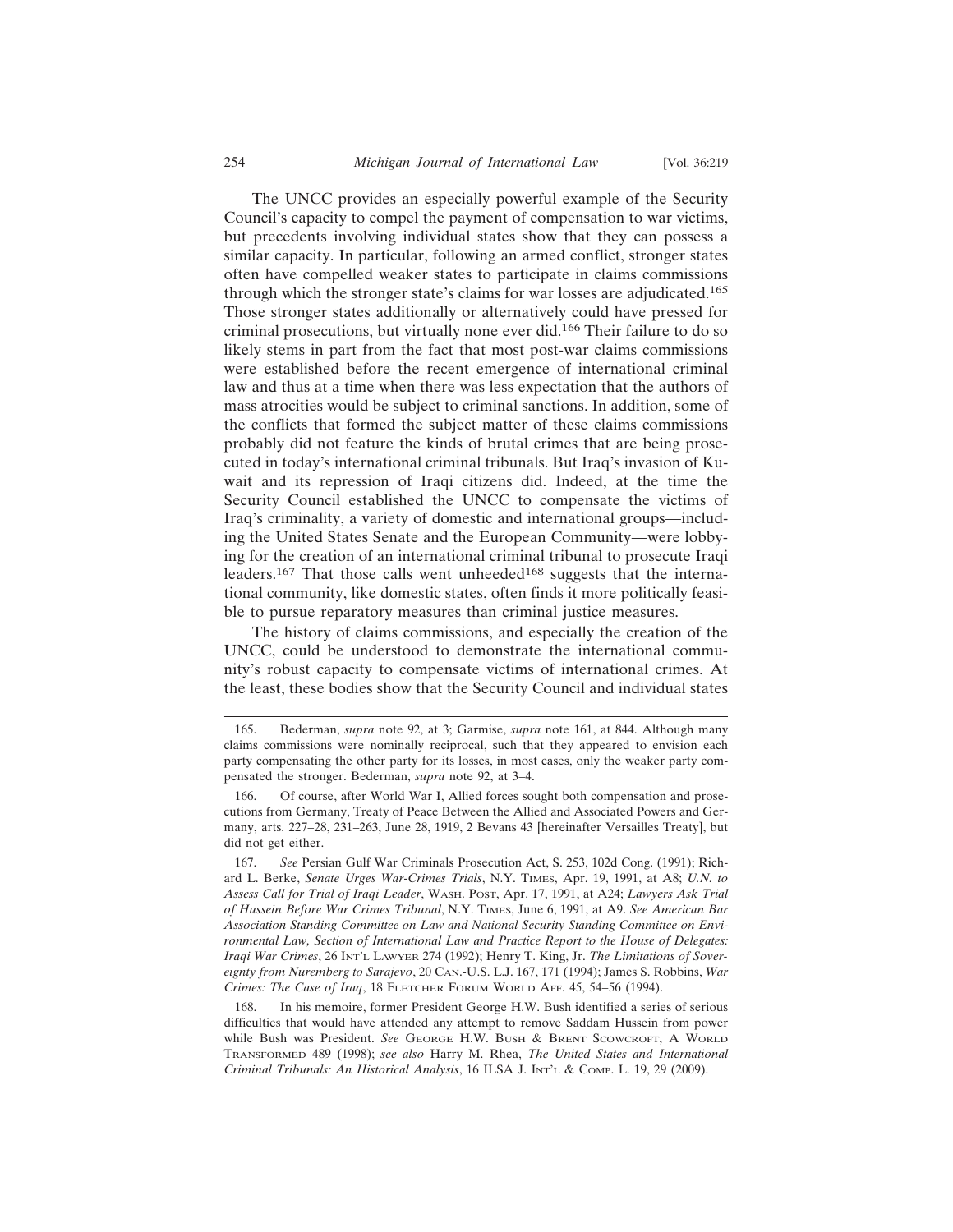sometimes have the means to compel compensation, particularly where the offending state possesses a certain level of material resources. But other factors suggest that this history should not be viewed too optimistically. For one thing, because historical claims commissions typically were one-sided, they generated reparations for only a subset of war victims. More importantly, because most of today's international crimes are committed during non-international armed conflicts, the inter-state victor-vanquished model no longer applies, and the "victors" of today's conflicts have less ability and incentive to compel reparations. Of course, if the Security Council wanted to ensure that victims of non-international armed conflicts were compensated, it could do so, as it did when it created the UNCC, but the creation of the UNCC was itself unprecedented. Not only was it the first and only time that the Security Council established a compensation mechanism for the victims of war, but the Security Council did so only after taking the rare step of authorizing military action against Iraq.169 Thus, the creation of the UNCC followed an overwhelmingly successful military campaign launched to repel a clear act of aggression. It was nearly universally accepted that Iraq had breached fundamental norms of international law, and Iraq itself (reluctantly) accepted liability for its violations.170 Equally significant was the availability of natural resources to fund the UNCC's compensation orders. As U.N. diplomat Jean-Claude Aime put it, claims against Iraq were brought "because Iraq has oil. If Iraq didn't have oil, there would be no claims."171 Thus, although the Security Council probably has the power to obtain a great deal of compliance with compensation orders, its past inaction in this realm gives us reason to fear that it would prove unwilling to use that power, just as it has been unwilling to assist in the capture of international criminal indictees.

Individual states could assist in enforcing of reparations orders, but here again we should not expect too much. On the one hand, individual states and the international community increasingly cooperate to seek the return of stolen assets. The United Nations Convention Against Corruption (UNCAC), for instance, came into force in 2005, and it delineates mechanisms for the tracing, freezing, seizing, forfeiture, and return of stolen assets.172 To this same end, in 2007, the World Bank and the United Nations Office on Drugs and Crime launched the Stolen Assets Recovery Initiative (StAR), which is intended "to help developing countries recover assets stolen by corrupt leaders."173 StAR has assisted in efforts to recover

<sup>169.</sup> *See* S.C. Res. 678, ¶ 2, U.N. Doc. S/RES/678 (Nov. 29, 1990).

<sup>170.</sup> *See* van Houtte et al., *supra* note 161, at 325, 325 n.13.

<sup>171.</sup> Neil King Jr., *Battle Plan: Firms World-Wide Seek Billions to Cover Their Gulf War Losses – A U.N. Panel Is Inundated By Voluminous Claims; Some Just Make No Sense – Can the Iraqis Pay the Bill?*, WALL ST. J., Aug. 18, 1997, at A1.

<sup>172.</sup> G.A. Res. 58/4, arts. 51–59, U.N. Doc. A/RES/58/4 (Oct. 31, 2003).

<sup>173.</sup> *World Bank and UNODC to Pursue Stolen Asset Recovery*, UNODC (Sept. 17, 2007), http://www.unodc.org/unodc/en/frontpage/world-bank-and-unodc-to-pursue-stolen-asset-recovery.html.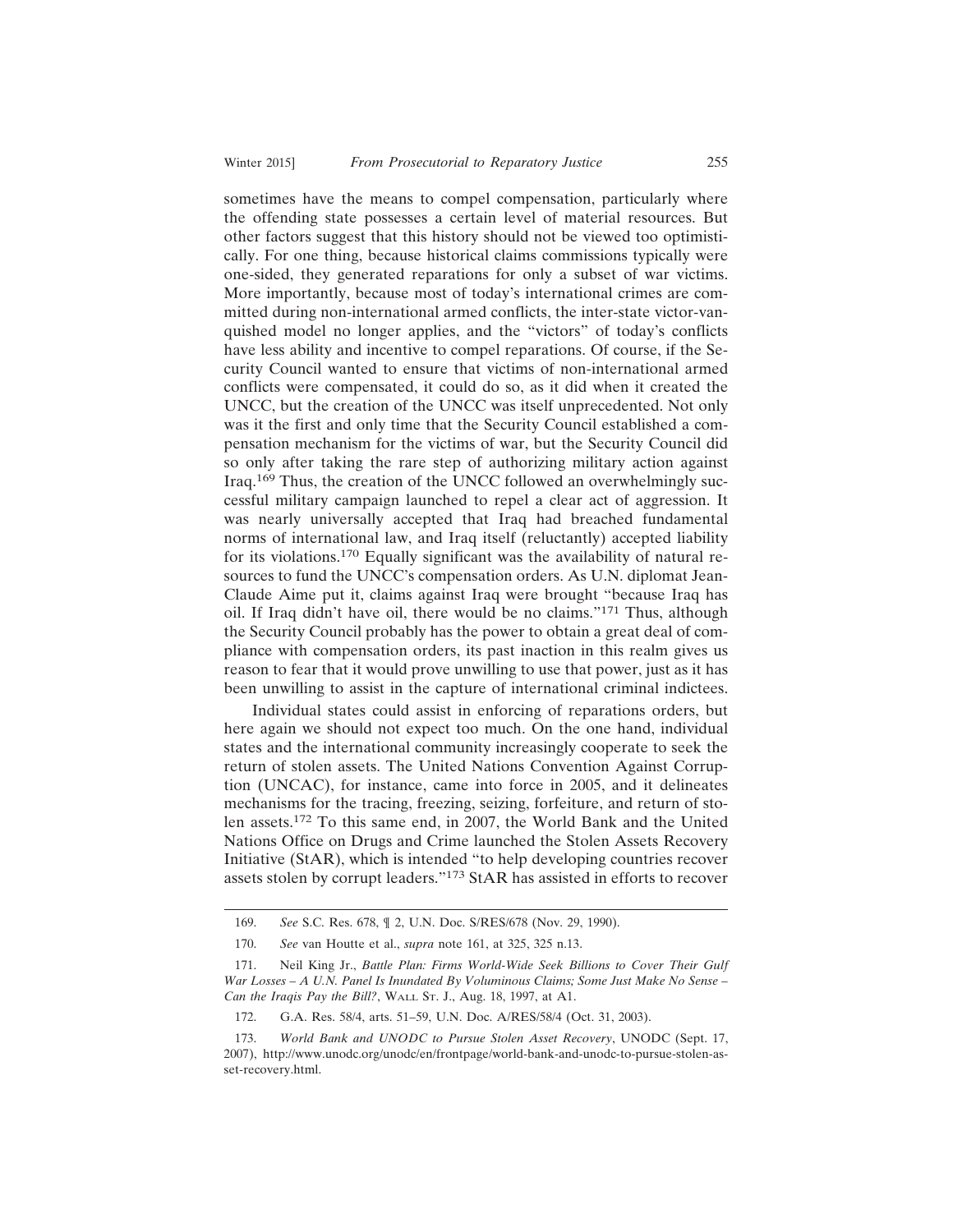funds stolen from Haiti, Mexico, and Trinidad and Tobago.174 These initiatives show that the international community is aware of the grave damage wrought by corrupt leaders $175$  and is increasingly committed to finding their stolen resources and returning them to their rightful owners. That increased commitment notwithstanding, obstacles remain. The StAR Initiative frankly acknowledges that "[o]nce stolen funds, whether public or private, have been transferred abroad, they are extremely difficult to recover."176 The difficulty stems in part from the fact that many states do not have non-conviction based asset forfeiture laws, so stolen assets can be returned only if the leader who stole them is criminally convicted of their theft.177 Thus, when offenders have died, have fled the jurisdiction, or otherwise have *de facto* or *de jure* immunity from prosecution, then no asset recovery can take place. In addition, developing nations seeking the return of stolen assets frequently possess only meager financial resources along with limited legal, investigative, and judicial capacity,<sup>178</sup> and these limitations likewise impede their ability to recover their assets.

Efforts to obtain compensation from individuals who commit international crimes have confronted similar obstacles. In the United States, the Alien Tort Claims Act and the Torture Victims Protection Act allow victims of large-scale human rights abuses to obtain civil judgments against individual offenders.179 Many have, but virtually none of the prevailing plaintiffs have been able to enforce their judgments.180 Certainly, if defendants have assets in the United States, then collection is relatively straightforward,<sup>181</sup> but defendants typically remove their assets from the United States while litigation is pending,182 and attempts even to find these assets in foreign jurisdictions (let alone to enforce judgments against them) face tremendous challenges.<sup>183</sup> Obtaining and enforcing compensatory judgments against states proves even more difficult, as states are typi-

- 177. *Id.* at 13.
- 178. *Id.* at 1.

179. Unfortunately for victims, the Supreme Court recently curtailed the reach of the Alien Tort Claims Act. *See* Kiobel v. Royal Dutch Petroleum Co., 133 U.S. 1659 (2013).

180. SHELTON, *supra* note 88, at 171–72.

181. For instance, plaintiffs in an Alien Tort Claims Act suit against Carl Dorélien collected nearly \$600,000 out of state lottery proceeds that Dorélien had won. Jean v. Dorélien, *Haiti: The High Command and the Raboteau Massacre*, CTR. FOR JUSTICE & ACCOUNTABIL-ITY, http://www.cja.org/article.php?list=type&type=78 (last visited Sept. 28, 2014).

183. STEPHENS ET AL., *supra* note 95, at 536–37.

<sup>174.</sup> *See* Mark V. Vlasic & Gregory Cooper, *Fast Cash: Recovering Assets from Corrupt Leaders*, AM. Q., Fall 2010, at 48.

<sup>175.</sup> The World Bank estimates that approximately \$20 to \$40 billion is stolen from developing and transitional countries every year. Mark V. Vlasic, Op-Ed., *Justice for Haiti, Via the Swiss*, N.Y. TIMES, Oct. 3, 2010.

<sup>176.</sup> THEODORE S. GREENBERG ET AL., STOLEN ASSET RECOVERY (STAR) INITIATIVE, STOLEN ASSET RECOVERY: A GOOD PRACTICES GUIDE FOR NON-CONVICTION BASED AS-SET FORFEITURE 1 (2009).

<sup>182.</sup> SHELTON, *supra* note 88, at 172.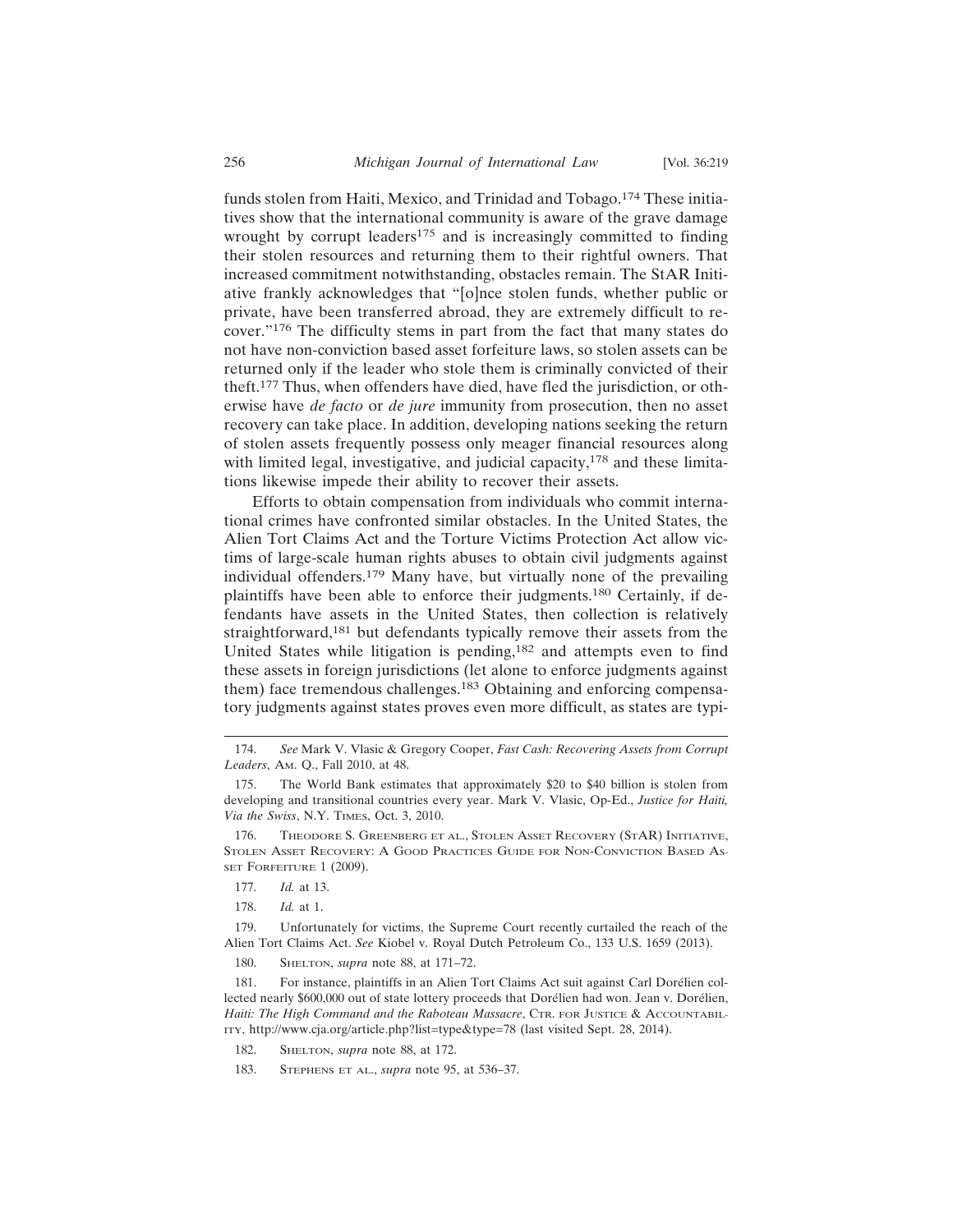cally immune from suit in foreign jurisdictions,184 and even where they are not, their property is typically immune from process.<sup>185</sup>

The foregoing analysis suggests that an international reparations body would confront serious obstacles in enforcing its awards against non-compliant states or individuals. It is true that the Security Council possesses some enforcement powers, and it is likely that the Council would be more inclined to use those powers to enforce reparations orders than criminal indictments. But the fact remains that the Security Council is frequently paralyzed by a permanent member's veto, so we can expect frequent Security Council inaction. Other states could help with enforcement, but in most cases they will have neither the motivation nor the ability to be of great practical assistance. These caveats notwithstanding, I nonetheless believe that an international reparations body would have greater enforcement success than an international criminal body, primarily by virtue of the greater likelihood of voluntary compliance with reparations awards.

#### B. *Finding Accurate Facts*

My research on fact-finding at international criminal tribunals has shown the tremendous difficulties involved in establishing the criminal liability of individuals to a beyond-a-reasonable-doubt standard, as that standard has been traditionally defined. Defendants are convicted despite these difficulties, but I have questioned both the bases for these convictions and the standard of proof actually applied by the tribunals. A body adjudicating civil reparations claims will almost certainly be a more effective fact-finder, but how much more effective depends on the tasks it is required to perform. Some reparations bodies, for instance, are asked only to ascertain the claimants' entitlement to reparations and the appropriate quantity of those reparations,<sup>186</sup> whereas others also are charged with determining a state's or an individual's liability for the acts necessitating reparations.

<sup>184.</sup> *See id.* at 89.

<sup>185.</sup> *Id.* at 97; *see also* Andrea K. Bjorklund, *Arbitration and National Courts: Conflict and Cooperation: Sovereign Immunity as a Barrier to the Enforcement of Investor-State Arbitral Awards: The Re-Politicization of International Investment Disputes*, 21 AM. REV. INT'L ARB. 211, 211–12 (2010); Giuliana Cane, *The Enforcement of ICSID Awards: Revolutionary or Ineffective?*, 15 AM. REV. INT'L ARB. 439, 452 (2004) (discussing the difficulty of satisfying ICSID awards due to states' immunity from execution); Susan Choi, *Judicial Enforcement of Arbitration Awards Under ICSID and New York Conventions*, 28 N.Y.U. J. INT'L L. & POL. 175, 180–81 (1995–1996) (same).

<sup>186.</sup> Rajesh Singh, *Raising the Stakes: Evidentiary Issues in Individual Claims Before the United Nations Compensation Commission*, *in* REDRESSING INJUSTICES THROUGH MASS CLAIMS PROCESSES 61, 64 (Perm. Ct. Arb. ed., 2006) (observing that the UNCC's fairly limited task was to decide "whether, given the over-arching state responsibility of Iraq that had been pre-determined by the Security Council, claimants had, in fact suffered any direct loss and, if so, the financial extent of that loss").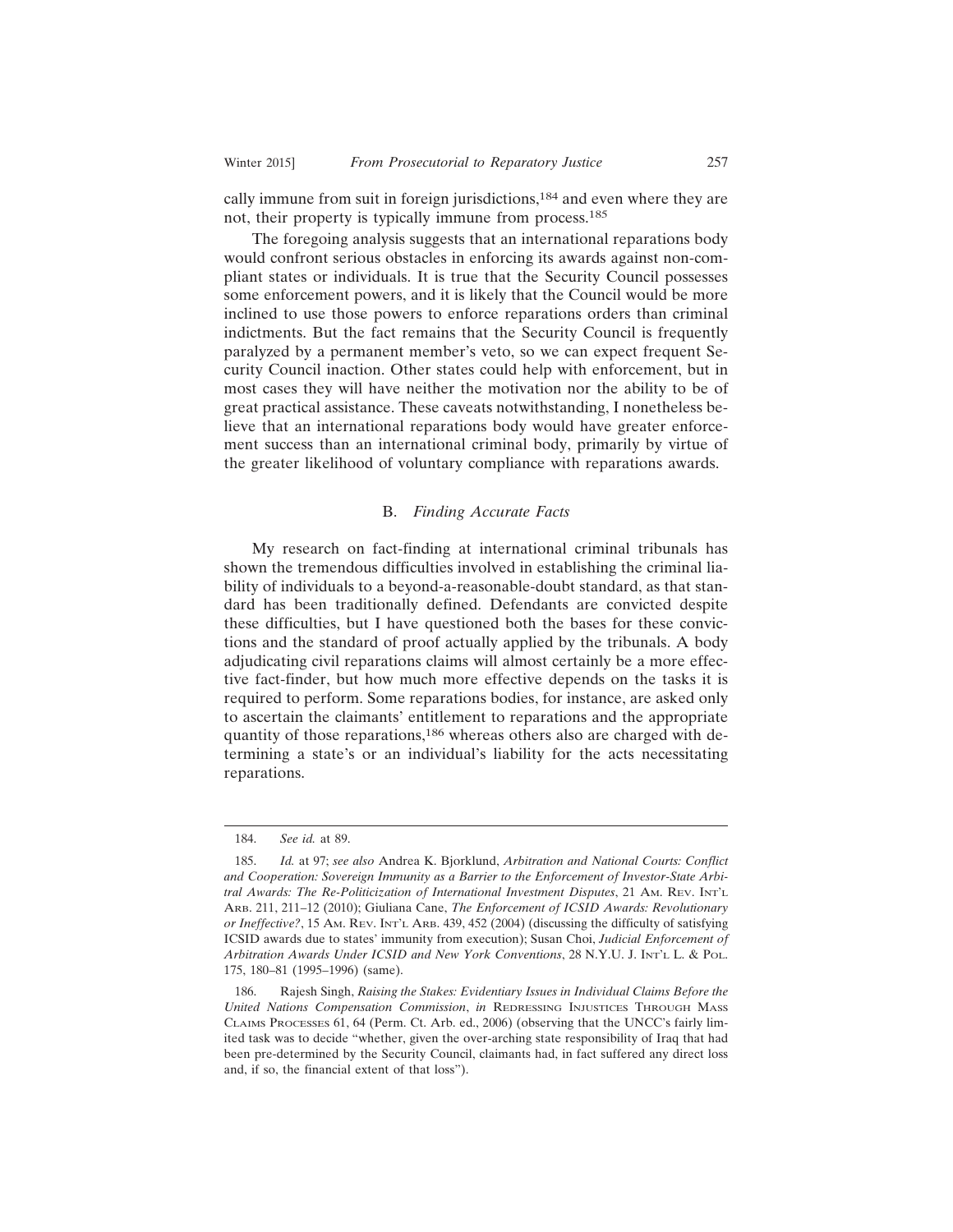The fact-finding required of bodies that have no jurisdiction to consider questions of liability is fairly straightforward,187 for these bodies must determine only whether a claimant is entitled to reparations and what is the appropriate amount of reparations. To be sure, these questions can be hard to answer, as claimants often find it difficult to gather evidence in the chaos that follows international crimes.<sup>188</sup> To meet these challenges, some claims commissions have applied an even "less stringent standard of proof" than that which typically prevails in civil litigation.<sup>189</sup> Others, additionally or alternatively, have redistributed burdens of proof by requiring respondents to assist in evidence gathering and authorizing tribunal staff and arbitrators to engage in independent research in order to substantiate claims.190 Finally, to simplify the valuation of injuries, a few commissions have used mass claims processing techniques by which certain fixed amounts are paid for certain types of injuries.191 In summary, it has been common for reparations bodies that adjudicate claimant eligibility and losses to reasonably adapt their fact-finding processes to meet the challenges confronting claimants, and future, similar bodies can easily do the same.<sup>192</sup>

191. *Id.* at 161. For a discussion of the UNCC's use of mass-claims processing techniques, *see* van Houtte et al., *supra* note 161, at 341–59; Veijo Heiskanen, *Virtue Out of Necessity: International Mass Claims and New Uses of Information Technology*, *in* RE-DRESSING INJUSTICES THROUGH MASS CLAIMS PROCESSES, *supra* note 186, at 25.

192. Rep. of U.N. Compensation Commission, Governing Council, Report and Recommendations Made by the Panel of Commissioners Concerning the First Installment of Individual Claims for Damages up to \$100,000 (Category "C" Claims), at 26, 46th Sess., U.N.

<sup>187.</sup> Domestic reparations schemes fall into this category, for they are only established after the state in question acknowledges its liability. Similarly, in the international context, the Security Council found Iraq to be liable for all direct losses resulting from its unlawful invasion and occupation of Kuwait, so the UNCC did not have to pass on Iraq's liability. S.C. Res. 687, *supra* note 159, ¶ 16. Finally, some states are adjudged liable to pay war reparations by virtue of their launching an aggressive war. *See* Zedalis, *supra* note 161, at 334.

<sup>188.</sup> John J. Chung, *The United Nations Compensation Commission and the Balancing of Rights between Individual Claimants and the Government of Iraq*, 10 U.C.L.A. J. INT'L L. & FOR. AFF. 141, 153–56 (2005).

<sup>189.</sup> Howard M. Holtzmann, *Mass Claims*, *in* MAX PLANCK ENCYCLOPEDIA OF PUBLIC INTERNATIONAL LAW,  $\parallel$  16 (Rüdiger Wolfrum ed., 2008); Heike Niebergall, *Overcoming Evidentiary Weaknesses in Reparation Claims Programmes*, *in* REPARATIONS FOR VICTIMS OF GENOCIDE, WAR CRIMES AND CRIMES AGAINST HUMANITY: SYSTEMS IN PLACE AND SYS-TEMS IN THE MAKING, *supra* note 6, at 155; Jacomijn J. van Haersolte-van Hof, *Innovations to Speed Mass Claims: New Standards of Proof*, *in* REDRESSING INJUSTICES THROUGH MASS CLAIMS PROCESSES, *supra* note 186, at 13. Rep. of U.N. Compensation Commission, Governing Council, *Report and Recommendations Made by the Panel of Commissioners Concerning Individual Claims for Serious Personal Injury or Death (Category B Claims)*, at 34, U.N. Doc. S/AC.26/1994/1 (May 26, 1994) (citing DURWARD D. SANDIFER, EVIDENCE BEFORE INTERNATIONAL TRIBUNALS 22 (Rev. ed. 1975)); Eritrea's Damages Claims, Eritrea-Ethiopia Claims Comm'n, 37 (Perm. Ct. Arb. 2009) (rejecting a heightened standard for damages because it would "often—perhaps almost always—preclude any recovery" and instead deciding to make the "best estimates possible on the basis of available evidence . . . even if the process involves estimation, or even guesswork, within the range of possibilities indicated by the evidence").

<sup>190.</sup> Niebergall, *supra* note 189, at 151–55.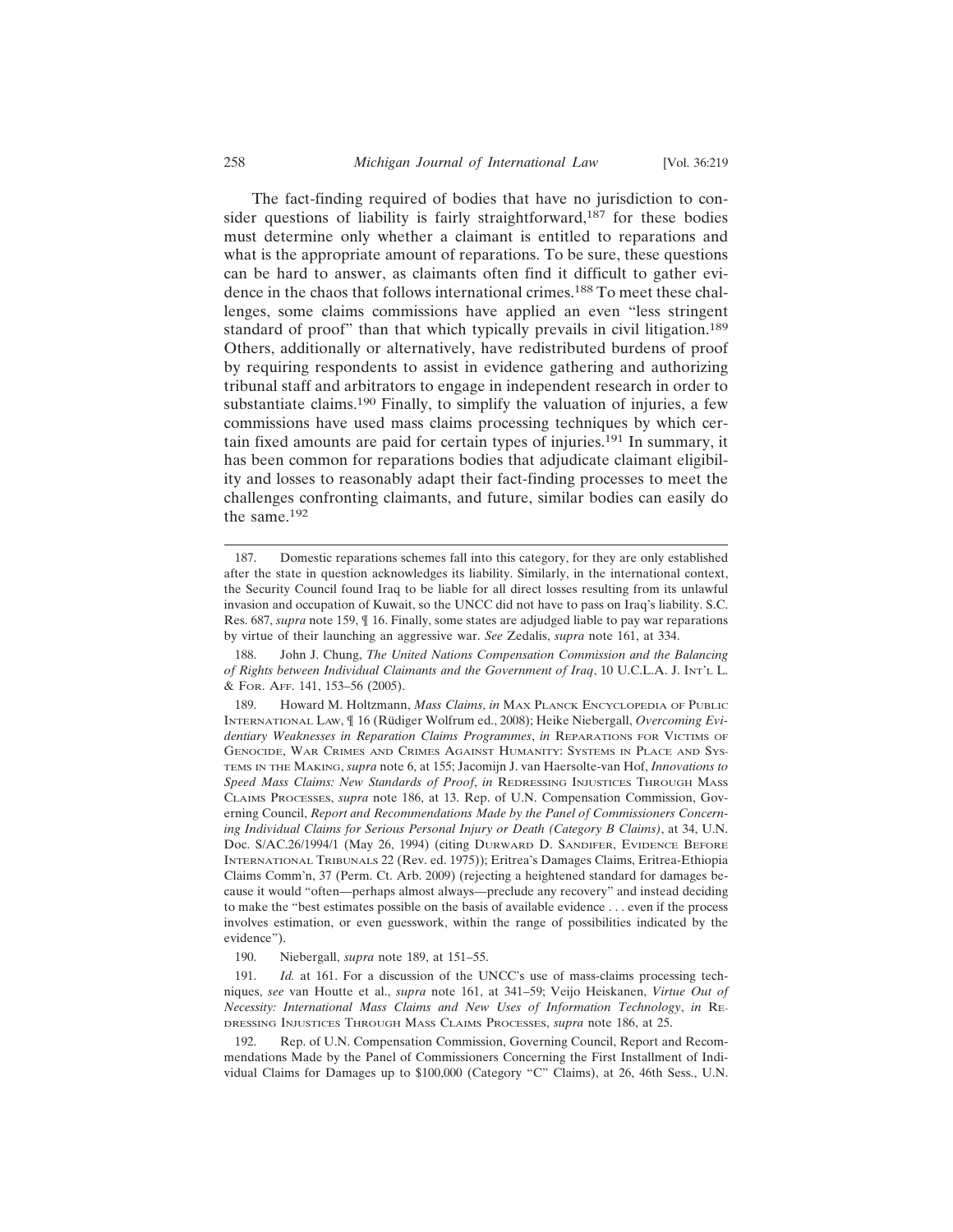If a reparations body also must determine a respondent's liability for the crimes in question, then its fact-finding task becomes more challenging, but it is nonetheless apt to carry out that task more effectively than the international criminal tribunals can, particularly if it is adjudicating state responsibility and not individual responsibility. This is because establishing group liability is easier than establishing individual liability. When a claimant seeks financial compensation from a state for an international crime, the claimant need only prove that some organ of the state committed the acts in question. Thus, when the ICJ was considering the DRC's claim that Uganda had "perpetrated wide-scale massacres" of DRC civilians,193 it was sufficient for the ICJ to conclude that "massive human rights violations and grave breaches of international humanitarian law were committed by [the Ugandan military] on the territory of the DRC."194 The court did not need "to make findings of fact with regard to each individual incident alleged" by the DRC,<sup>195</sup> and it certainly did not need to establish which individuals were responsible for any given set of atrocities. Indeed, the broader conclusion–that the Ugandan military perpetrated grave humanitarian law violations–could be established merely by reviewing a series of U.N. reports documenting the atrocities. Similarly, when the IACtHR concludes that a state is responsible for the disappearance of a given individual, it need only find that the individual was abducted by state agents or even that the individual disappeared in the context of a widespread pattern of disappearances perpetrated by state agents.196 Indeed, the IACtHR specifically noted that unlike in a criminal case, the IACtHR need not

determine the perpetrators' culpability or intentionality in order to establish that the rights enshrined in the Convention have been violated, nor is it essential to identify individually the agents to whom the acts of violation are attributed. The sole requirement is

- 193. DRC v. Uganda, 2005 I.C.J. 168, at 232, ¶ 183.
- 194. *Id.* at 239, ¶ 207.

195. *Id.* at 239, ¶ 205. Similarly, the EECC did "not see its task" as determining liability "for each individual incident of illegality suggested by the evidence. Rather, it [wa]s to determine liability for serious violations . . . which are usually illegal acts or omissions that were frequent or pervasive and consequently affected significant numbers of victims." Prisoners of War, Eritrea's Claim, Eritrea-Ethiopia Claims Comm'n, 17, ¶ 56 (Perm. Ct. Arb. 2003).

Doc. S/AC.26/1994/3 (Dec. 21, 1994) (taking into account "the general emergency conditions prevailing in Kuwait and Iraq under which many thousands of individuals were forced to flee or hide or were held captive, without safely securing their possessions or retaining documents that later could be used to substantiate their losses"). *See also* Rep. of U.N. Compensation Commission, Governing Council, Report and Recommendations Made by the Panel of Commissioners Concerning Individual Claims for Serious Personal Injury or Death (Category "B" Claims), at 33–34, 46th Sess., U.N. Doc. S/AC.26/1994/1 (May 26, 1994); Rep. of U.N. Compensation Commission, Governing Council, Report and Recommendations Made by the Panel of Commissioners Concerning Part I of the First Installment of Individual Claims for Damages Above \$100,000 (Category "D" Claims), at 21, 50th Sess., U.N. Doc. S/AC.26/1998/ 1 (Feb. 3, 1998).

<sup>196.</sup> *See* Velásquez-Rodríguez, Inter-Am. Ct. H.R. (ser. C) No. 4.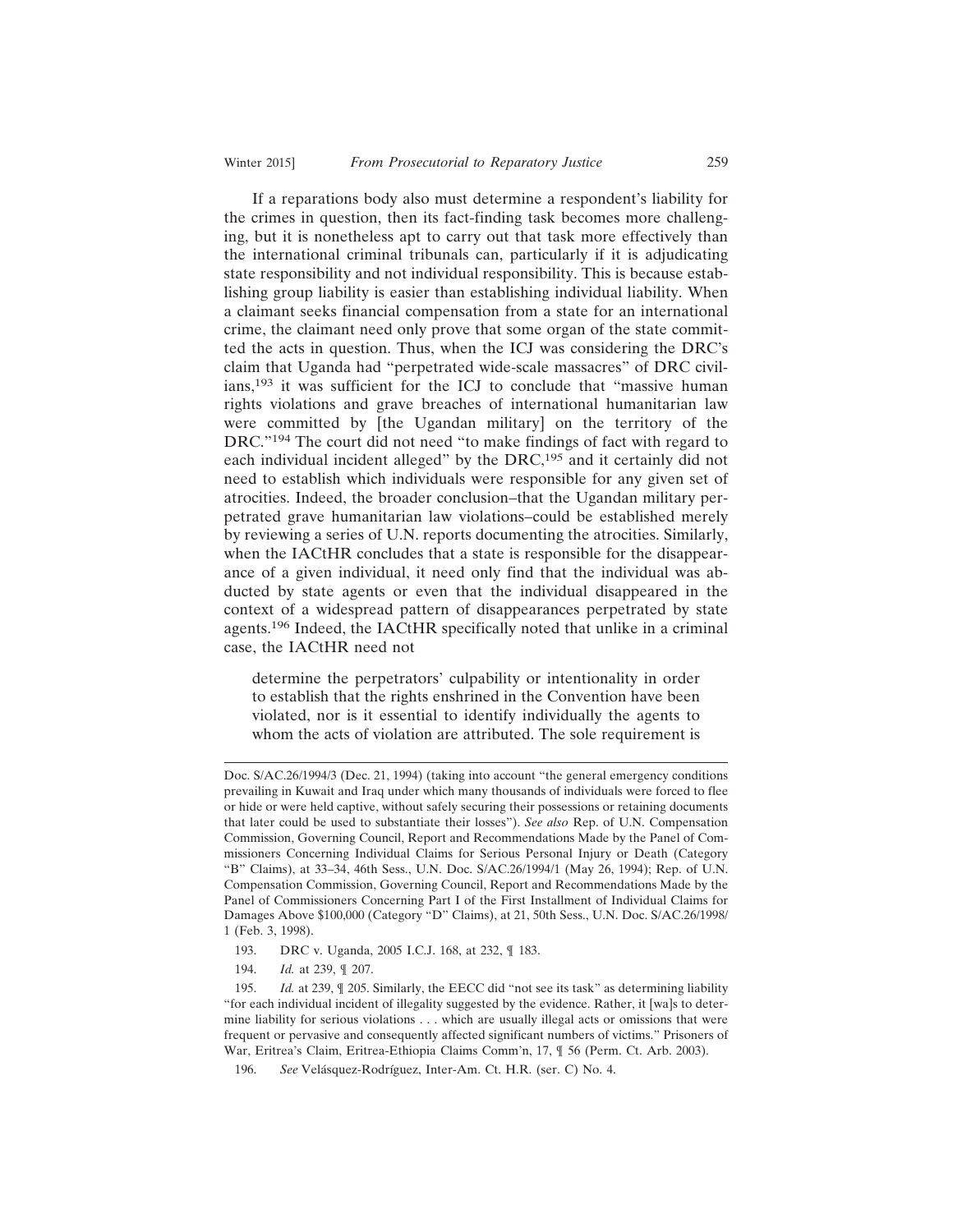to demonstrate that the State authorities supported or tolerated infringement of the rights recognized in the Convention.<sup>197</sup>

Establishing state responsibility, then, is far easier than establishing individual criminal responsibility, even if the only basis for that liability is witness testimony because witnesses are better able to accurately identify a group of individuals as state soldiers or police agents—based on their uniforms, weapons, and other circumstances—than to identify a particular soldier or police agent.

Even a reparations body charged with adjudicating both state and individual liability will sport a fact-finding advantage over the international criminal tribunals because it will adjudicate civil claims and consequently can employ a lower standard of proof and more relaxed evidentiary rules than those in use at the criminal tribunals. Admittedly, bodies adjudicating civil claims involving large-scale violence have employed more stringent standards of proof than preponderance-of-the-evidence, but none are as stringent as the beyond-a-reasonable-doubt standard in use at the international criminal tribunals.198 The Eritrea-Ethiopia Claims Commission, for instance, required facts to be proved by clear and convincing evidence,<sup>199</sup> and the IACtHR, similarly, requires claimants to submit evidence "capable of establishing the truth of allegations in a convincing manner."200 The ICJ decides many different kinds of claims, and it applies a higher standard when the claims involve "charges of exceptional gravity." In particular, such claims must be proved by "evidence that is fully conclusive."<sup>201</sup> The ECtHR goes so far as to ostensibly apply a beyond-a-reasonabledoubt standard in some cases,<sup>202</sup> but the standard has been resisted by

199. Prisoners of War, Eritrea's Claim, Eritrea-Ethiopia Claims Comm'n, 17, ¶¶ 45–46 (Perm. Ct. Arb. 2003).

201. Genocide Judgment, 2007 I.C.J. 1, ¶ 209.

202. *See* Gobind Singh Sethi, *The European Court of Human Rights' Jurisprudence on Issues of Forced Disappearances*, 8 HUM. RTS. BRIEF 29 (2001) (asserting that the ECtHR effectively applies a lower standard of proof in cases alleging right-to-life violations), *available at* http://digitalcommons.wcl.american.edu/cgi/viewcontent.cgi?article=1507&context=hr brief.

<sup>197.</sup> Paniagua Morales et al. Case, Judgment of May 8, 1998, Inter-Am. Ct. H.R. (ser. C) No. 37, ¶ 91 (1998).

<sup>198.</sup> ICTR Rules of Procedure & Evidence, Rule 87; ICTY Rules of Procedure & Evidence, Rule 87; Rome Statute, *supra* note 1, at art. 66. The Special Panels' procedural rules failed to specify a standard of proof, but the Panels applied a beyond-a-reasonable-doubtstandard. *See, e.g.*, Prosecutor v. Julio Fernandez, UN-ETTA, Case No. 2/2000, Judgment at 9 (Feb. 27, 2001).

<sup>200.</sup> Velásquez-Rodríguez, Inter-Am. Ct. H.R. (ser. C) No. 4, ¶ 129. See also Lutz Oette, *Bringing Justice to Victims? Responses of Regional and International Human Rights Courts and Treaty Bodies to Mass Violations*, *in* REPARATIONS FOR VICTIMS OF GENOCIDE, WAR CRIMES AND CRIMES AGAINST HUMANITY: SYSTEMS IN PLACE AND SYSTEMS IN THE MAKING, *supra* note 6, at 217, 229 (noting that the Inter-American Court of Human Rights has "adopted a more flexible standard of proof that takes the nature of the violations into account").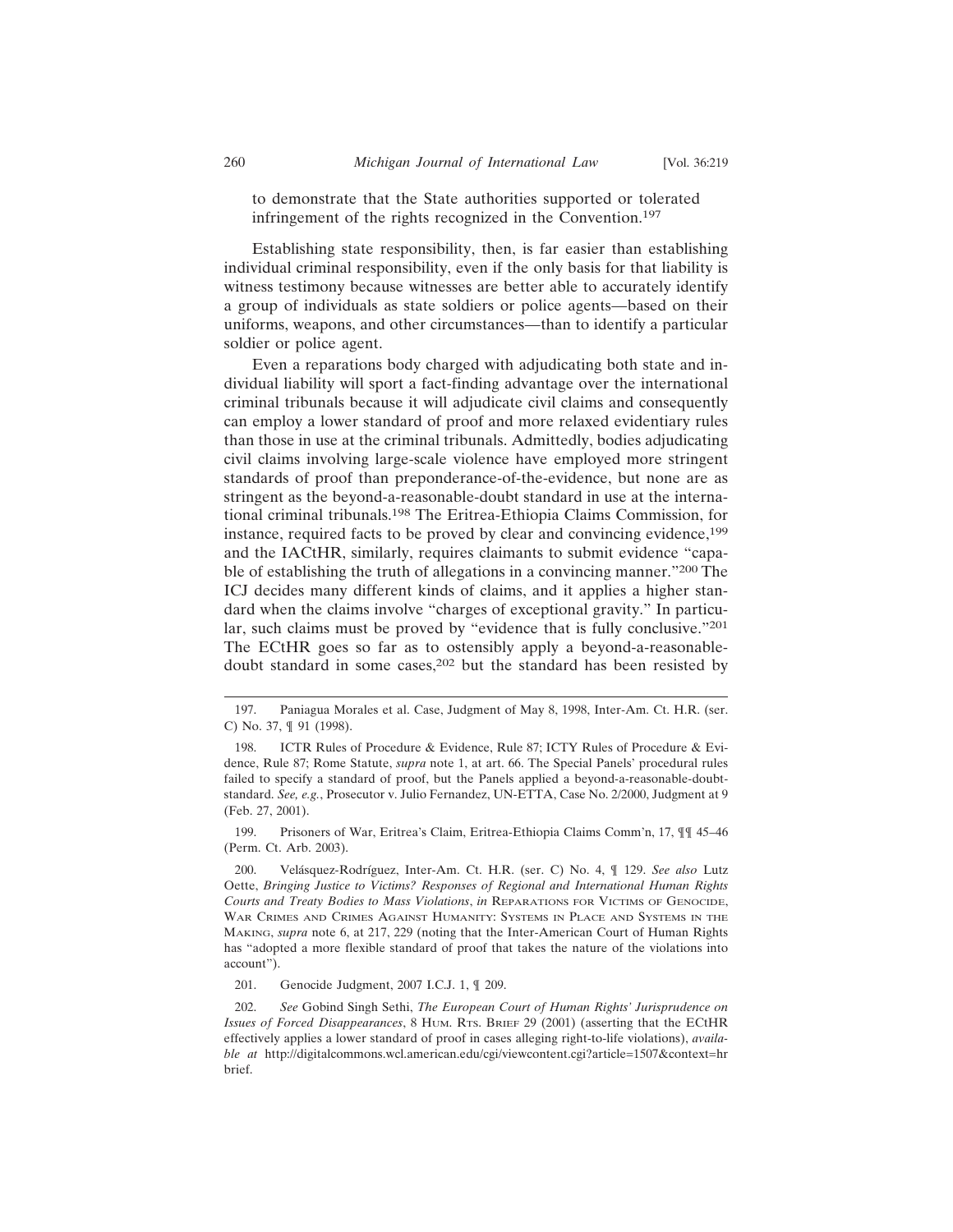numerous members of the court<sup>203</sup> and criticized by scholars.<sup>204</sup> More importantly, some suggest that the ECtHR's standard cannot "be equated to the standard applied in criminal proceedings in the common law system."205 Finally, regardless of the applicable standard of proof, all of these civil bodies utilize more relaxed evidentiary rules than those governing evidence at the criminal tribunals, and they consequently allow claimants to prove their claims primarily through the use of documentary evidence.206

Given the above precedents, an international reparations body would almost certainly utilize a lower standard of proof and less rigorous evidentiary rules than those the international criminal tribunals employ. That fact, in itself, is not indicative of the compensation body's likely success in fact-finding, for a standard of proof serves to allocate errors, not ameliorate them. That is, adopting a high standard of proof does not reduce the number of erroneous decisions that a fact-finder will make<sup>207</sup> but rather allocates the errors in favor of the defendant by making it more likely that errors will result in acquittals rather than convictions.208 With that fact in mind, we can see that the international criminal tribunals confront difficulties not because they are incompetent at fact-finding but because they must employ a standard of proof that ill-fits the evidence they receive. Specifically, the evidence submitted to prove a defendant's culpability for an international crime is frequently so vague, inconsistent, and contradictory that it cannot support a factual finding beyond a reasonable doubt, as that standard has traditionally been defined. In theory, that fact poses no problem for an international criminal tribunal for it can simply deter-

205. LEACH ET AL., *supra* note 204, at 16; Jochen A. Frowein, *Fact-Finding by the European Commission of Human Rights*, *in* FACT-FINDING BEFORE INTERNATIONAL TRIBUNALS 237, 248 (Richard Bonnot Lillich ed., 1992).

206. Christine Van den Wyngaert, *International Criminal Courts as Fact (and Truth) Finders in Post-Conflict Societies: Can Disparities with Ordinary Criminal Courts Be Avoided?*, 100 ASIL PROCEEDINGS 63, 66 (2006).

207. Indeed, as Erik Lillquist has pointed out, raising the standard of proof can *increase* the overall number of errors depending on the ratio of guilty to innocent defendants in the pool of defendants to be prosecuted. *See* Erik Lillquist, *Recasting Reasonable Doubt: Decision Theory and the Virtues of Variability*, 36 U.C. DAVIS L. REV. 85, 102 (2002).

208. COMBS, *supra* note 47, at 345–46.

<sup>203.</sup> *See* Labita v. Italy, App. No. 26772/95, Eur. Ct. H.R., ¶ 1 of dissent (Apr. 6, 2000) (Judges P. Ridruejo, Bonello, Makarczyk, Tulkens, Stránická, Butkevych, Casadevall & Zupancic, dissenting) Veznedaroglu v. Turkey, App. No. 32357/96, Eur. Ct. H.R., ¶¶ 1-19 (Apr. 11, 2000) (Bonello, J., dissenting in part).

<sup>204.</sup> *See* PHILIP LEACH ET AL., INTERNATIONAL HUMAN RIGHTS AND FACT-FINDING: AN ANALYSIS OF THE FACT-FINDING MISSIONS CONDUCTED BY THE EUROPEAN COMMISSION AND COURT OF HUMAN RIGHTS 16 (2009), *available at* http://www.academia.edu/1315823/ INTERNATIONAL\_HUMAN\_RIGHTS\_and\_FACT-FINDING; Sethi, *supra* note 202, at 30; THOMAS BUERGENTHAL & DINAH SHELTON, PROTECTING HUMAN RIGHTS IN THE AMERICAS: SELECTED PROBLEMS 223 (4th ed. 1995); Loukis Loucaides, *Standards of Proof in Proceedings under the European Convention on Human Rights, in* PRESENCE DU DROIT PUB-LIC ET DES DROITS DE L'HOMME: MÉLANGES OFFERTS À JACQUES VÉLU, 1431, 1431-1443 (Bruylant ed., 1992).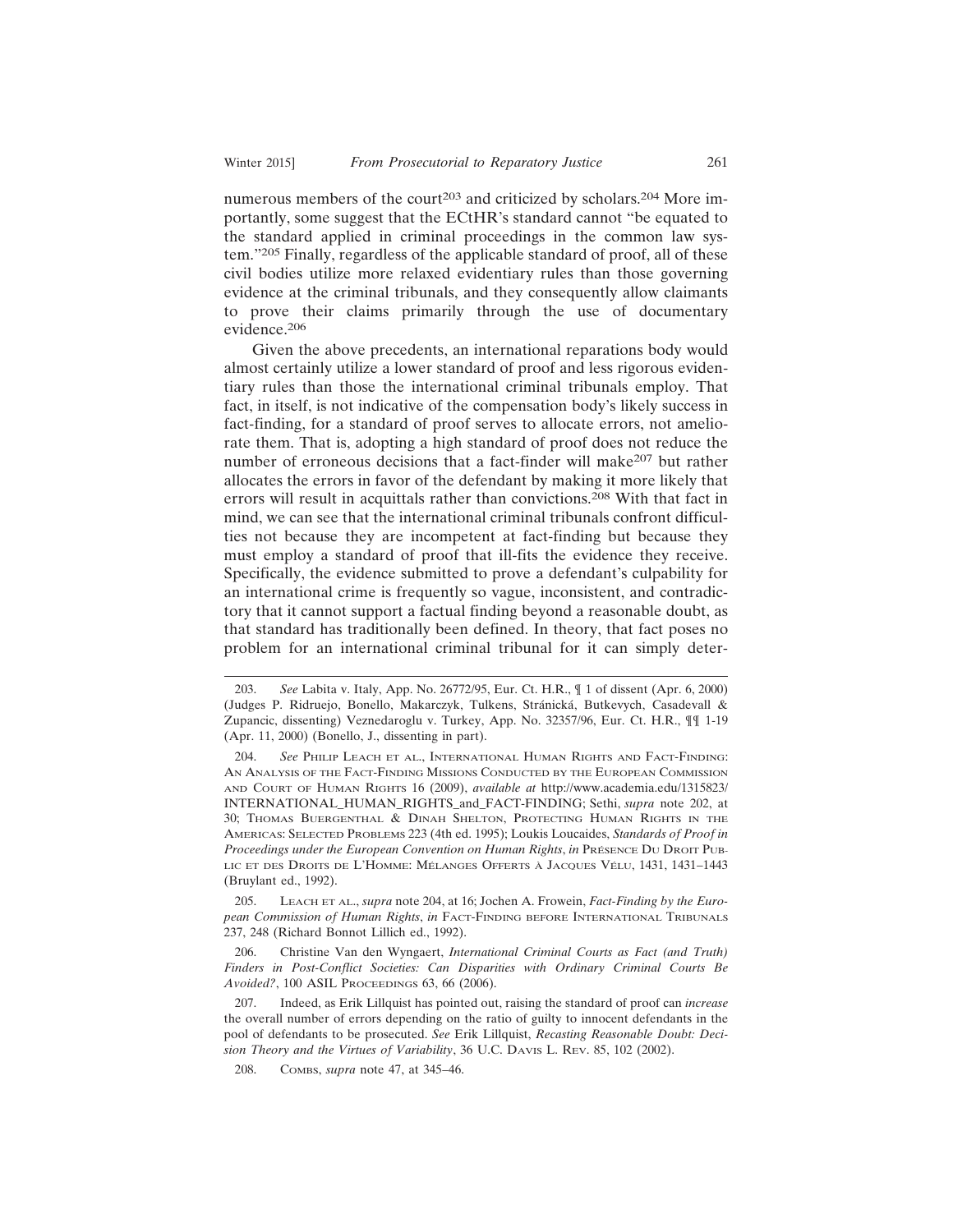mine—repeatedly—that the prosecution has not met its burden of proof. Acquitting a large proportion of international criminal defendants gives rise to other difficulties, however, and perhaps partially as a consequence, the international criminal tribunals have chosen not to do so. Instead, I have contended, the tribunals have engaged in a very different form of fact-finding than that which they publicly acknowledge.209 By contrast, an international reparations body that applies a lower standard of proof will have less need to manipulate its fact-finding processes because the evidence it receives will be more likely to meet the lower standard it adopts.

Finally, an international reparations body would not be required to employ many of the procedural rules that protect defendants' due process rights but that undermine accurate fact-finding. As just one example, the ICJ and human rights courts routinely draw adverse inferences against a state that fails produce evidence or otherwise does not respond to allegations. For instance, in finding against Honduras in the landmark *Velásquez-Rodrígues* case, the IACtHR observed that "[t]he manner in which the Government conducted its defense would have sufficed to prove many of the Commission's allegations by virtue of the principle that the silence of the accused or elusive or ambiguous answers on its part may be interpreted as an acknowledgment of the truth of the allegations, so long as the contrary is not indicated by the record or is not compelled as a matter of law."210 Such a principle would be an anathema to the international criminal tribunals, which guarantee the defendants' right not to testify against themselves.211 Although that guarantee is clearly appropriate in an international criminal tribunal, it equally clearly impairs the judges' ability to find accurate facts.<sup>212</sup>

# III. THE NORMATIVE CASE FOR SHIFTING FOCUS FROM THE PROSECUTORIAL TO THE REPARATORY

The foregoing Parts answered affirmatively the question: would the international community have more success in efforts to compensate victims than it is currently having in its efforts to prosecute offenders? This answer is important because—so far as I know—the question has never been either asked or answered. But the answer does not tell us whether the international community's relative success in compensatory efforts justifies shifting focus from the prosecutorial to the reparatory. Indeed, as noted above, this Article assumes for the sake of argument that prioritizing prosecutions is normatively appropriate as an abstract matter. That is, this Article assumes that if we had our choice, we would prosecute those

<sup>209.</sup> *Id.* at 224–72

<sup>210.</sup> Velásquez-Rodríguez, Inter-Am. Ct. H.R. (ser. C) No. 4,  $\P$  138.

<sup>211.</sup> ICTY Statute, *supra* note 116, at art. 21(4)(g); ICTR Statute, *supra* note 116, at art. 20(4)(g); Rome Statute, *supra* note 1, at art. 67(1)(g); Statute of the Special Court for Sierra Leone, art. 17(4)(g), U.N. Doc. S/2002/246, App. II Attachment, at 29, 39 (Mar. 8, 2002); STL Statute, *supra* note 40, art. 16(4)(h).

<sup>212.</sup> LARRY LAUDAN, TRUTH, ERROR, AND CRIMINAL LAW 158 (2006).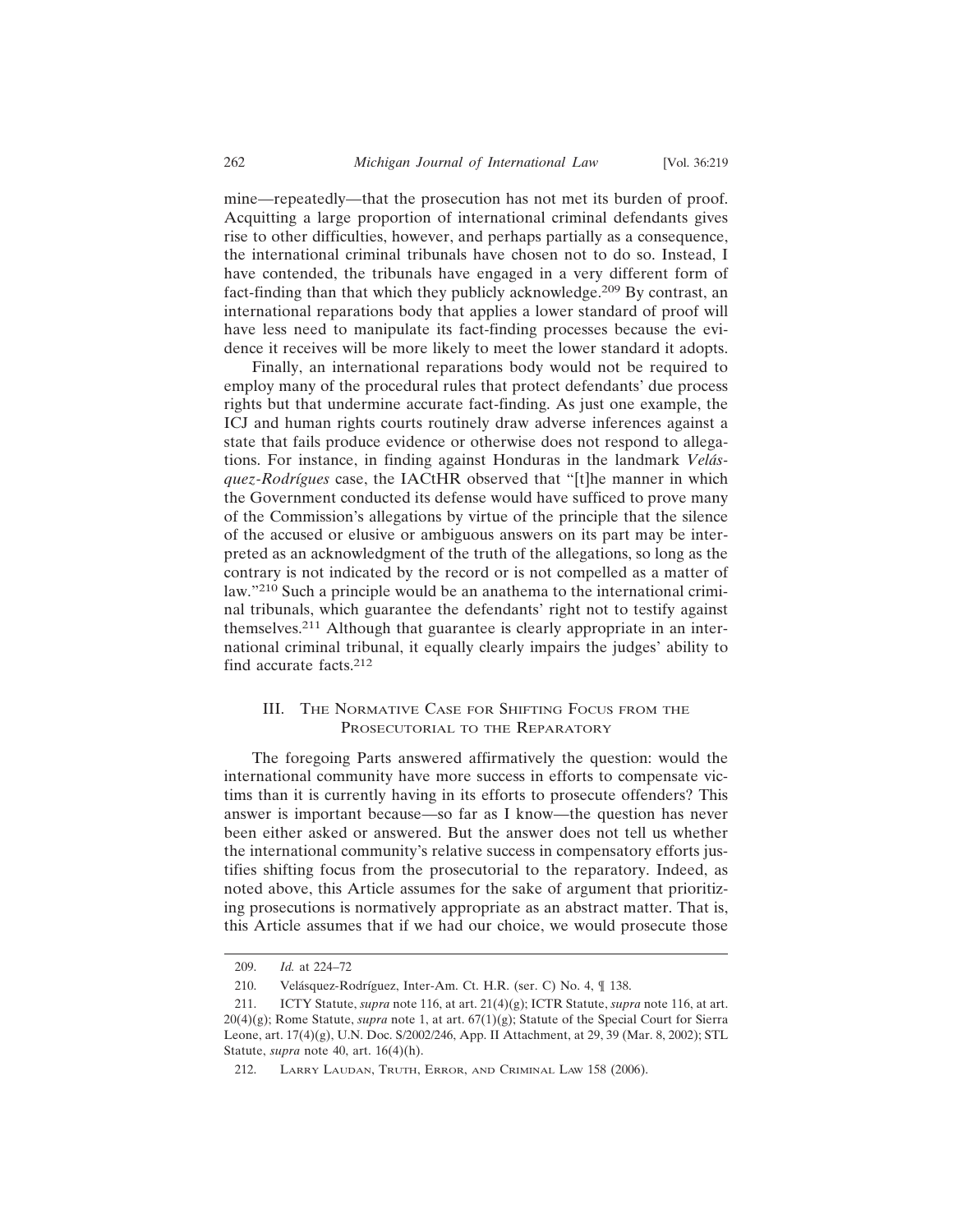who commit international crimes because prosecutions advance various important goals more effectively than any other transitional justice mechanism, including reparations.

Despite those assumptions, this Part suggests that, at this moment in history, the international community might do well to shift a considerable portion of its resources to reparatory efforts. First, Section A summarizes the real and tangible benefits that victims gain from financial reparations in order to show that, even though we might believe that prosecutions can better advance the most pressing transitional justice goals, reparations are also valuable to victims in a host of important ways. In other words, money spent on reparations may not be money spent in the most advantageous way, but it is unquestionably money well spent. Section B considers the role that financial inequality plays in generating and sustaining armed conflict. It seems no coincidence that most recent mass atrocities have occurred in desperately poor countries that not only feature extremely low income levels but also high rates of inequality between rich and poor. To the extent that financial reparations can minimize that inequality and raise economic standards overall, we have reason to hope that they can reduce the incidence of mass violence.

Finally, Section C details the geo-political skepticism that currently threatens international criminal law. In particular, Section C observes that the field is at a reputational low and is currently facing the most robust challenges of its short existence. We could respond to this troubling state of affairs by redoubling our efforts to improve the functioning and results of international criminal tribunals, but this may be a risky strategy, for if it fails, we are not likely to see renewed efforts at international criminal justice for many decades to come. An arguably safer route would be to temporarily divert some of our energy and resources to financial reparations—a valuable post-conflict mechanism that we are more likely to satisfactorily implement. Once the international community has achieved some success in that less-ambitious endeavor, it might be more willing to use the power it has to pursue the more ambitious, normatively desirable endeavor—international criminal trials.

#### A. *The Benefits of Reparations: Victims' Perspective*

So as not to re-tread the literature that already extols reparations,<sup>213</sup> I will here focus primarily on one less-examined aspect: victims' attitudes towards reparations. In sum, victims of international crimes both want and

<sup>213.</sup> *See* REPARATIONS: INTERDISCIPLINARY INQUIRIES (Jon Miller & Rahul Kumar eds., 2007) (praising reparations as a "potent tool for social justice"); Carla Ferstman et al., *Introduction* to REPARATIONS FOR VICTIMS OF GENOCIDE, WAR CRIMES AND CRIMES AGAINST HUMANITY: SYSTEMS IN PLACE AND SYSTEMS IN THE MAKING, *supra* note 6, at 7 (providing a comprehensive examination of reparations in order to advance their "effective implementation"); de Greiff's Introduction, *supra* note 2, at 2 (extolling reparations as "the most tangible manifestation of the efforts of the state to remedy the harms they have suffered" for many victims).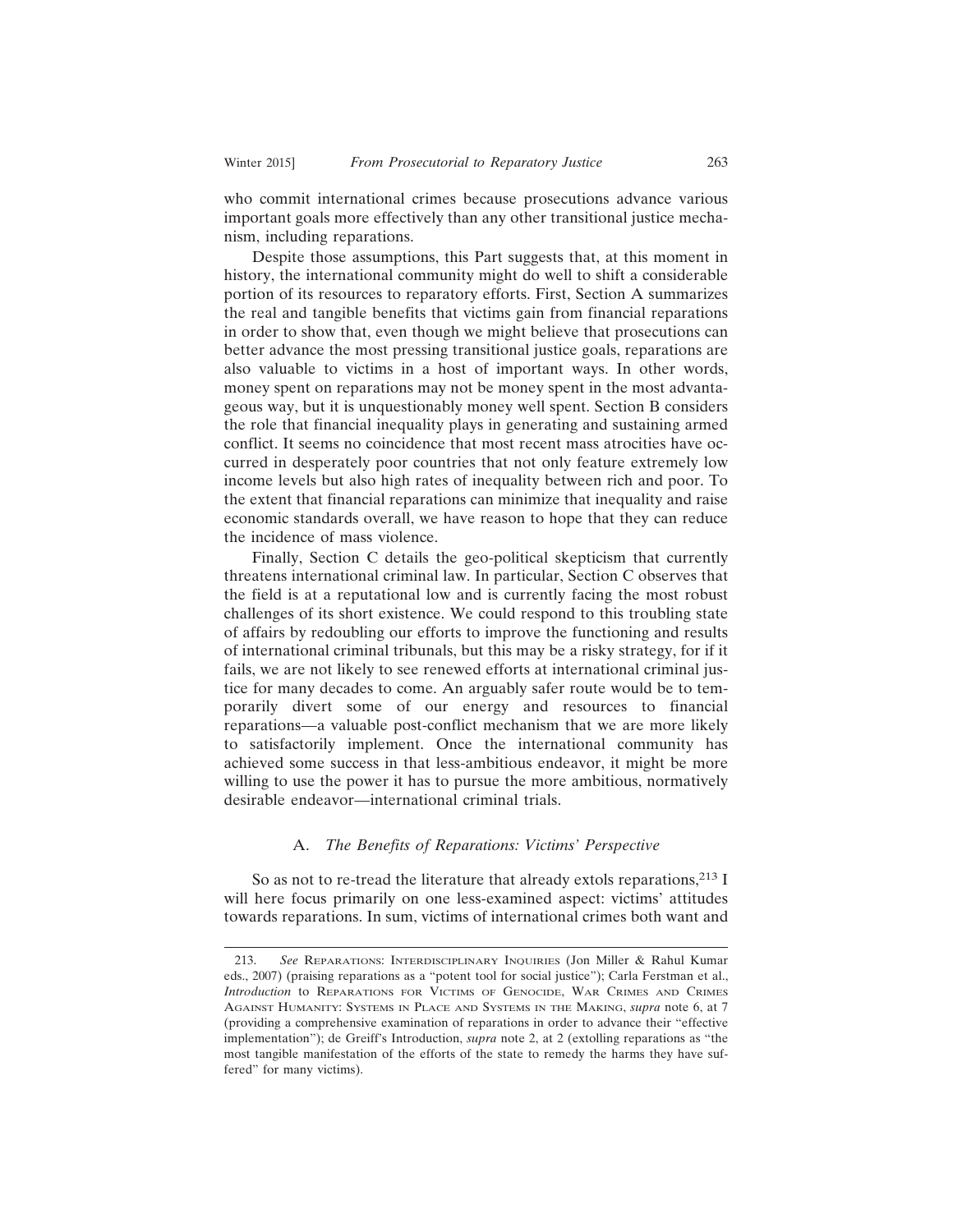expect reparations.<sup>214</sup> In a study of Afghan victims, for instance, eightyeight percent expressed the belief that reparations should be awarded to victims of past crimes.215 Similarly when Ugandans were asked "what should be done for" the Northern Ugandan victims of armed conflict, the majority responded that they should be provided with some form of reparations.216 Even more notably, a large-scale study of victim attitudes involving nearly 1000 victims across eleven regions found high levels of support for reparations through the entire sample. These victims considered monetary compensation to be the most important form of reparations,217 and they valued compensation not only for its capacity to benefit victims but for the accountability it can impose on offenders.<sup>218</sup> For instance, when asked what punishment they considered most appropriate for offenders, thirty-six percent of victims said imprisonment, but a very close thirty-four percent said payment of money to victims.219 Victims also see reparations as an effective way to benefit entire communities, not just individuals.220

That victims desire reparations should come as no surprise both because most victims of international crimes desperately need financial assistance221 and because reparations benefit victims both tangibly and intangibly. The world's most ambitious reparations scheme—that which Germany implemented to compensate victims of the Nazis—is considered to have been enormously successful and to have transported many thousands of refugees from a life "[of] abject poverty [into] a dignified life

217. ERNESTO KIZA ET AL., VICTIMS OF WAR: AN EMPIRICAL STUDY ON WAR-VICTIMI-ZATION AND VICTIMS' ATTITUDES TOWARDS ADDRESSING ATROCITIES 119 (2006).

218. *Id.* at 112. Ugandan victims surveyed in another study likewise "identified compensation as the primary response to harm," valuing it both for imposing accountability on perpetrators and for improving the material conditions of affected communities. Annual Report of the United Nations High Commissioner for Human Rights and Reports of the Office of the High Commissioner and the Secretary-General, U.N. Doc. A/HRC/7/38/Add.2, at 19, ¶ 57 (Jan. 25, 2008).

220. *See* A CALL FOR JUSTICE, *supra* note 5, at 34; *Forgotten Voices*, *supra* note 216, at 36; TRUST FUND FOR VICTIMS, *supra* note 111, at 36.

<sup>214.</sup> Numerous studies that feature direct interviews of victims of mass atrocities show that reparations are one of their key priorities. EVANS, *supra* note 2, at 136.

<sup>215.</sup> A CALL FOR JUSTICE, *supra* note 5, at 33.

<sup>216.</sup> INTERNATIONAL CENTER FOR TRANSITIONAL JUSTICE & HUMAN RIGHTS CENTER, FORGOTTEN VOICES: A POPULATION BASED SURVEY ON ATTITUDES ABOUT PEACE AND JUS-TICE IN NORTHERN UGANDA 36 (2005), *available at* http://ictj.org/sites/default/files/ICTJ-HRC-Uganda-Voices-2005-English.pdf [hereinafter *Forgotten Voices*]. Whereas fifty-two percent of respondents said that victims should receive financial compensation only eight percent said justice, nine percent said apologies, and six percent said reconciliation. *Id.*

<sup>219.</sup> KIZA, *supra* note 217, at 112. At the same time, because attitudes varied from region to region, the authors concluded that "the implementation of reparative measures has to be adapted to the particular setting of the conflict." *Id.* at 121.

<sup>221.</sup> ICTJ, UNFULFILLED EXPECTATIONS: VICTIMS' PERSPECTIVES OF JUSTICE AND REPARATIONS IN TIMOR-LESTE 12–13 (2010). *See* KIZA, *supra* note 217, at 80–90 (discussing the various impacts of victimization, including loss of income, deprivation, and displacement).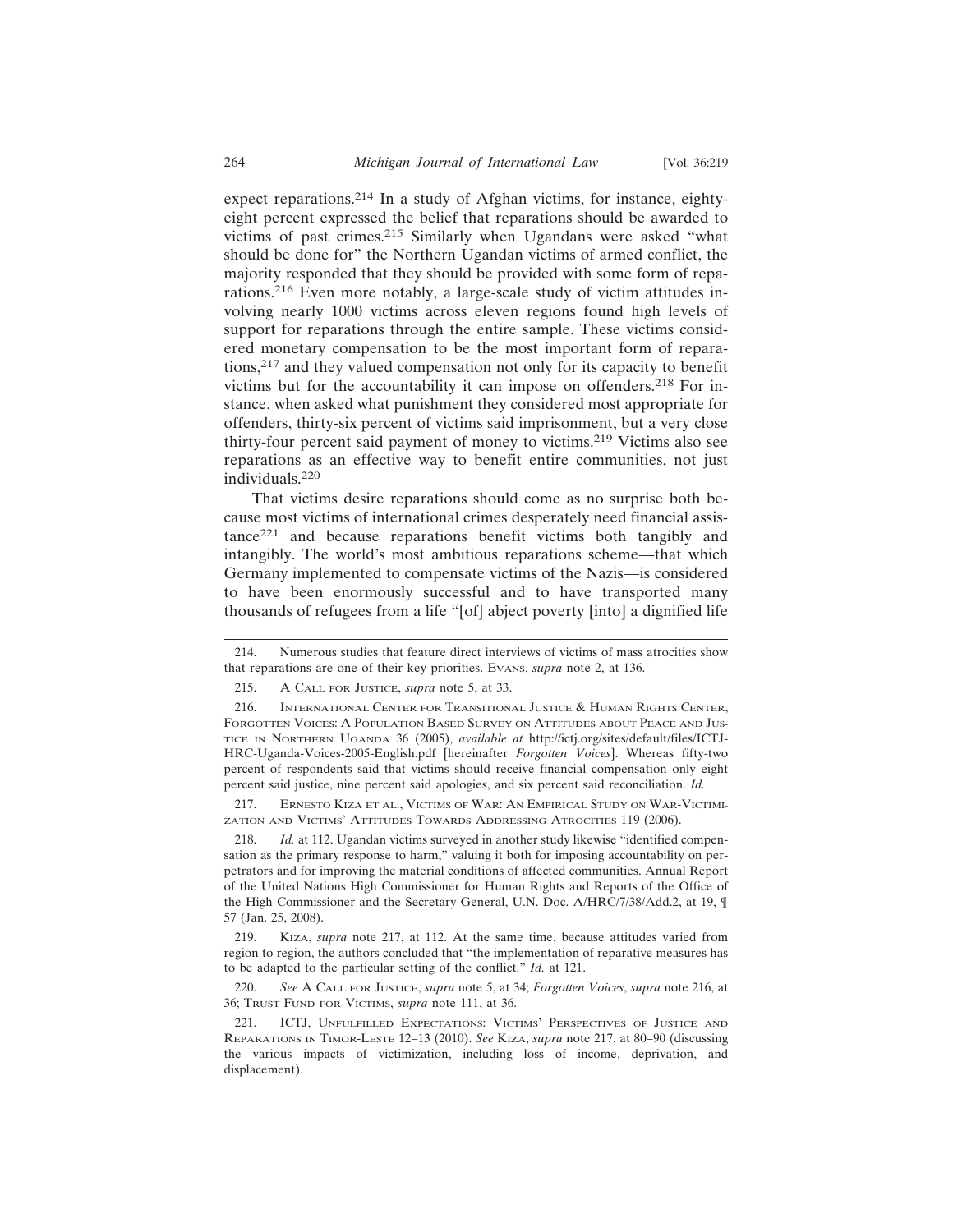with modest security."<sup>222</sup> Latin American victims of enforced disappearances and torture also received crucial help in rebuilding their lives through their receipt of pension payments, educational supplements, and medical and psychological assistance.223 Most of the more recent victims of international crimes live in desperately poor regions, so they are all the more in need of financial assistance. For example, the ICC's Trust Fund for Victims (TFV), which currently works in Uganda and the DRC, has assisted victims through physical rehabilitation, psychological rehabilitation, and by providing financial support. An evaluation of victims who have received corrective surgery, prosthetics, and physiotherapy indicates that this assistance "invariably provided victim survivors with an extensive degree of physical healing" that enabled them to participate in community-based activities and to resume their productive roles in society.<sup>224</sup> Psychological and financial assistance have proven equally valuable. Victims receiving psychological assistance reported adopting a more optimistic outlook and having greater confidence, which enabled them to reengage in community activities and to address their problems in more effective ways.225 The TFV also provides material support for victims who suffer financial losses due to destruction of property, displacement and, loss of income-earning family members.<sup>226</sup> This financial assistance enabled victims to borrow, save and invest, pay school fees, and afford emergency medical care. Victims reported that these economic gains contributed significantly to improvements in their mental health and sense of security,227 and commentators have opined that, for many victims, the

224. JENNIFER MCCLEARY-SILLS & STELLA MUSAKA, INT'L CENTER FOR RESEARCH ON WOMEN, EXTERNAL EVALUATION OF THE TRUST FUND FOR VICTIMS PROGRAMMES IN NORTHERN UGANDA AND THE DEMOCRATIC REPUBLIC OF CONGO: TOWARDS A PERSPEC-TIVE OF UPCOMING INTERVENTIONS 24–25 (2013), http://www.icrw.org/sites/default/files/publications/ICRW%20TFV%20%20Evaluation%20Report\_0.pdf [hereinafter EXTERNAL EVALUATION]. After receiving physical rehabilitation, many victims reported that they were able "to live a normal life again, to make plans for the future, to resume school and gardening, the confidence to participate in community gatherings again, social independence and self-reliance." *Id.* at 25.

225. *Id.* at 28–29; VICTIMS' RIGHTS WORKING GROUP, THE IMPACT OF THE ROME STATUTE SYSTEM ON VICTIMS AND AFFECTED COMMUNITIES 19 (2010) (noting that "[t]he implementation of the activities funded by Trust Fund for victims of the ICC developed hope, trust, confidence and a sense of belonging by the victims," and that "[f]amilies and communities appreciated the projects because they brought both psychosocial and physical healing") [hereinafter IMPACT ROME STATUTE].

226. EXTERNAL EVALUATION, *supra* note 224, at 31.

227. *Id.* at 8. *See also* THE TRUST FUND FOR VICTIMS, LEARNING FROM THE TFV'S SECOND MANDATE: FROM IMPLEMENTING REHABILITATION ASSISTANCE TO REPARATIONS 17 (2010).

<sup>222.</sup> Kurt Schwerin, *German Compensation for Victims of Nazi Persecution*, 67 NW. U. L. REV. 479, 522–23 (1972).

<sup>223.</sup> Arturu J. Carrillo and Jason S. Palmer, *Transnational Mass Claim Processes (TMCPs) in International Law and Practice*, 28 BERKELEY J. INT'L L. 343, 359, 407 (2010). *See generally*, Guembe, *supra* note 91, at 25–45 (describing different types of reparations and different classes of beneficiaries); Lira, *supra* note 91, at 56.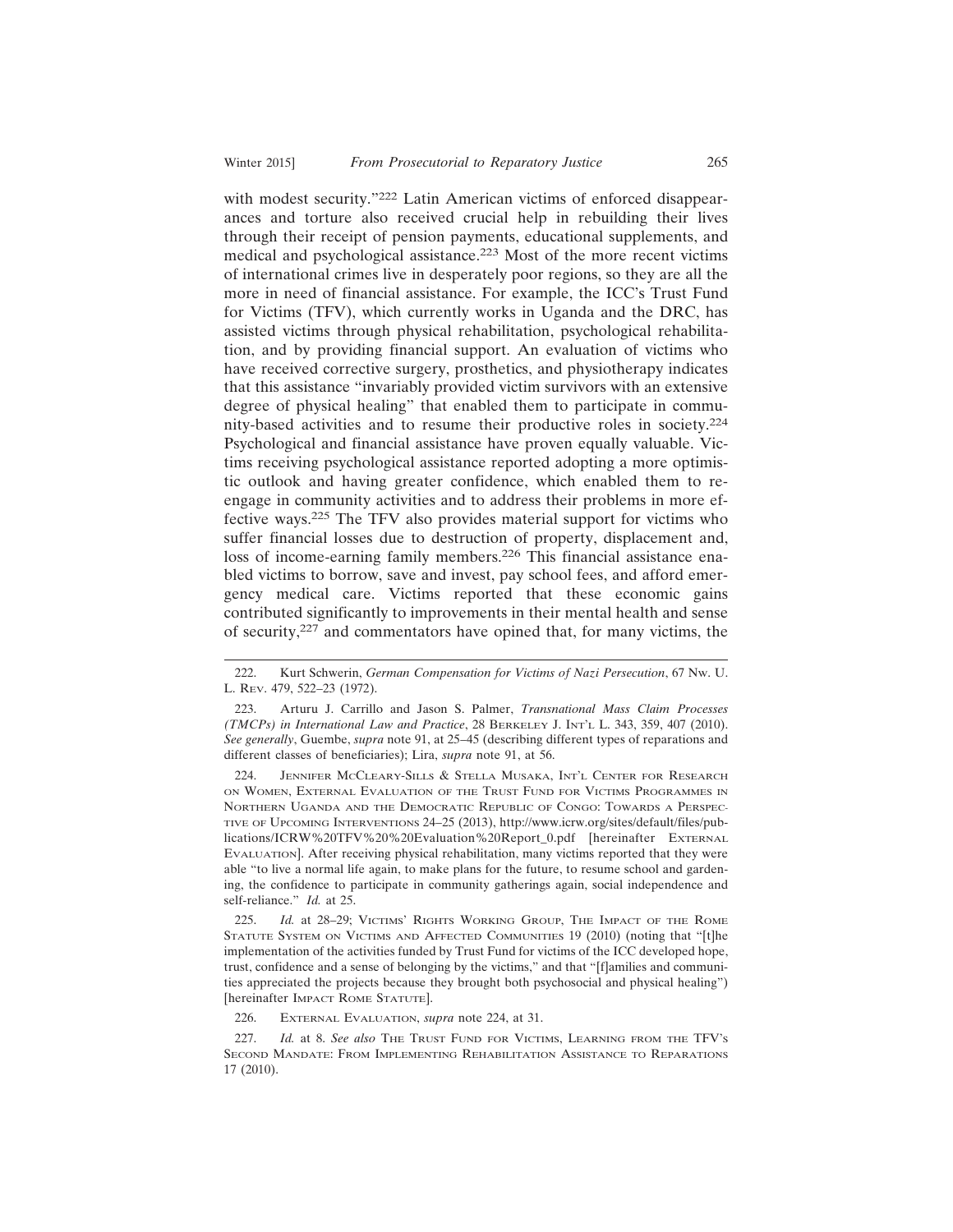TFV's material assistance is likely "the most tangible impact" they experience from the ICC.<sup>228</sup>

Less well known are the intangible benefits that victims gain through reparations, but these can be equally important. Offender-derived reparations frequently provide victims with the satisfaction of seeing the offender "paying back" what the victim had lost,<sup>229</sup> and they can help deter future violations230 and promote reconciliation.231 Moreover, reparations from any source serve as a vital acknowledgement of the injustice the victim has suffered.232 As Brandon Hamber puts it: "[F]inancial reparations have the potential to play an important role in any process of healing, coping with bereavement, and addressing the impact of violence for victims. They can symbolically acknowledge and recognize the individual's suffering."233 Yael Danieli agrees, noting that reparations "*concretise*<sup>[]</sup> for the victim . . . [that] he is not guilty, and somebody cares about it. . . . Just a letter of apology doesn't have the same meaning and even if it is a token it adds."234 Finally, the process through which victims gain reparations often allows them to exercise autonomy and thereby to "remedy the powerlessness and subjugation they may have suffered" during the conflict.<sup>235</sup>

#### B. *Reducing Conflict Through Reparations*

For decades, social scientists have sought to isolate the factors and conditions that lead to mass violence. Therefore, scholars have considered, among other topics, the relationship between large-scale violence and a state's ethnic makeup,<sup>236</sup> its form of government,<sup>237</sup> and the cultural and

- 233. Hamber, *supra* note 105, at 566.
- 234. Danieli, *supra* note 6, at 60.

235. Carlton Waterhouse, *The Good, The Bad, and the Ugly: Moral Agency and the Role of Victims in Reparations Programs*, 31 U. PA. J. INT'L L. 257, 261 (2009).

<sup>228.</sup> IMPACT ROME STATUTE, *supra* note 225, at 19.

<sup>229.</sup> KIZA, *supra* note 217, at 65.

<sup>230.</sup> For instance, Nowak and McArthur opine that "[i]f states provided effective remedies ensuring that the individual perpetrators are held accountable to pay all the costs of long-term rehabilitation for torture victims, this would probably have a stronger deterrent effect than criminal punishments." MANFRED NOWAK & ELIZABETH MCARTHUR, THE UNITED NATIONS CONVENTION AGAINST TORTURE: A COMMENTARY 483 (2008).

<sup>231.</sup> *See* Pascale Chifflet, *The Role and Status of the Victim*, *in* INTERNATIONAL CRIMI-NAL LAW DEVELOPMENTS IN THE CASE LAW OF THE ICTY 75, 98 (Gideon Boas & William Schabas eds., 2003); Roy L. Brooks, *Getting Reparations for Slavery Right – A Response to Posner and Vermeule*, 80 NOTRE DAME L. REV. 251, 275 (2004).

<sup>232.</sup> KIZA, *supra* note 217, at 65; *see also* IMPACT ROME STATUTE, *supra* note 225, at 19.

<sup>236.</sup> *See, e.g.*, Paul Collier & Anke Hoeffler, *On Economic Causes of Civil War*, 50 OXFORD ECON. PAPERS 563 (1998).

<sup>237.</sup> *See, e.g.*, R.J. RUMMEL, POWER KILLS: DEMOCRACY AS A METHOD OF NONVI-OLENCE (1997) (arguing that democracy can act as a practical solution to end war and all other collective political regime violence); William Easterly et al., *Development, Democracy, and Mass Killings*, 11 J. ECON. GROWTH 129 (2006) (analyzing the causal effect between democracy and GDP and mass killing).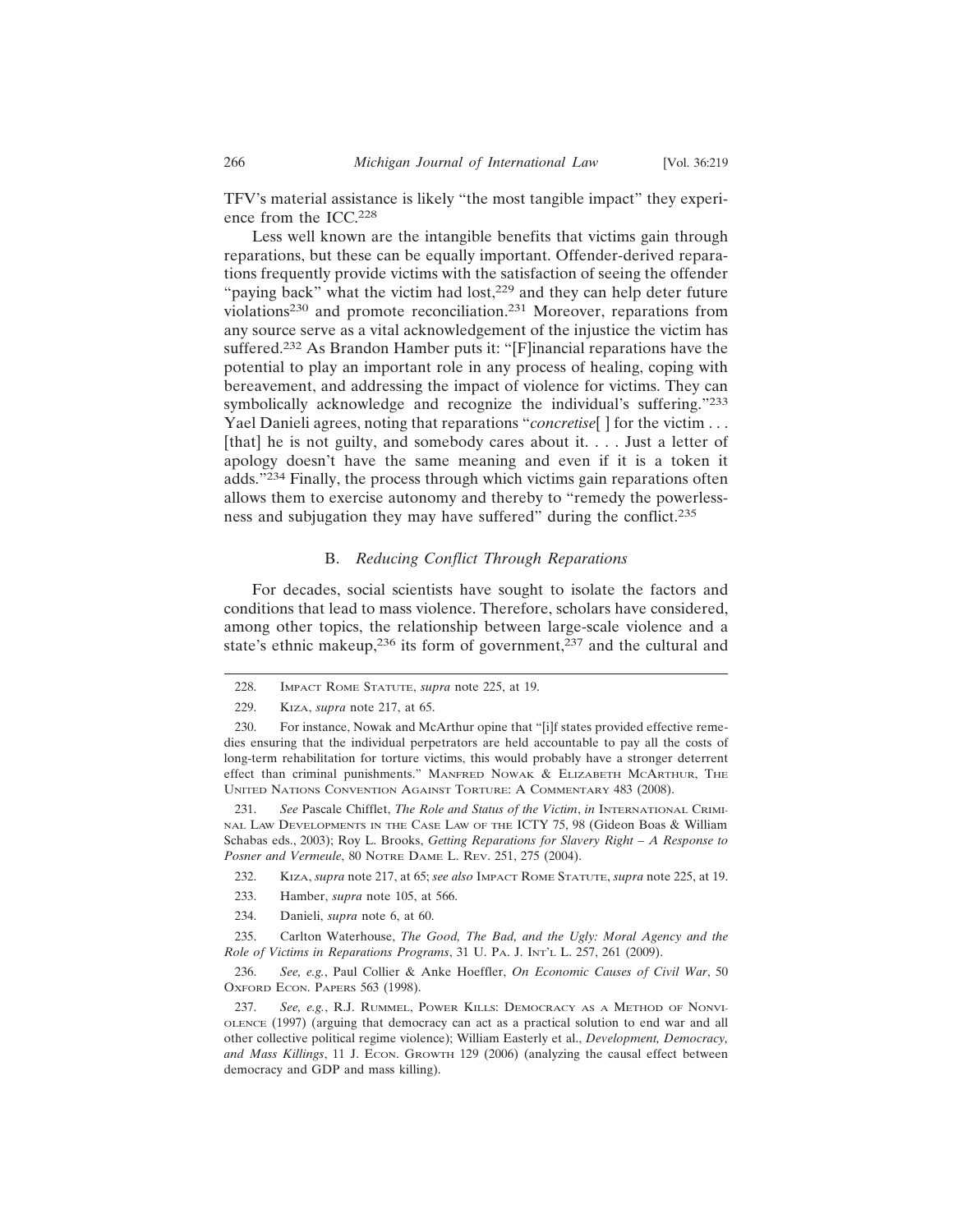individual features that characterize it.238 Further, and most relevantly to this discussion, social scientists have also explored whether a state's economic status can help to predict whether it will descend into violence; not surprisingly, they have found that it can. In particular, studies show a negative correlation between a state's economic development and the likelihood of mass killings occurring therein.239 In addition, research shows a strong relationship between inequality and mass atrocities. The earliest studies centered on inequality in land distribution and showed that such inequality correlated with political violence.240 Later studies revealed that unequal land distribution was only indirectly correlated with political violence; rather, "the more important direct cause in the variation in rates of political violence . . . is inequality in the distribution of income," of which maldistribution of land can be a component.<sup>241</sup>

Providing financial assistance, job training, and other services to affected individuals and communities can help to eliminate some of the underlying causes of mass atrocities by raising income levels, either across the board, or in a way that ameliorates some of the state's underlying inequalities. To be sure, post-conflict reparations will never be so generous as to dramatically alter a state's overall income levels. Nor will reparations necessarily reduce inequality, because the reparations may not be provided to those with the lowest incomes. But given the recent prevalence of mass atrocities in desperately impoverished states featuring unequal income distributions,242 we can expect reparations to reduce to some degree the mass-atrocity risk factors described above. Certainly, they will have some effect on these risk factors whereas prosecutions, which provide no financial assistance to victims or their communities, have none.

# C. *Shifting to Save: The Precarious Present Position of International Criminal Justice*

Because reparations offer many benefits, they would constitute a desirable post-conflict response regardless of the international community's

<sup>238.</sup> *See* ERVIN STAUB, THE ROOTS OF EVIL: THE ORIGINS OF GENOCIDE AND OTHER GROUP VIOLENCE 51–66 (1989) (describing the influence of culture and individual characteristics, such as cultural self-concept, self-esteem, and world view, as well as moral value orientation and unconscious motivations on the occurrence of genocide and mass killings).

<sup>239.</sup> Easterly et al., *supra* note 237, at 141. *See generally* DOUGLAS A. HIBBS, JR., MASS POLITICAL VIOLENCE: A CROSS NATIONAL CAUSAL ANALYSIS 188 (1973) (finding that economic development tends to decrease levels of violence).

<sup>240.</sup> *See generally* Bruce M. Russett, *In*e*quality and Instability: The Relation of Land Tenure to Politics*, 16 WORLD POL. 442, 449 (1964) (noting that inequality of land distribution bears a relation to political instability); Raymond Tanter & Manus I. Midlarsky, *A Theory of Revolution*, 11 J. CONFLICT RESOL. 264, 277 (1967) (indicating that revolutions occurred in those societies with a higher degree of income inequality).

<sup>241.</sup> Edward N. Muller & Mitchell A. Seligson, *Inequality and Insurgency*, 81 AM. POL. SCI. REV. 425, 427, 443 (1987).

<sup>242.</sup> Countries such as Rwanda, DRC, Central African Republic and Uganda have relatively sharp income inequality. *See* WORLD BANK, GINI INDEX, *http://data.worldbank.org/ indicator/SI.POV.GINI*.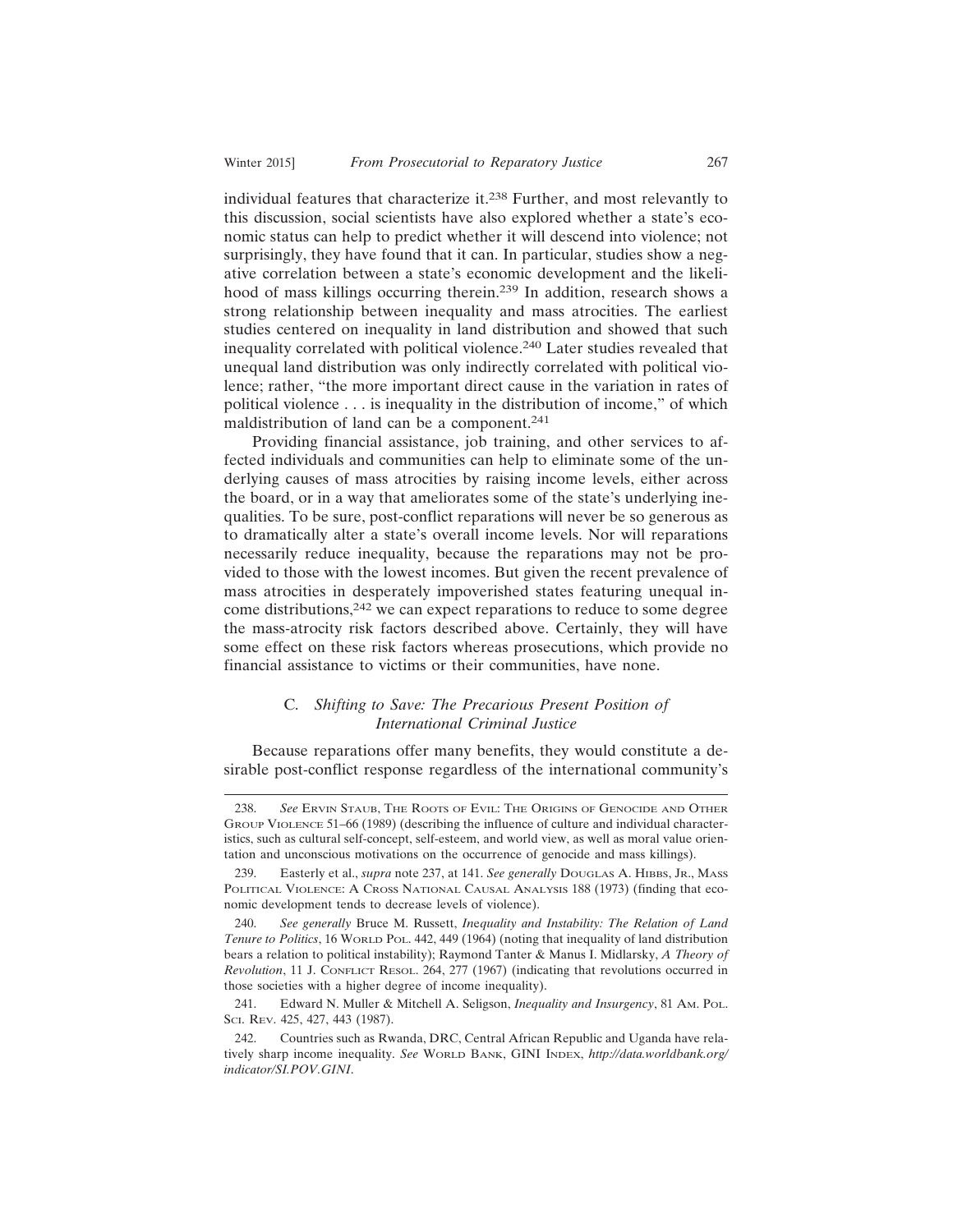capacity to satisfactorily carry out criminal prosecutions. But this section suggests that reparations may stand as a particularly valuable alternative to criminal trials—at this point in time—precisely because—at this point in time—international criminal justice is foundering.

It is no exaggeration to say that international criminal law is at an alltime reputational low. The ICTY—long considered the crown jewel of the international tribunals—has recently suffered a series of reputational blows involving controversial acquittals,<sup>243</sup> allegations of undue influence exerted by the United States and Israel,<sup>244</sup> the high-profile disqualification of a judge just six weeks before his Chamber was to issue its judgment in an extraordinarily long-running case, $245$  and the continuation of the case with a new judge,<sup>246</sup> in arguable contravention of ICTY rules.<sup>247</sup> Most of the hybrid tribunals have also faced debilitating challenges. The Special Court for Sierra Leone stands as a bright star in this constellation, but the other hybrid tribunals have either been deemed failures or are well their way to being so deemed. Starved for resources and lacking the most basic support from the international community, the Special Panels for Serious Crimes was consigned to prosecute only low-level Timorese militiamen in proceedings that frequently ignored due process standards.248 Inadequate and unstable funding likewise substantially impedes the ECCC,<sup>249</sup> which also must contend with a host-government—Cambodia—that interferes with its proceedings and is dead-set against future prosecutions despite their justification.250 Consequently, the ECCC will probably end its life

245. Prosecutor v. Šešelj, Case No. IT-03-67-T, Decision on Defence Motion for Disqualification of Judge Frederik Harhoff and Report to the Vice President (Int'l Crim. Trib. For the Former Yugoslavia Aug. 28, 2013).

246. Prosecutor v. Šešelj, Case No. IT-03-67-T, Order Assigning a Judge Pursuant to Rule 15 (Int'l Crim. Trib. For the Former Yugoslavia Oct. 31, 2013); Prosecutor v. Sešelj, Case No. IT-03-67-T, Decision on Continuation of Proceedings (Int'l Crim. Trib. For the Former Yugoslavia Dec. 13, 2013).

247. *See* Kevin Jon Heller, *The Final Nail in the ICTY's Coffin*, OPINIO JURIS (Dec. 16, 2013, 6:37 AM), http://opiniojuris.org; Megan Fairlie, *W(h)ither now the reputation of the ICTY?*, OPINIO JURIS (Jan. 1, 2014, 12:20 PM), http://opiniojuris.org.

248. *See generally* David Cohen, *Indifference and Accountability: The United Nations and the Politics of International Justice in East Timor*, E.–W. CENTER SPECIAL REPTS., No. 9, June 2006, at 1–4.

249. *See* Colin Meyn, *Unpaid National Staff at KR Tribunal Strike for a Second Time*, THE CAMBODIA DAILY, Sept. 2, 2013, *available at* https://www.cambodiadaily.com/archives/ unpaid-national-staff-at-kr-tribunal-strike-for-second-time-41547/.

250. *See generally* INT'L BAR ASS'N, THE ECCC – A FAILURE OF CREDIBILITY (2012) 12, *available at* http://jurist.org/paperchase/Cambodia-1.pdf.

<sup>243.</sup> See Prosecutor v. Stanišić & Simatović, Case No. IT-03-69-T, Judgement (Int'l Crim. Trib. For the Former Yugoslavia May 30, 2013); Prosecutor v. Gotovina & Markaè, Case No. IT-06-90-A, Judgement (Int'l Crim. Trib. For the Former Yugoslavia Nov. 16, 2012); Prosecutor v. Perišić, Case No. IT-04-81-A, Judgement (Int'l Crim. Trib. For the Former Yugoslavia Feb. 28, 2013).

<sup>244.</sup> *See* E-mail from Frederik Harhoff, Judge, Int'l Crim. Trib. for the Former Yugoslavia, to multiple recipients (June 6, 2013), *available at* http://www.bt.dk/sites/default/files-dk/ node-files/511/6/6511917-letter-english.pdf.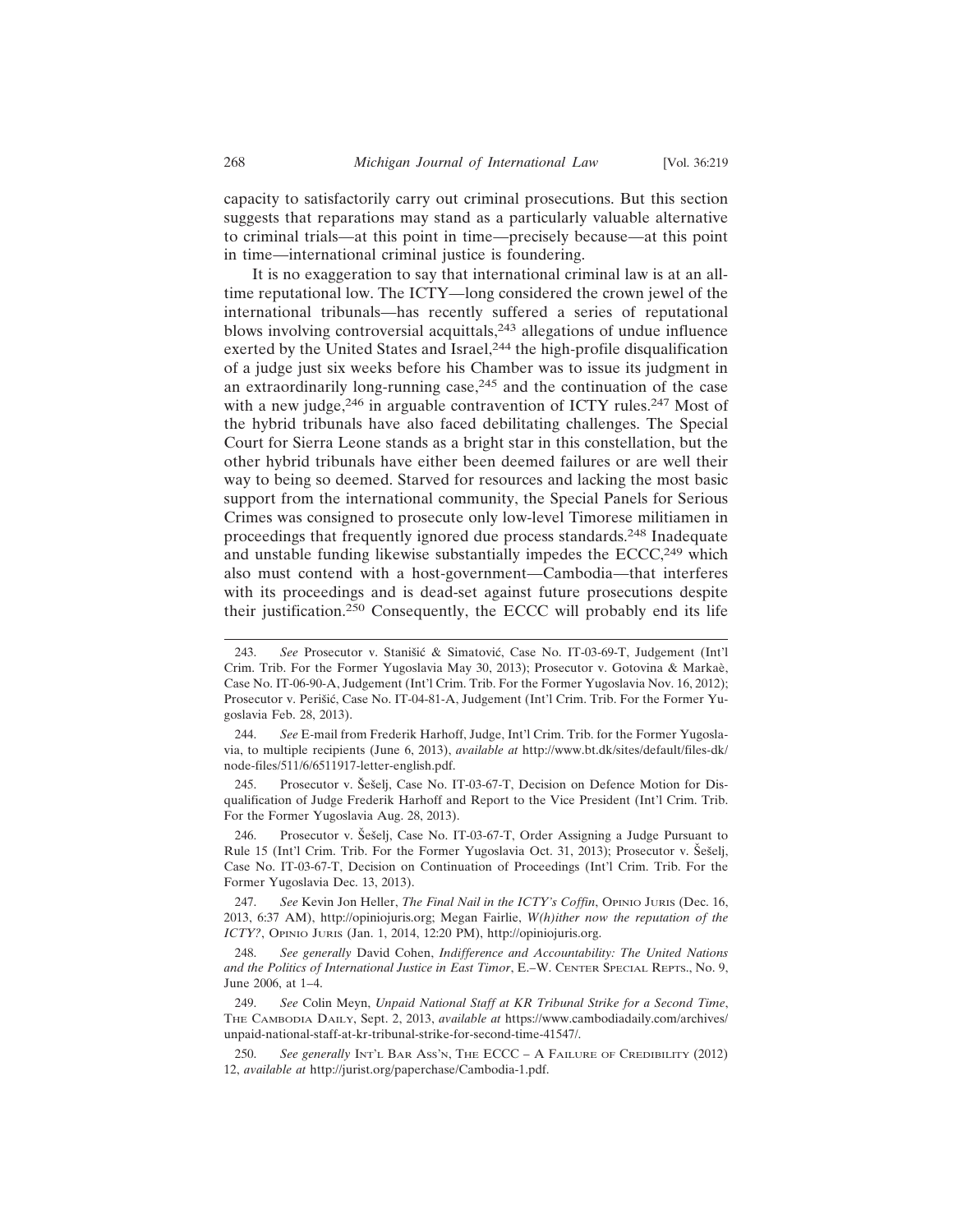having prosecuted a measly three individuals. As for the STL, it has had to resort to a questionable procedural device—the trial in absentia—even to begin prosecutions.251 Thus, no matter how closely STL trials adhere to other due process norms, they will inevitably be considered largely illegiti-

mate due to the defendants' absence from trial. Most importantly, the fact-finding and enforcement challenges summarily described in Part I are reaching a crisis point at the ICC—the institution that stands as the future of international criminal justice. Part I revealed that the ICC has not obtained custody over more than half of its indictees, but that statistic tells only part of the story. Equally concerning for the future of the ICC is the battle it is currently losing to prosecute Kenya's sitting President, Uhuru Kenyatta and Vice President, William Ruto. Indicted before they were elected to their current political offices, Kenyatta and Ruto have used every means at their disposal to obstruct the ICC's efforts to prosecute them. Kenyatta not only has refused to turn over key financial documents,<sup>252</sup> but evidence suggests that he and his associates both intimidated and bribed witnesses to induce them to withdraw from testifying.<sup>253</sup> Numerous witnesses have done just that,<sup>254</sup> and the ICC's case against Kenyatta is in shambles. In December 2013, the ICC Prosecutor had to ask for another trial postponement, acknowledging that–due to the many witness withdrawals–she had "insufficient evidence to proceed to trial."255 The court gave her more time;<sup>256</sup> however, most commentators, including the Prosecutor herself, believe that the ICC "has

<sup>251.</sup> Ian Black, *Lebanon 'Must Boost Efforts to Arrest Hariri Assassination Accused'*, THE GUARDIAN, Jan. 10, 2014, *available at* http://www.theguardian.com/world/2014/jan/10/ lebanon-arrest-hariri-assassination-accused-trial-prosecutor.

<sup>252.</sup> *See* Prosecutor v. Kenyatta, Case No. ICC-01/09-02/11, Prosecution Application for a Finding of Noncompliance Pursuant to Article 87(7) against the Government of Kenya (Dec. 2, 2013).

<sup>253.</sup> *See* Nicholas Kulish & Marlise Simons, *Setbacks Rise in Prosecuting the President of Kenya*, N.Y. TIMES, July 19, 2013, *available at* http://www.nytimes.com/2013/07/20/world/ africa/dwindling-witness-list-threatens-case-against-kenyan-president.html?pagewanted=all& \_r=0 (discussing allegations of intimidation). As for bribery, the ICC recently issued an arrest warrant against Kenyan journalist, Walter Barasa, accusing him of "corruptly influencing" witnesses to refuse to testify for the prosecution. Prosecutor v. Barasa, Case No. ICC-09-01/ 13, Warrant of Arrest for Walter Osapiri Barasa (Aug. 2, 2013).

<sup>254.</sup> Prosecutor v. Kenyatta, Case No. ICC-01/09-02/11, Prosecution Notification of Withdrawal of Witnesses (July 16, 2013); Prosecutor v. Kenyatta, Case No. ICC-01/09-02/11, Notification of the Removal of a Witness from the Prosecution's Witness List and Application for an Adjournment of the Provisional Trial Date (Dec. 19, 2014).

<sup>255.</sup> Prosecutor v. Kenyatta, Case No. ICC-01/09-02/11, Notification of the Removal of a Witness from the Prosecution's Witness List and Application for an Adjournment of the Provisional Trial Date, ¶ 3 (Dec. 19, 2014).

<sup>256.</sup> Prosecutor v. Kenyatta, Case No. ICC-01/09-02/11, Order vacating trial date, ¶ 6 (Jan. 23, 2014).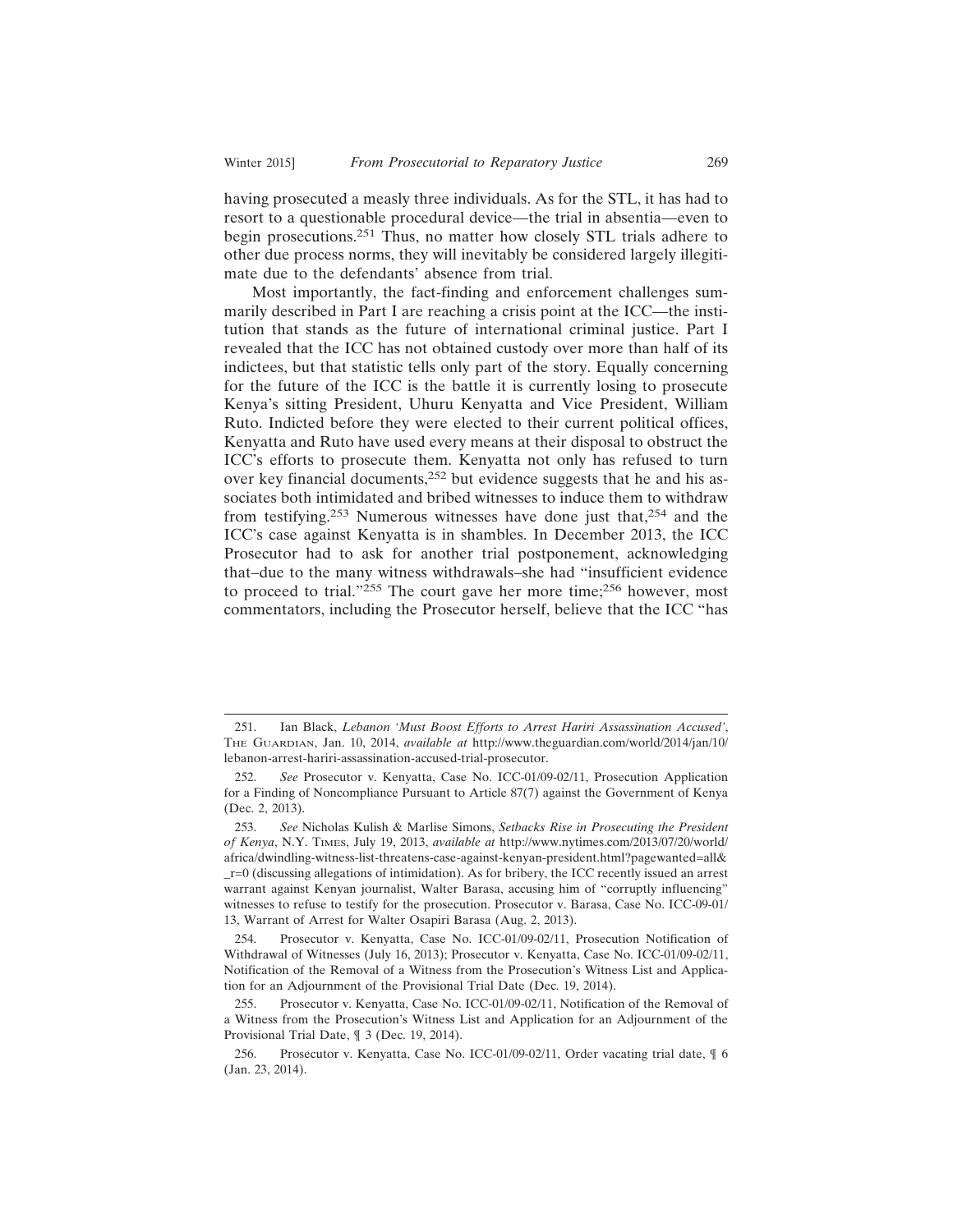no realistic chance of successfully prosecuting" Kenyatta unless Kenya stops its obstructionist tactics.<sup>257</sup>

Kenyatta has not confined those obstructionist tactics to his own case or his own country. Rather, he has marshaled the assistance of the AU, which as discussed above, was already critical of the ICC's focus on Africa. Following Kenyatta's appeal, in October 2013, the AU increased its opposition to the court by adopting a resolution calling for immunity from ICC jurisdiction for any sitting AU head of state.<sup>258</sup> Although this extreme demand has not been met,<sup>259</sup> the ICC's Assembly of States Parties did capitulate to Kenyatta's and Ruto's desire not to be present at their trials. After the ICC's Appeals Chamber refused to excuse Ruto (and by implication Kenyatta) from his obligation to attend trial,<sup>260</sup> the Assembly of States' Parties amended the ICC's Rules of Procedure and Evidence to permit the absence of an accused "who is mandated to fulfill extraordinary public duties at the highest national level."261 The failure of these defendants to attend trial almost certainly will impede later efforts to incarcerate them (should they be convicted), and for the present, it sends yet another message to the ICC that it lacks the international community's support.

The witness credibility issues that Part I summarized have also reached crisis proportions at the ICC. My earlier research on international criminal fact-finding, which centered on the ICTR, SCSL, and Special Panels, drew conclusions that were worrisome enough. Even a cursory examination of ICC proceedings, however, suggests that the problem is all the more devastating there. The ICC's first trial, in the *Lubanga* case, featured witness after witness who was later judged to be lying or otherwise not credible.262 Witness testimony proved even more problematic in the ICC's second case, for there the Trial Chamber had to acquit the defendant, Mathieu Ngudjolo Chui, because the prosecution's three key witnesses were not credible and could not be relied upon.263 Witness

<sup>257.</sup> Thomas Escritt, *Kenyatta Trial Doomed Unless Kenya Helps - ICC Prosecutors*, REUTERS, Feb. 5, 2014, *available at* http://in.reuters.com/article/2014/02/05/kenya-icc-hearinguhuru-kenyatta-idINDEEA1408N20140205.

<sup>258.</sup> African Union Dec., *Decision on Africa's Relationship with the International Criminal Court (ICC)*, AU Doc. Ext/Assembly/AU/Dec.1, ¶ 10 (Oct. 12, 2013).

<sup>259.</sup> *See, e.g.*, Michelle Nichols, *Africa Fails to Get Kenya ICC Trials Deferred at United Nations*, REUTERS, Nov. 15, 2013, *available at* http://www.reuters.com/article/2013/11/15/uskenya-icc-un-idUSBRE9AE0S420131115.

<sup>260.</sup> Prosecutor v. Ruto & Sang, Case No. ICC-01/09-01/11, Judgement (Oct. 25, 2013), http://www.icc-cpi.int/iccdocs/doc/doc1669852.pdf.

<sup>261.</sup> Assembly of States Parties Resolution, Case No. ICC-ASP/12/Res.7 (Nov. 27, 2013), *available at* http://www.icc-cpi.int/iccdocs/asp\_docs/Resolutions/ASP12/ICC-ASP-12- Res7-ENG.pdf. The prosecution has challenged the ASP amendments as inconsistent with the Rome Statute. Prosecutor v. Ruto, Case No. ICC-01/09-01/11, Public Prosecution Response to Defence Request Pursuant to Article 63(1) and Rule 134*quater* for excusal from attendance at trial for Wiliam Samoei Ruto (Jan. 8, 2014).

<sup>262.</sup> Prosecutor v. Lubanga, Case No. ICC-01/04-01/06, Judgement, ¶¶ 482–83, 499–502 (Mar. 14, 2012).

<sup>263.</sup> Prosecutor v. Ngudjolo, Case No. ICC-01/04-02/12, Judgement, ¶¶ 157–59, 181–90, 218–19 (Dec. 18, 2012).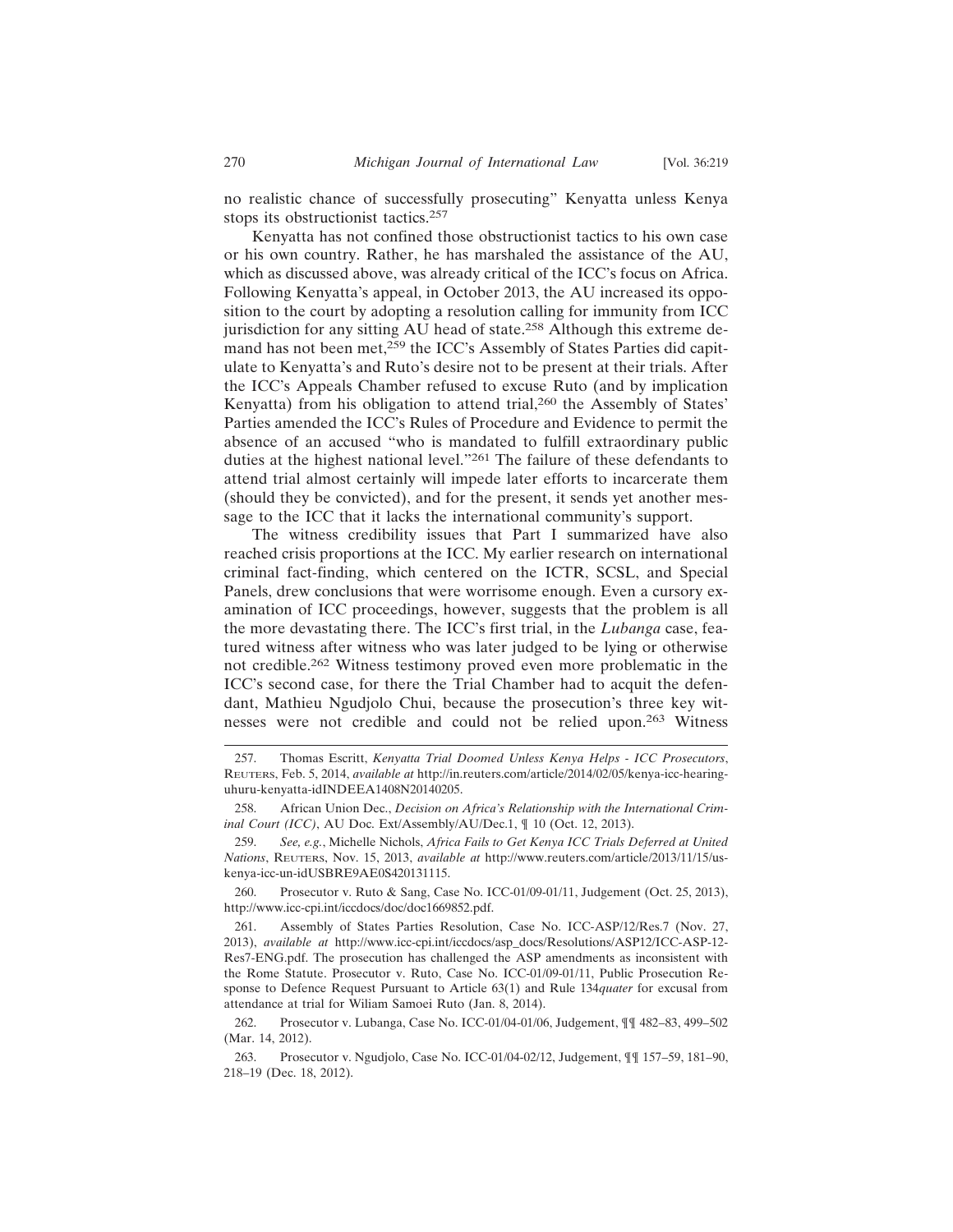testimony in the *Bemba* case, moreover, is looking no better. The court recently issued an arrest warrant for the defendant—Jean-Pierre Bemba along with his lawyer and two others, charging them with witness tampering and presenting false testimony. According to the judge issuing the warrant, the prosecution submitted "a remarkable quantity" of evidence," including money transfer receipts, telephone call records and transcripts, text messages and emails, all of which left the judge "firmly satisfied" that the defendants were engaged in a criminal scheme that consisted of presenting false and forged documents, coaching witnesses to give false testimony, and transferring money to witnesses.<sup>264</sup> Finally, even in a trial that has not yet begun—in the *Kenyatta* case—witnesses have confessed to lying in their initial statements to the prosecution.<sup>265</sup>

The difficulties just described have left the ICC—and international criminal justice—reeling. Some commentators now portray the court as an institution in crisis,266 and international criminal justice as a field that may have a shorter-than-expected life span.<sup>267</sup> These doom-and-gloom forecasts may be overstated; moreover, even if they are accurate, the path forward is not self-evidently clear.

One response would be to dramatically increase our efforts to bolster, strengthen, and legitimize international criminal justice so as to ensure its continued viability. That is, we might believe that, if the efforts we have put forth thus far have not been sufficient to create a functioning international criminal justice system, then we must re-double those efforts until we have in fact created a credible and legitimate system about which we can be proud. That could be a reasonable course of action and one that I firmly support, but because it is hard to have confidence that efforts will be re-doubled or that substantial improvements will be realized even if they are, I tentatively put forth an alternative–and somewhat counterintuitive–path for advancing international criminal justice. Namely, I suggest that the most efficacious way to preserve the international criminal justice system may be temporarily to minimize it, dial back our expectations for it, and re-focus our primary energy and resources on implementing a postconflict mechanism that we can more efficaciously implement.

<sup>264.</sup> Prosecutor v. Bemba et al., Case No. ICC-01/05-01/13, Warrant of arrest for Jean-Pierre Bemba-Gombo, Aimé Kilolo Musamba, Jean-Jacques Mangenda Kabongo, Fidèle Babala Wandu and Narcisse Arido, ¶¶ 12–14 (Nov. 20, 2013).

<sup>265.</sup> Prosecutor v. Kenyatta, Case No. ICC-01/09-02/11, Notification of the Removal of a Witness from the Prosecution's Witness List and Application for an Adjournment of the Provisional Trial Date, ¶ 2 (Dec. 19, 2013).

<sup>266.</sup> *See* Thomas Escritt, *Congo Militia Leader Ordered Rapes, Massacres: Prosecutor*, REUTERS, Feb. 10, 2014, *available at* http://www.reuters.com/article/2014/02/10/us-congo-warcrimes-icc-idUSBREA190KR20140210; Maryam Jamshidi, *The Enforcement Gap: How the International Criminal Court Failed in Darfur*, AL JAZEERA, Mar. 25, 2013.

<sup>267.</sup> *See* Eric Posner, *Assad and the Death of the International Criminal Court*, SLATE, Sept. 19, 2013, *available at* http://www.slate.com/articles/news\_and\_politics/view\_from\_chica go/2013/09/failing\_to\_prosecute\_assad\_will\_be\_the\_death\_of\_the\_international\_criminal .html.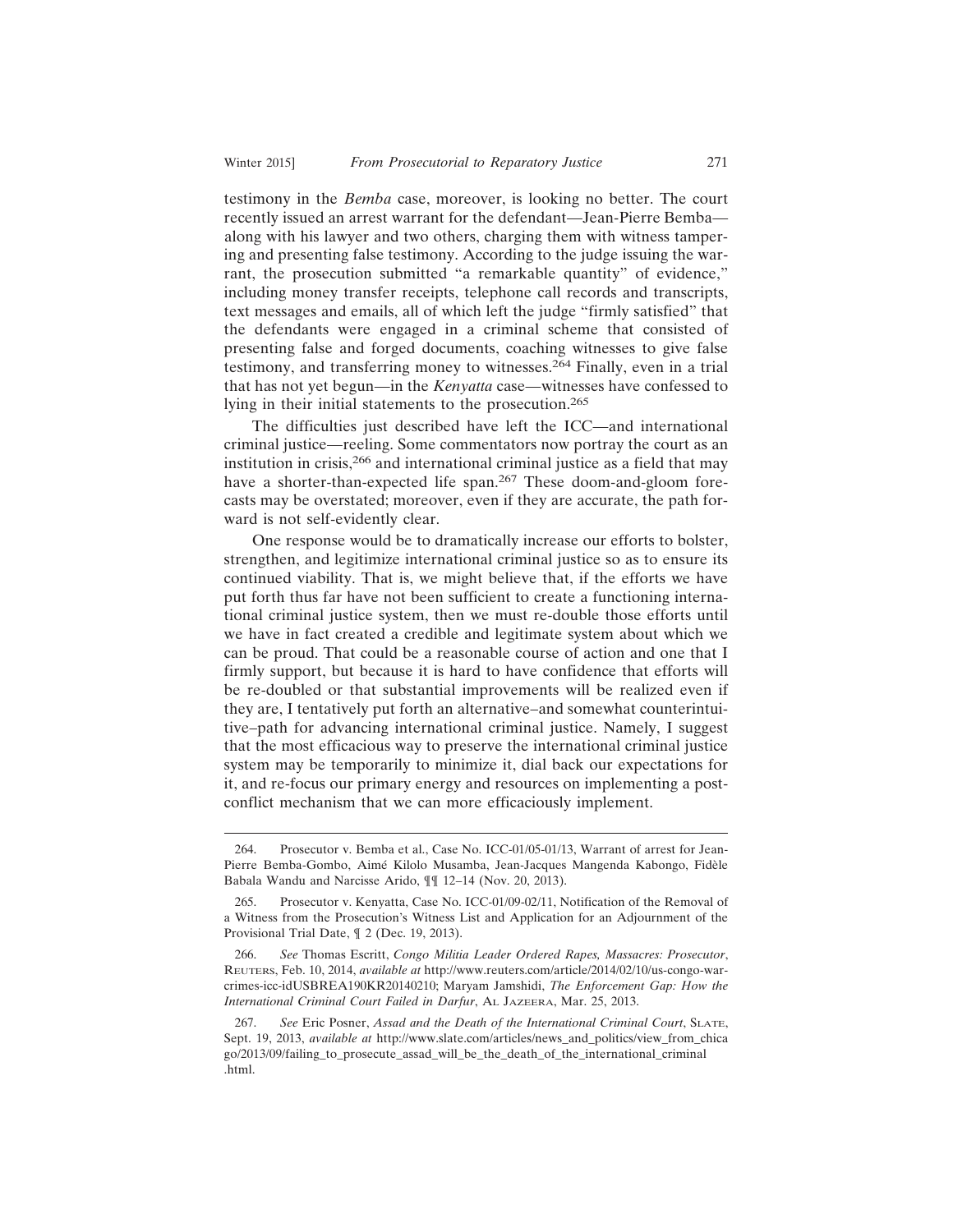Why might I think that reducing the scope of and expectations for the international criminal justice system will help ultimately to preserve it? For one thing, the stunning ambition inherent in the current international criminal justice system indicates that it is an idea that came too soon. Seventy years ago, before the creation of the Nuremberg Tribunal, international criminal justice did not exist. That is, for the several millennia of human history prior to 1946, there was no expectation that the perpetration of mass atrocities would be followed by criminal sanctions. A hope for such an expectation began to emerge following World War I, when Allies sought to prosecute Kaiser Wilhelm and other German war criminals,<sup>268</sup> but the utter failure of those efforts showed that the world was not yet ready for them.

The Nuremberg Trial, then, stood as a watershed moment, but even it was hopelessly inadequate by today's standards. Its eleven skeletal procedural rules do not come close to providing the kind of due process that we now consider essential.269 Its prosecution of aggression and crimes against humanity violated the principle of *nullem crimen sine lege,*270 and most importantly, its jurisdictional provisions excluded the Allies from prosecution.271 In fact, not only did the drafters of the Nuremberg Charter exclude the Allies from prosecution, they did so reflexively and unquestioningly. Admittedly, some contemporaneous commentators criticized the Tribunal for dispensing "victor's justice,"272 but they assumed that the remedy for that violation was abandoning the international criminal justice project, not prosecuting a more balanced group of offenders. Indeed, the very idea that the Allies would subject themselves to international criminal prosecutions along with the Germans and Japanese would have been nothing short of unthinkable.<sup>273</sup>

Yet, fifty short years later, when the ICTY opened its doors, the unthinkable had become the expected. Victors' justice was by then an anathema; justice, if it was to be considered justice, must be even-handed, apolitical, and unbiased. Applying those new and improved expectations, we castigated the states of the former Yugoslavia when they refused to surrender their indicted political and military leaders to the ICTY.<sup>274</sup> We

<sup>268.</sup> Versailles Treaty, *supra* note 166, arts. 227–28.

<sup>269.</sup> *See* M. CHERIF BASSIOUNI, INTRODUCTION TO INTERNATIONAL CRIMINAL LAW 408 (2003); Gerry J. Simpson, *War Crimes: A Critical Introduction*, *in* THE LAW OF WAR CRIMES 1, 11–16 (Timothy L.H. McCormack & Gerry J. Simpson eds., 1997).

<sup>270.</sup> *See* DAVID LUBAN, LEGAL MODERNISM 349–52 (1994).

<sup>271.</sup> *See* Agreement for the Prosecution and Punishment of the Major War Criminals of the European Axis Powers, art. 6, Aug. 8, 1945, 54 Stat. 1544, 82 U.N.T.S. 280.

<sup>272.</sup> Herbert Weschler, *The Issues of the Nuremberg Trial*, 62 POL. SCI. Q. 11 (1947) (critically analyzing the Nuremberg trial as dispensing "victor's justice").

<sup>273.</sup> LUBAN, *supra* note 270, at 361 ("[O]f course it is absurd to imagine that the victorious Allies would have tried their own heads of state.").

<sup>274.</sup> *See* Gabrielle Kirk McDonald, *Problems, Obstacles and Achievements of the ICTY*, 2 J. INT'L CRIM. JUST. 558, 564 (2004).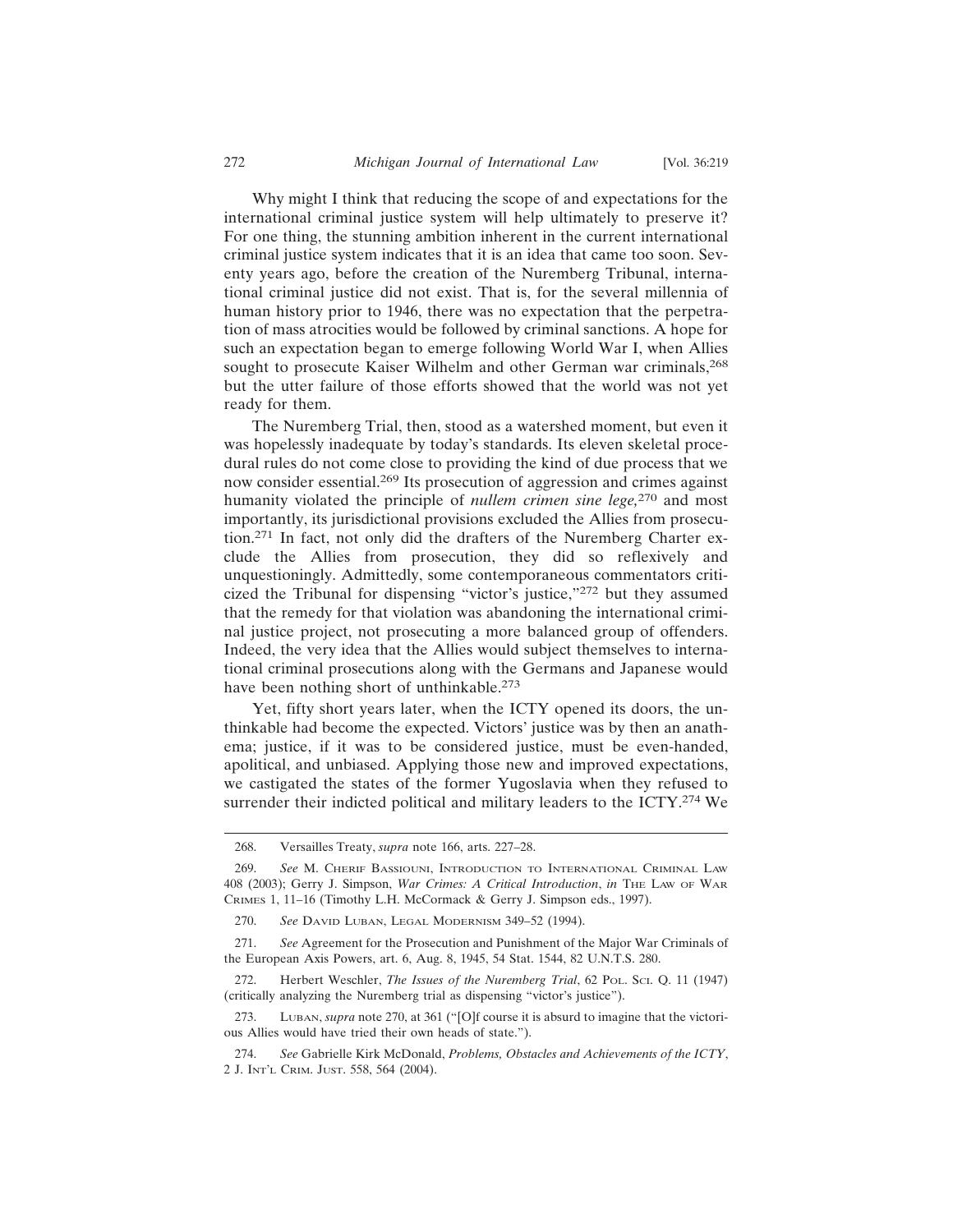condemn Rwanda for obstructing ICTR prosecutions of RPF soldiers,<sup>275</sup> Indonesia for sheltering Special Panels indictees,276 and Cambodia for protecting aging Khmer Rouge leaders from near-death prosecutions.<sup>277</sup> And we find it reasonable to expect that political leaders, such as Omar al Bashir and Uhuru Kenyatta, who allegedly obtained or retained power through the perpetration of brutal crimes against humanity, will voluntarily surrender themselves to a toothless international court—just because it asks them to.

Although I may appear to scoff at these expectations, I hold them myself. I agree wholeheartedly that if "justice" is to prove worthy of its dictionary definition, then it must be applied in a non-self-interested, nondiscriminatory, even-handed way. But desiring justice is not the same as achieving it, and failing to recognize the extraordinary ambition inherent in the current international criminal justice is dangerous. Mirjan Damaška observes that the "endogenous powerlessness of international criminal courts and the special difficulties they face" would lead one to expect their ambitions "to be rather modest. In fact, however, they are almost grandiose."278 Ambitious, even "grandiose," aims can be appropriate, even desirable, but not where the opportunity costs of pursuing them grow too high; and certainly not where their failure to be achieved threatens the continued existence of the system as a whole.

In some sense, my argument boils down to this: in making criminal prosecutions its centerpiece response to mass atrocities, the international community may have bitten off more than it can chew. Seemingly in one bold step, we leapt from a world in which the international community did not even consider imposing criminal sanctions following mass atrocities to a world in which the international community is expected to impose criminal sanctions wherever they are appropriate, and regardless of the geopolitical standing of the state or individual involved. The international community made that leap, but because its reach so vastly exceeded its grasp, it now finds itself presiding over a criminal justice system that it is not able satisfactorily to implement and that may be in danger of imploding. For that reason alone, retrenchment should be considered. To be sure, once such bold steps have been taken, retrenchment can look like defeat, but retrenchment that is carefully constructed and well-calculated to ad-

<sup>275.</sup> Victor Peskin, *Victor's Justice Revisited: Rwandan Patriotic Front Crimes and the Prosecutorial Endgame at the ICTR*, *in* REMAKING RWANDA: STATE BUILDING AND HUMAN RIGHTS AFTER MASS VIOLENCE 173 (Scott Strauss & Lars Waldorf eds., 2011).

<sup>276.</sup> *See* MEGAN HIRST & HOWARD VARNEY, INT'L CTR. FOR TRANSITIONAL JUST., JUSTICE ABANDONED? AN ASSESSMENT OF THE SERIOUS CRIMES PROCESS IN EAST TIMOR 16 (2005), http://ictj.org/sites/default/files/ICTJ-TimorLeste-Justice-Abandoned-2005-English .pdf.

<sup>277.</sup> Joel Brinkley, *Justice Squandered: Cambodia's Khmer Rouge Tribunal*, WORLD AFF., Sept./Oct. 2013, *available at* http://www.worldaffairsjournal.org/article/justice-squandered-cambodia's-khmer-rouge-tribunal.

<sup>278.</sup> Mirjan Damaška, *The International Criminal Court Between Aspiration and Achievement*, 14 UCLA J. INT'L L. FOREIGN AFF. 19, 22 (2009).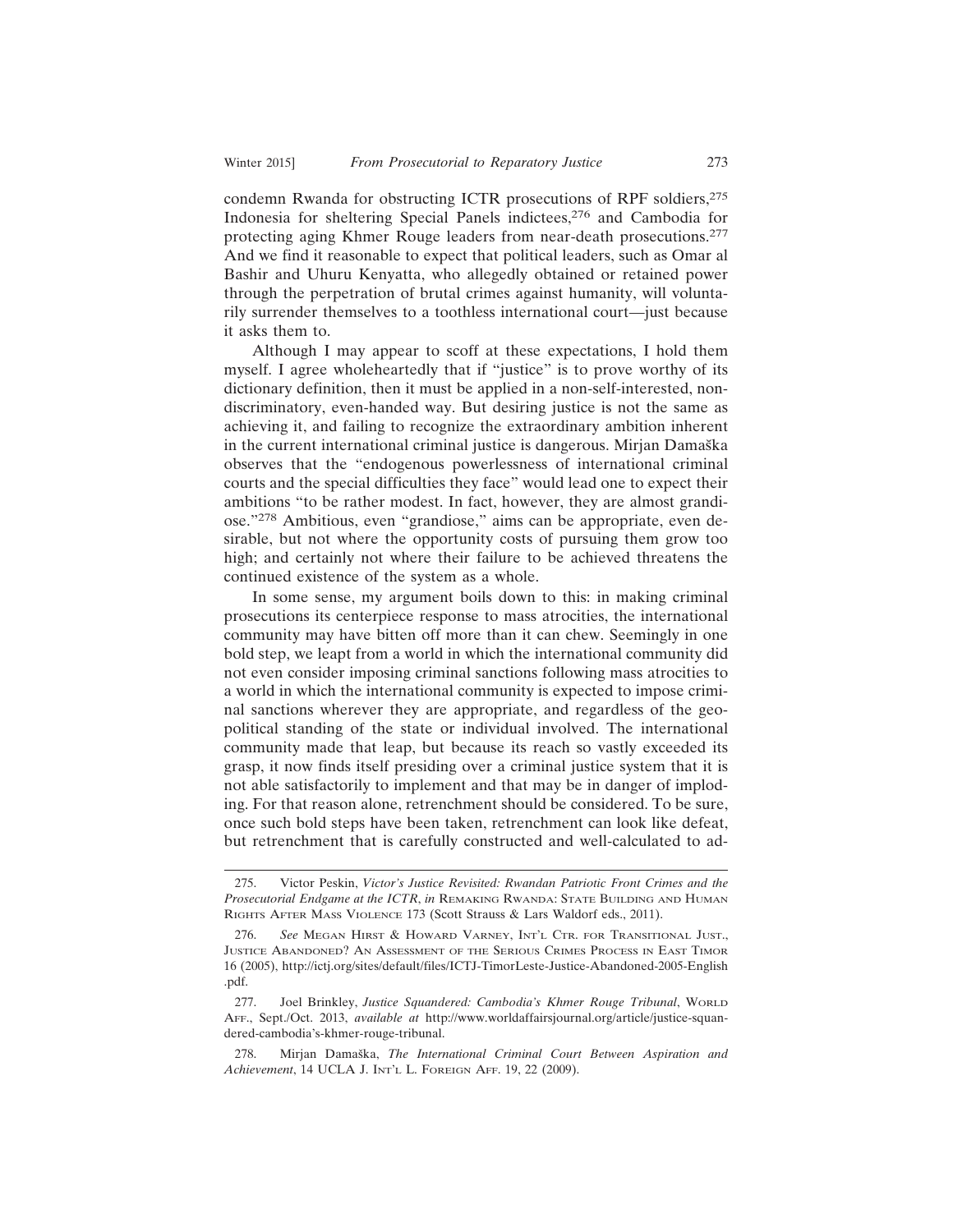vance other fundamental goals may offer the best hope of preserving—for future attainment—the goals that we are unable to reach today.

As is evident from the preceding pages, the retrenchment that I have in mind involves shifting some of our focus from the (probably too ambitious) prosecutorial to the (probably more realistic) reparatory. Interestingly, certain historical precedents suggest that the international community may have done better to emphasize civil reparations over criminal prosecutions in the first place. In particular, before the thirteenth century, in both England and on the Continent, criminal acts did not give rise to criminal sanctions; they instead gave rise to civil compensatory obligations. That is, before the thirteenth century, a murderer was not sentenced to prison or the gallows but rather was required to make a compensation payment–a *wergild*–to the victims' family.<sup>279</sup> These compensation payments were designed to eliminate the need for blood feuds that otherwise would have erupted between the families and tribes of victims and the families and tribes of perpetrators. Although compensation payments were clear improvements over blood feuds, they were by no means an optimal response to criminal activity. But at that point in history, "the kings were too weak to centralize the control of judicial functions in their own hands"<sup>280</sup> and as such, they also were too weak to gain custody over offenders and impose criminal sanctions thereon. Later, when King Henry II gained control over the government from the feudal lords and concomitantly gained control over the administration of justice, there followed "a strong shift away from Anglo-Saxon feud and *wergild* to Angevin public prosecution"281 and from "predominantly private prosecution through monetary compensation to predominantly capital punishment at the hands of the crown."282 As Clarence Jeffrey put it:

The king was now a territorial king and his peace extended throughout the land. . . . He had jurisdiction in every case. The State, and not the family or the lord, now was the proper prosecutor in every case.<sup>283</sup>

<sup>279.</sup> JOHN HOSTETTLER, A HISTORY OF CRIMINAL JUSTICE IN ENGLAND AND WALES 14–15 (2009); JOHN HUDSON, 2 THE OXFORD HISTORY OF THE LAWS OF ENGLAND 178 (John Baker ed., 2012). Occasionally, the offender also would be required to make payment to the King. Clarence Ray Jeffery, *The Development of Crime in Early English Society*, 47 J. CRIM. L., CRIMINOLOGY & POLICE SCIENCE 647, 655 (1957).

<sup>280.</sup> Jeffery, *supra* note 279, at 659. "Thus developed a court of common law as a result of the growth of a strong centralized government." As the crown grew in strength it reserved to itself the right to hold court and dispense justice. *Id.* at 660.

<sup>281.</sup> HOSTETTLER, *supra* note 279, at 46.

<sup>282.</sup> Thomas A. Green, *A Retrospective on the Criminal Trial Jury*, *in* TweLve Good MEN AND TRUE: THE CRIMINAL TRIAL JURY IN ENGLAND, 1200–1800, 358, 359 (J.S. Cockburn & Thomas A. Green eds., 1988).

<sup>283.</sup> Jeffery, *supra* note 279, at 662.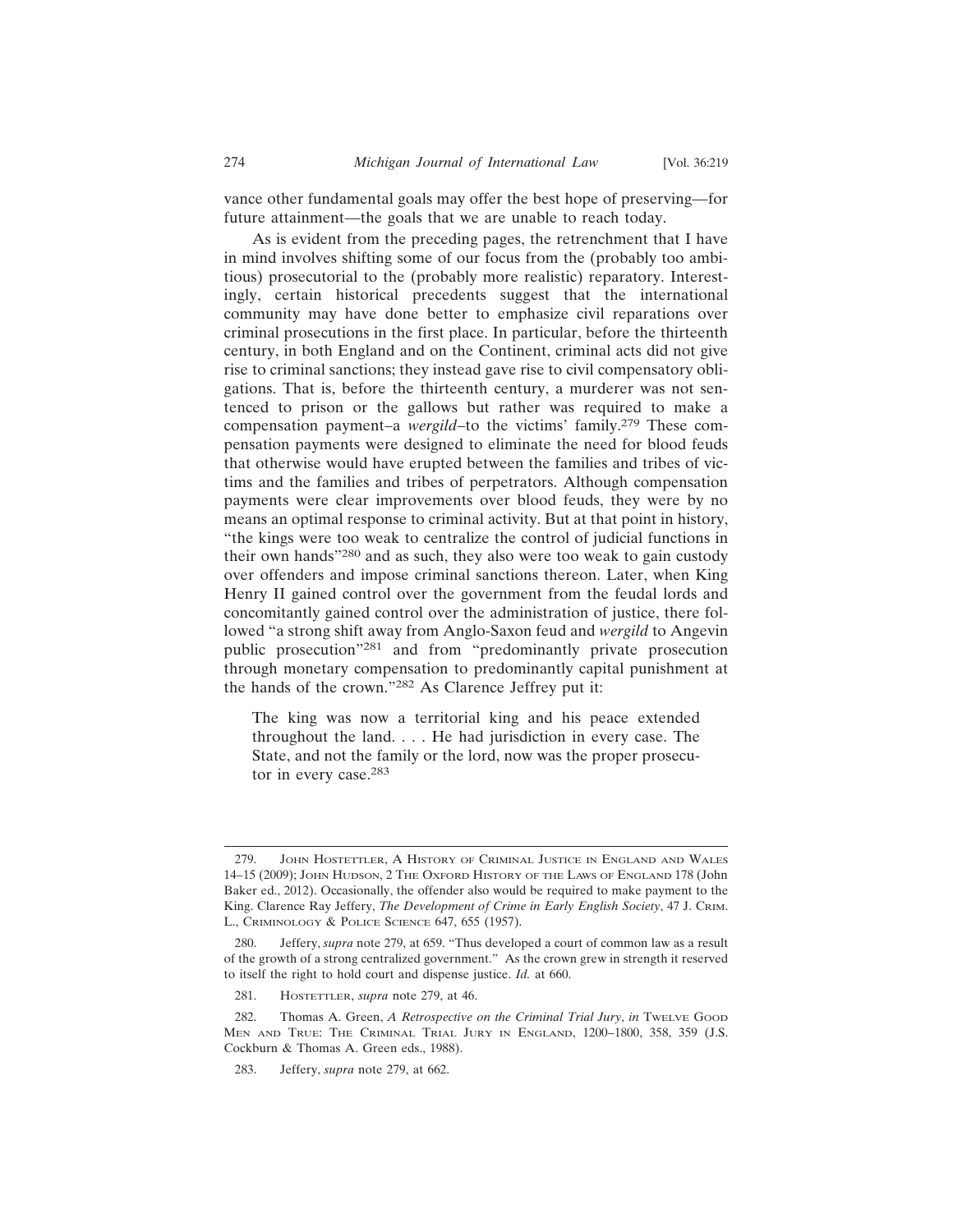Thus, by the end of King Henry II's reign, the old tribal system had been replaced by a strong centralized court that was beginning to make rules for all of England.<sup>284</sup>

Though the analogy is by no means perfect, the development of domestic criminal law enforcement is suggestive of a similar evolution that may take place in the context of international criminal law. In particular, whereas medieval victims had to content themselves with compensation payments because medieval authorities did not possess the kind of robust, centralized power that would enable them to obtain custody over offenders and impose criminal sanctions thereon, modern victims of international crimes find themselves similarly placed. Because, at present, the international community lacks the power to apprehend and prosecute many international criminals, compensation awards may stand as the most efficacious and realistic response that victims can hope for. Moreover, just as domestic control grew and became more centralized over time, international law has been gaining in power and influence, particularly in the twentieth century, as the Westphalian paradigm has declined, and as international law has extended its reach and influence both inter-state and over a variety of non-state actors and intrastate situations.285 Thus, although much of this Article has called attention to the international community's relative powerlessness and inefficacy, the rapid growth in international law during the twentieth century can give us hope that any international criminal retrenchment that may take place will be short-lived and that the international community soon will possess sufficient influence and authority to be able to implement the international criminal justice project in the way that it should be implemented.

#### **CONCLUSION**

When in 1872, Gustav Moynier, the first President of the International Committee of the Red Cross, proposed the creation of an international criminal tribunal to prosecute those who committed war crimes, he also suggested that it be authorized to provide compensation for victims.<sup>286</sup> Both proposals were shocking for their day, and neither garnered support. But, as Bottigliero observes, whereas "the notion of individual criminal responsibility for grave violations of human rights and humanitarian law developed over the years and gained legal specificity and support, States did not grant similar recognition to the ancillary idea of compensating victims of crimes under international law by way of an international mechanism."287 As a consequence, the international community constructed a

<sup>284. 2</sup> W. S. HOLDSWORTH, A HISTORY OF ENGLISH LAW 173 (3d ed. 1923).

<sup>285.</sup> Yishai Blank, *Localism in the New Global Legal Order*, 47 HARV. INT'L L.J. 263, 265–66 (2006); *see also* Oona Hathaway, *International Delegation and State Sovereignty*, 71 LAW & CONTEMP. PROBS. 115, 115 (2008).

<sup>286.</sup> Christopher Keith Hall, *The First Proposal for a Permanent International Criminal Court*, 322 INT'L REV. RED CROSS 57 (Mar. 31, 1998).

<sup>287.</sup> BOTTIGLIERO, *supra* note 88, at 195.